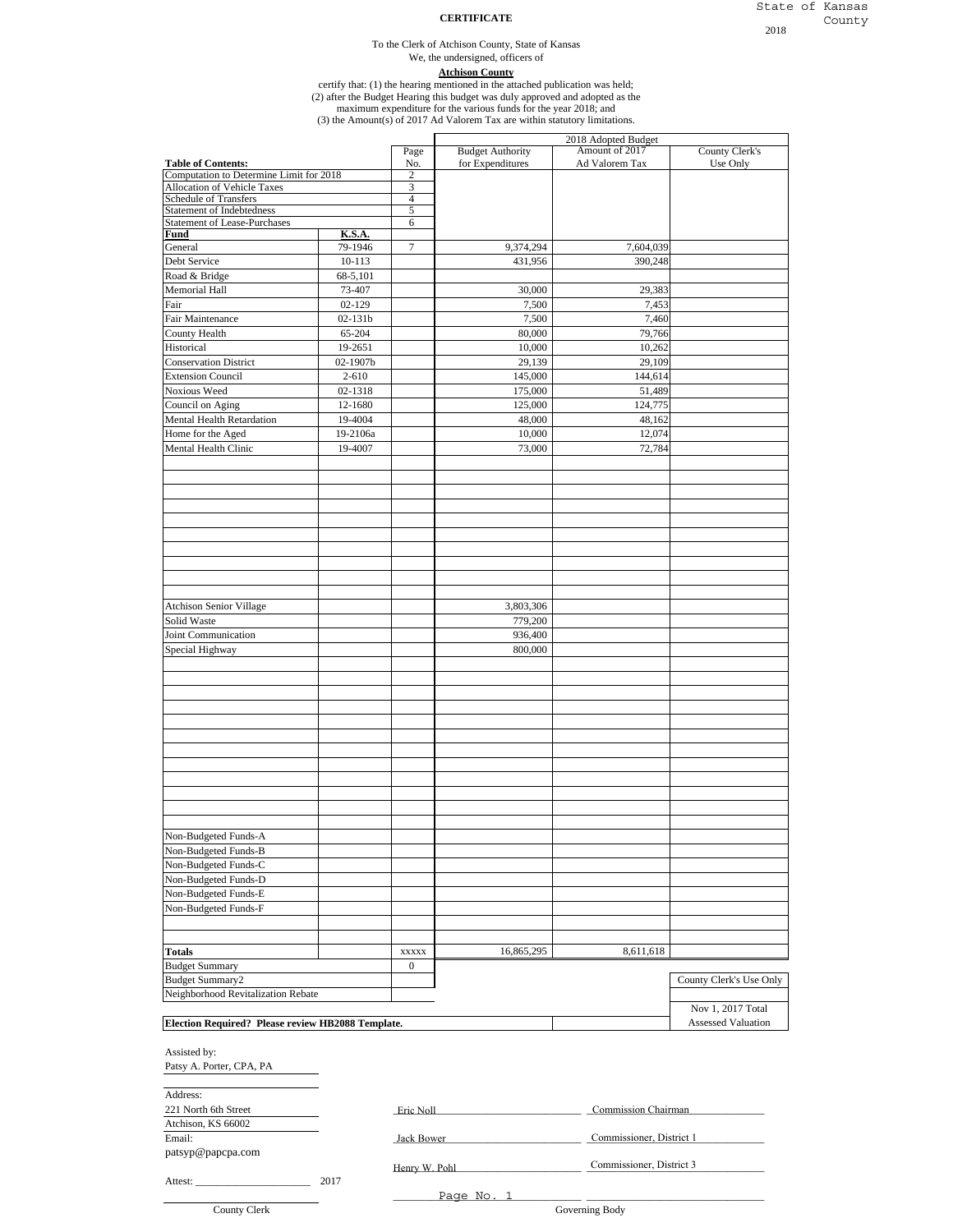### **Computation to Determine Limit for 2018**

|     | <b>Base Levy</b>                                                                                                                                                                                                                                                                                                            |                             |           |
|-----|-----------------------------------------------------------------------------------------------------------------------------------------------------------------------------------------------------------------------------------------------------------------------------------------------------------------------------|-----------------------------|-----------|
|     | 1) Total Tax Levy Amount (Dollars) in 2017 (From 2017 Budget - Certificate Page)                                                                                                                                                                                                                                            | 8,126,908                   |           |
|     | 2) Less: Tax Levies on Behalf of Another Political or Governmental Subdivision<br>2017 Library Levy (Dollars) (From 2017 Budget - Certificate Page)<br>2017 Recreation Commission Levy (Dollars) (From 2017 Budget - Certificate Page)<br>2017 Other Governmental Unit Levy (Dollars) (From 2017 Budget - Certificate Page) |                             |           |
|     | 3) Net Tax Levy (Base)                                                                                                                                                                                                                                                                                                      |                             | 8,126,908 |
|     | <b>Percentage Adjustments</b>                                                                                                                                                                                                                                                                                               |                             |           |
|     | 4) CPI Adjustment - 1.4%                                                                                                                                                                                                                                                                                                    |                             | 113,777   |
|     | (Line 4 Percentage Multiplied by Line 3 (Net Tax Levy)                                                                                                                                                                                                                                                                      |                             |           |
| 5)  | Value of New Improvements (From June 15th County Clerk Valuation Document) (Includes both New<br>Construction and Remodel/Renovations Gains)                                                                                                                                                                                | 2,559,490                   |           |
|     | 6) 2017 Personal Property Valuation (From June 15th County Clerk Valuation Document)<br>2016 Personal Property Valuation (From June 15th County Clerk Valuation Document)<br>Increase in Total Personal Property Valuations (cannot be less than zero)                                                                      | 5,961,435<br>6,172,827<br>0 |           |
|     | 7) Real Property Added to Jurisdiction (From June 15th County Clerk Valuation Document)                                                                                                                                                                                                                                     | 0                           |           |
|     | 8) Real Property which has Changed in Use (From June 15th County Clerk Valuation Document)                                                                                                                                                                                                                                  | 1,666,394                   |           |
|     | 9) Expiration of Property Tax Abatement (Assessed Valuation) (From June 15th County Clerk Valuation Document)                                                                                                                                                                                                               |                             |           |
|     | 10) Total Assessed Value of Adjustments                                                                                                                                                                                                                                                                                     | 4,225,884                   |           |
|     | 11) Total Assessed Valuation - June 15, 2017 (From June 15th County Clerk Valuation Document)                                                                                                                                                                                                                               | 158,278,209                 |           |
|     | 12) Adjustment Percentage (Line 10 Divided by Line 11)                                                                                                                                                                                                                                                                      | 2.67%                       |           |
|     | 13) Dollar Value of Adjustments (Line 3 Multiplied by Line 12 Percentage)                                                                                                                                                                                                                                                   |                             | 216,981   |
|     | 14) Total Percentage Adjustments                                                                                                                                                                                                                                                                                            |                             | 330,758   |
|     | <b>Increased Tax Revenues Adjustment</b>                                                                                                                                                                                                                                                                                    |                             |           |
|     | 15) Property Tax Revenues Spent on Debt Service in 2018 Budget (From 2018 Budget - Certificate Page)<br>Less: Property Tax Revenues Spent on Debt Service in 2017 Budget (From 2017 Budget - Certificate Page)                                                                                                              | 405,659<br>373,780          |           |
|     | Difference                                                                                                                                                                                                                                                                                                                  |                             | 31,879    |
| 16) | Property Tax Revenues Spent Public Building Commission and Lease Payments in 2018 Budget (obligations<br>must have incurred prior to July 1, 2016)                                                                                                                                                                          | 297,922.00                  |           |
|     | Less: Property Tax Revenues Spent on PBC and Lease Payments in 2017 Budget                                                                                                                                                                                                                                                  | 297,922.00                  | $\Omega$  |
|     |                                                                                                                                                                                                                                                                                                                             |                             |           |
|     | 17) Property Tax Revenues Spent on Special Assessments in 2018 Budget                                                                                                                                                                                                                                                       |                             | 0         |
|     |                                                                                                                                                                                                                                                                                                                             |                             |           |

18) Property Tax Revenues Spent on Court Judgments or Settlements and Associated<br>18) Legal Costs in 2018 Budget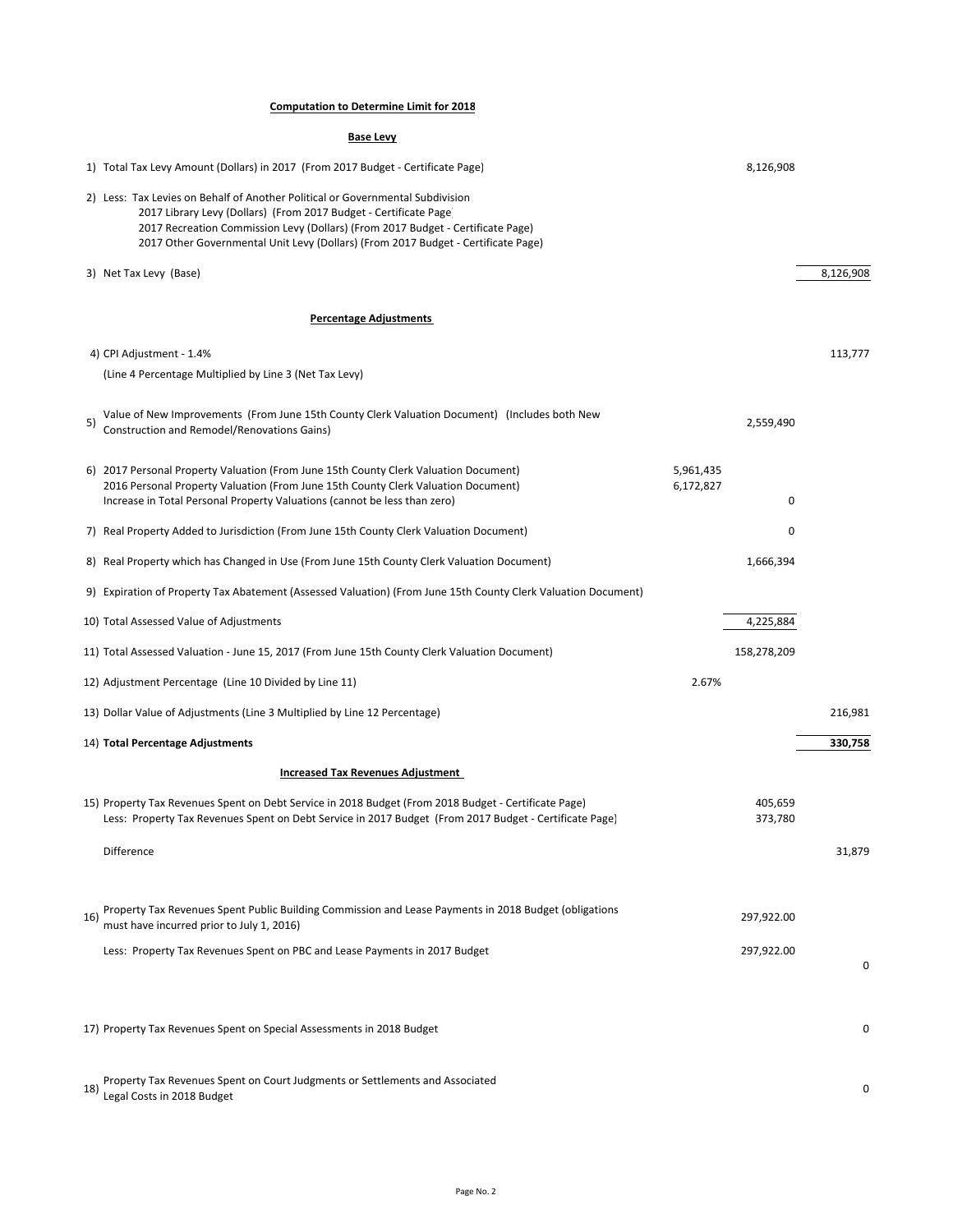| 19) Property Tax Revenues Spent on Federal or State Mandates (effective after June 30, 2015)<br>and Loss of Funding from Federal Sources after January 1, 2017 in 2018 Budget |           |           |
|-------------------------------------------------------------------------------------------------------------------------------------------------------------------------------|-----------|-----------|
|                                                                                                                                                                               |           | 0         |
| 20) Property Tax Revenues Spent on Expenses Related to Disasters or Federal Emergency in 2018 Budget                                                                          |           | 0         |
| 21) Law Enforcement Expenses - 2018 Budget (Do not Include building construction or remodeling costs)                                                                         | 2,470,000 |           |
| Law Enforcement Expenses - 2017 Budget (Do not Include building construction or remodeling costs)<br>2,204,000                                                                |           |           |
| 30856<br>CPI Adjustment - 1.4%<br>Law Enforcement Expenses - 2107 Budget (Indexed by CPI)<br>Increased Law Enforcement Expense in 2018 Budget                                 | 2,234,856 | 235,144   |
| 22) Fire Protection Expenses - 2018 Budget (Do not Include building construction or remodeling costs)                                                                         | 0         |           |
| Fire Protection Expenses - 2017 Budget (Do not Include building construction or remodeling costs)<br>0                                                                        |           |           |
| CPI Adjustment - 1.4%<br>0<br>Fire Protection Expenses - 2107 Budget (Indexed by CPI)<br>Increased Fire Protection Expense                                                    | 0         | 0         |
| 23) Emergency Medical Expenses - 2018 Budget (Do not Include building construction or remodeling costs)                                                                       | 1,369,750 |           |
| Emergency Medical Expenses - 2017 Budget (Do not Include building construction or remodeling costs)<br>1,143,000                                                              |           |           |
| CPI Adjustment - 1.4%<br>16002<br>Emergency Medical Expenses - 2107 Budget (Indexed by CPI)<br>Increased Emergency Medical Expense                                            | 1,159,002 | 210,748   |
| <b>Total Increased Tax Revenue Adjustment</b>                                                                                                                                 |           | 477,771   |
| Levy on Behalf of Another Political or Governmental Subdivision                                                                                                               |           |           |
| 24) Library Levy 2018 Budget                                                                                                                                                  |           | 0         |
| 24a) Recreation Commission Levy 2018 Budget<br>24b) Other Governmental Levy 2018 Budget                                                                                       |           | U<br>0    |
| 25) Total Levies on Behalf of Another Political or Governmental Subdivision                                                                                                   |           | 0         |
| 26) Total Computed Tax Levy                                                                                                                                                   |           | 8,935,437 |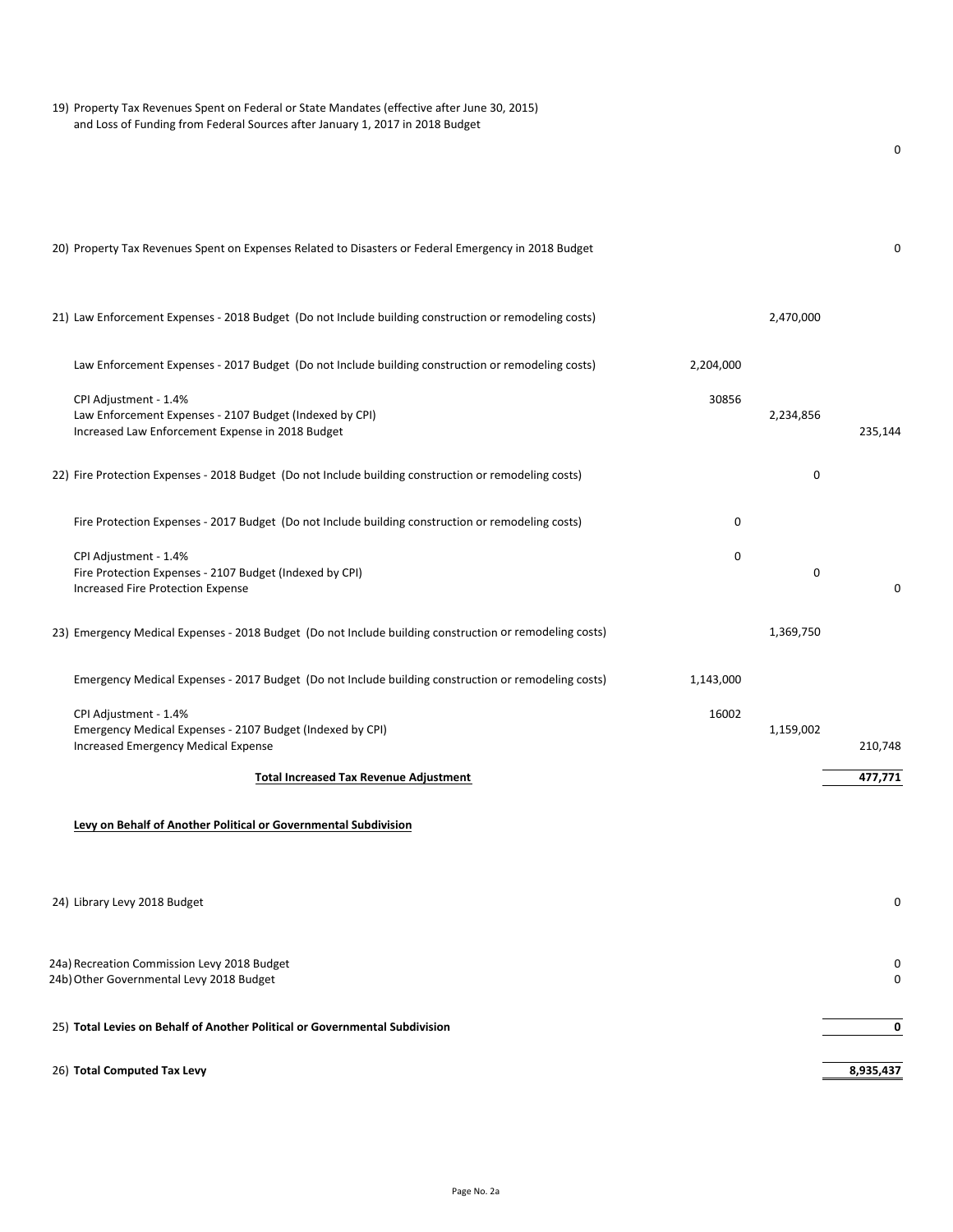| <b>Budgeted Funds</b>                        | Ad Valorem Levy             |                       |                                  | Allocation for Year 2018 |                 |                 |
|----------------------------------------------|-----------------------------|-----------------------|----------------------------------|--------------------------|-----------------|-----------------|
| for 2017                                     | Tax Year 2016               | <b>MVT</b>            | RVT                              | 16/20M Veh               | Comm Veh        | Watercraft      |
| General                                      | 7,132,603                   | 722,352               | 7,984                            | 60,737                   | 25,626          | 4,354           |
| Debt Service                                 | 373,780                     | 37,854                | 418                              | 3,183                    | 1,343           | 228             |
| Road & Bridge                                |                             |                       |                                  |                          |                 |                 |
| Memorial Hall                                | 26.281                      | 2,662                 | 29                               | 224                      | 94              | 16              |
| Fair                                         | 6,994                       | 708                   | 8                                | 60                       | $\overline{25}$ | 4               |
| Fair Maintenance                             | 6,987                       | 708                   | 8                                | 59                       | 25              | $\overline{4}$  |
| County Health                                | 74,088                      | 7,503                 | 83                               | 631                      | 266             | 45              |
| Historical                                   | 6,834                       | 692                   | $\,8\,$                          | $\overline{58}$          | 25              | $\overline{4}$  |
| <b>Conservation District</b>                 | 26,778                      | 2,712                 | $\overline{30}$                  | 228                      | 96              | 16              |
| <b>Extension Council</b>                     | 134,648                     | 13,636                | 151                              | 1,147                    | 484             | $\overline{82}$ |
| Noxious Weed                                 | 108,778                     | 11,016                | 122                              | 926                      | 391             | 66              |
| Council on Aging                             | 114,593                     | 11,605                | 128                              | 976                      | 412             | 70              |
| <b>Mental Health Retardation</b>             | 41,292                      | 4,182                 | 46                               | 352                      | 148             | 25              |
| Home for the Aged                            | 7,361                       | 745                   | 8                                | 63                       | 26              | $\overline{4}$  |
| Mental Health Clinic                         | 65,891                      | 6,673                 | 74                               | 561                      | 237             | 40              |
|                                              |                             |                       |                                  |                          |                 |                 |
|                                              |                             |                       |                                  |                          |                 |                 |
|                                              |                             |                       |                                  |                          |                 |                 |
|                                              |                             |                       |                                  |                          |                 |                 |
|                                              |                             |                       |                                  |                          |                 |                 |
|                                              |                             |                       |                                  |                          |                 |                 |
|                                              |                             |                       |                                  |                          |                 |                 |
| TOTAL                                        | 8,126,908                   | 823,048               | 9.097                            | 69,205                   | 29.198          | 4.958           |
|                                              |                             |                       |                                  |                          |                 |                 |
| <b>County Treas Motor Vehicle Estimate</b>   |                             | 823,048               |                                  |                          |                 |                 |
| County Treas Recreational Vehicle Estimate   |                             |                       | 9,097                            |                          |                 |                 |
| County Treas 16/20M Vehicle Estimate         |                             |                       |                                  | 69,205                   |                 |                 |
|                                              |                             |                       |                                  |                          |                 |                 |
| County Treas Commercial Vehicle Tax Estimate |                             |                       |                                  |                          | 29,198          |                 |
| County Treas Watercraft Tax Estimate         |                             |                       |                                  |                          |                 | 4,958           |
|                                              |                             |                       |                                  |                          |                 |                 |
| Motor Vehicle Factor                         |                             | 0.10127               |                                  |                          |                 |                 |
|                                              | Recreational Vehicle Factor |                       | 0.00112                          |                          |                 |                 |
|                                              | 0.00852                     |                       |                                  |                          |                 |                 |
|                                              |                             | 16/20M Vehicle Factor |                                  |                          |                 |                 |
|                                              |                             |                       | <b>Commercial Vehicle Factor</b> |                          | 0.00359         |                 |

## **Allocation of MV, RV, 16/20M, Commercial Vehicle, and Watercraft Tax Estimates**

Watercraft Factor

0.00061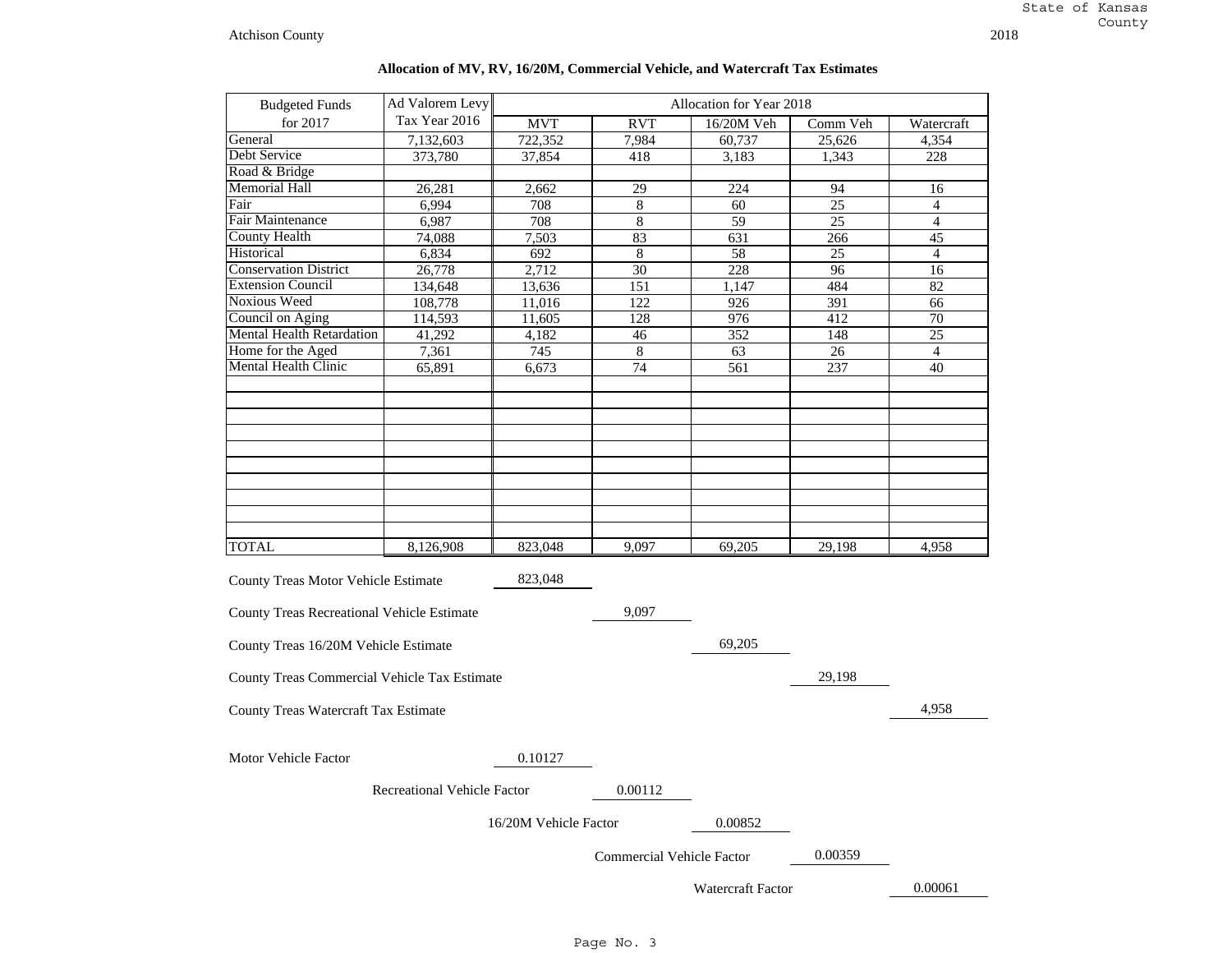# **Schedule of Transfers**

| <b>Expenditure</b>      | Receipt                 | <b>Actual</b>     | <b>Current</b>    | <b>Proposed</b>   | <b>Transfers</b>     |
|-------------------------|-------------------------|-------------------|-------------------|-------------------|----------------------|
| <b>Fund Transferred</b> | <b>Fund Transferred</b> | <b>Amount for</b> | <b>Amount for</b> | <b>Amount for</b> | <b>Authorized by</b> |
| From:                   | To:                     | 2016              | 2017              | 2018              | <b>Statute</b>       |
|                         |                         |                   |                   |                   |                      |
|                         |                         |                   |                   |                   |                      |
|                         |                         |                   |                   |                   |                      |
|                         |                         |                   |                   |                   |                      |
|                         |                         |                   |                   |                   |                      |
|                         |                         |                   |                   |                   |                      |
|                         |                         |                   |                   |                   |                      |
|                         |                         |                   |                   |                   |                      |
|                         |                         |                   |                   |                   |                      |
|                         |                         |                   |                   |                   |                      |
|                         |                         |                   |                   |                   |                      |
|                         |                         |                   |                   |                   |                      |
|                         |                         |                   |                   |                   |                      |
|                         |                         |                   |                   |                   |                      |
|                         |                         |                   |                   |                   |                      |
|                         |                         |                   |                   |                   |                      |
|                         |                         |                   |                   |                   |                      |
|                         | Total                   | $\Omega$          | $\mathbf{0}$      | $\theta$          |                      |
|                         | Adjustments*            |                   |                   |                   |                      |
|                         | <b>Adjusted Totals</b>  | 0                 | $\boldsymbol{0}$  | 0                 |                      |

\*Note: Adjustments are required only if the transfer is being made in 2017 and/or 2018 from a non-budgeted fund.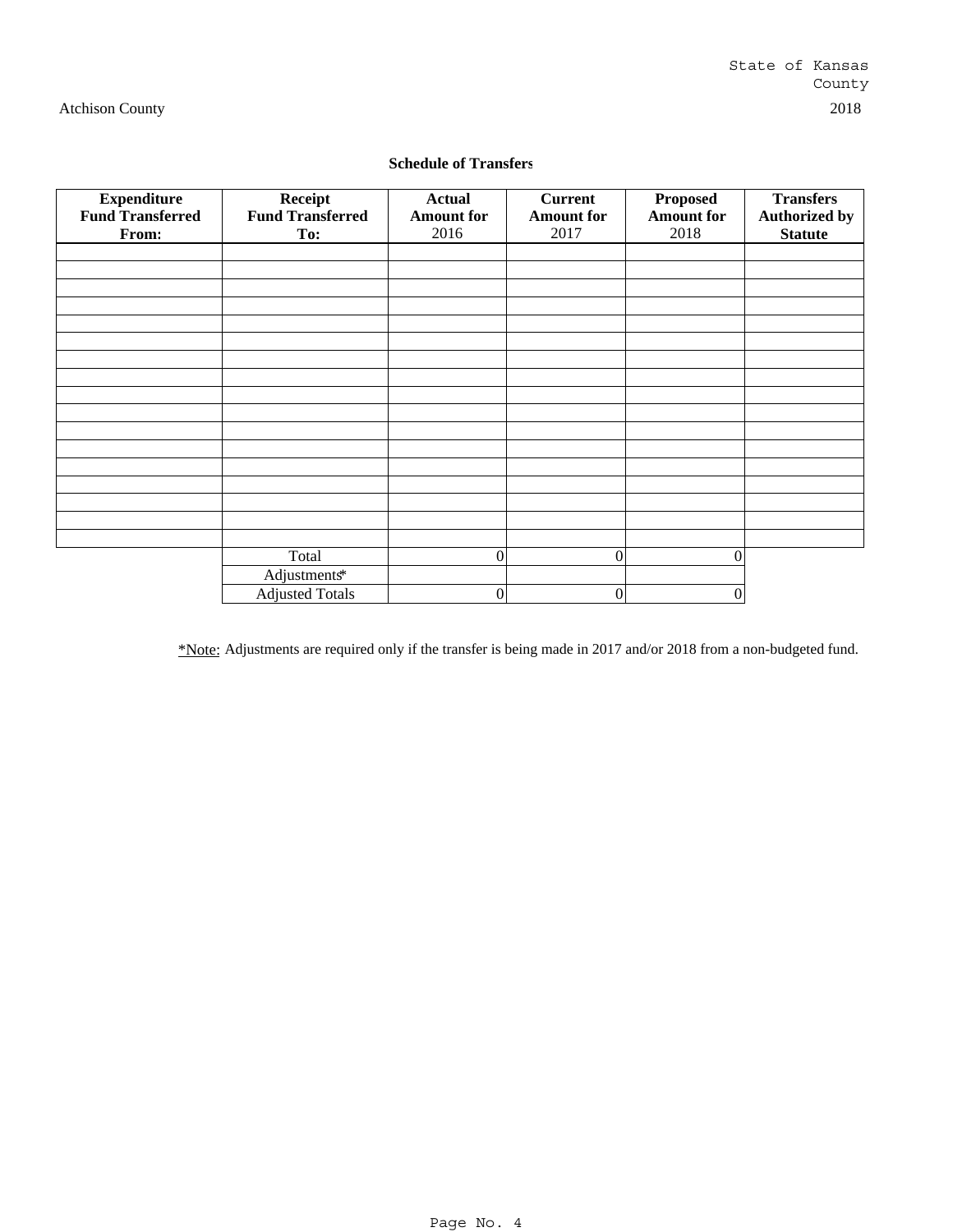# State of Kansas County<br>2018

#### Atchison County 2018

#### **STATEMENT OF INDEBTEDNESS**

| Type                         | Date       | Date       | Interest |           | <b>Beginning Amount</b> |          |           |          | Amount Due   |              | Amount Due   |
|------------------------------|------------|------------|----------|-----------|-------------------------|----------|-----------|----------|--------------|--------------|--------------|
| of                           | of         | of         | Rate     | Amount    | Outstanding             |          | Date Due  | 2017     |              |              | 2018         |
| Debt                         | Issue      | Retirement | $\%$     | Issued    | Jan 1,2017              | Interest | Principal | Interest | Principal    | Interest     | Principal    |
| General Obligation:          |            |            |          |           |                         |          |           |          |              |              |              |
|                              |            |            |          |           |                         |          |           |          |              |              |              |
|                              |            |            |          |           |                         |          |           |          |              |              |              |
|                              |            |            |          |           |                         |          |           |          |              |              |              |
|                              |            |            |          |           |                         |          |           |          |              |              |              |
|                              |            |            |          |           |                         |          |           |          |              |              |              |
|                              |            |            |          |           |                         |          |           |          |              |              |              |
|                              |            |            |          |           |                         |          |           |          |              |              |              |
|                              |            |            |          |           |                         |          |           |          |              |              |              |
|                              |            |            |          |           |                         |          |           |          |              |              |              |
|                              |            |            |          |           |                         |          |           |          |              |              |              |
| <b>Total G.O. Bonds</b>      |            |            |          |           | $\mathbf{0}$            |          |           | $\bf{0}$ | $\mathbf{0}$ | $\mathbf{0}$ | $\mathbf{0}$ |
| Revenue Bonds:               |            |            |          |           |                         |          |           |          |              |              |              |
| Special Obligation Sales Tax |            |            |          |           |                         |          |           |          |              |              |              |
| Revenue Bond; Series         |            |            |          |           |                         |          |           |          |              |              |              |
| 2016 Refunding               | 11/10/2016 | 4/1/2026   | 2.60     | 3,543,255 | 3,513,127               | 11/1     | 11/1      | 87,324   | 338,695      | 78,412       | 347,607      |
|                              |            |            |          |           |                         |          |           |          |              |              |              |
|                              |            |            |          |           |                         |          |           |          |              |              |              |
|                              |            |            |          |           |                         |          |           |          |              |              |              |
| <b>Total Revenue Bonds</b>   |            |            |          |           | 3,513,127               |          |           | 87,324   | 338,695      | 78,412       | 347,607      |
| Other:                       |            |            |          |           |                         |          |           |          |              |              |              |
|                              |            |            |          |           |                         |          |           |          |              |              |              |
|                              |            |            |          |           |                         |          |           |          |              |              |              |
|                              |            |            |          |           |                         |          |           |          |              |              |              |
|                              |            |            |          |           |                         |          |           |          |              |              |              |
|                              |            |            |          |           |                         |          |           |          |              |              |              |
|                              |            |            |          |           |                         |          |           |          |              |              |              |
|                              |            |            |          |           |                         |          |           |          |              |              |              |
| <b>Total Other</b>           |            |            |          |           | $\bf{0}$                |          |           | $\bf{0}$ | $\bf{0}$     | $\bf{0}$     | $\bf{0}$     |
| <b>Total Indebtedness</b>    |            |            |          |           | 3,513,127               |          |           | 87,324   | 338,695      | 78,412       | 347,607      |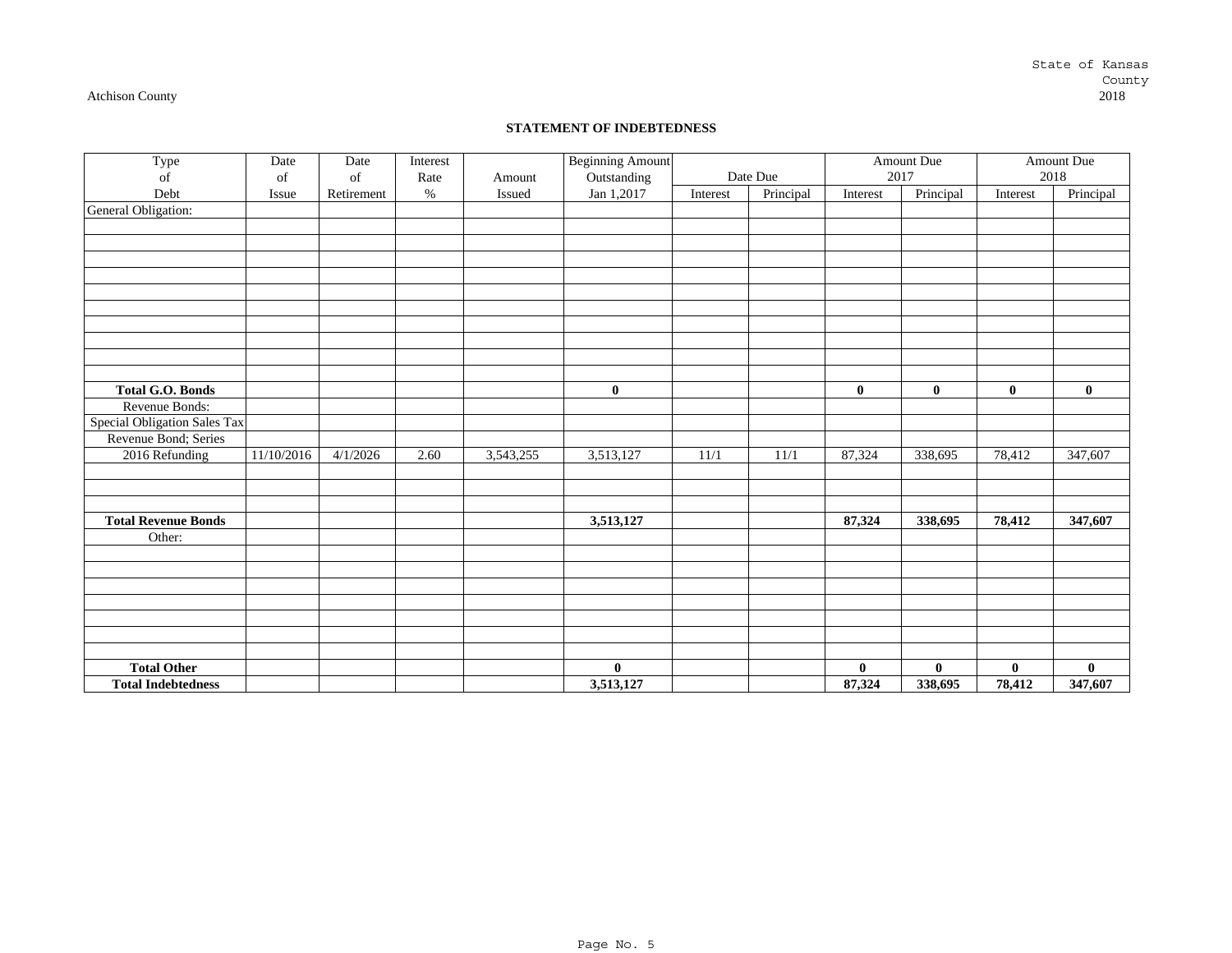#### **STATEMENT OF CONDITIONAL LEASE-PURCHASE AND CERTIFICATE OF PARTICIPATION\***

|                              |            |                 |          | Total                 |                   |          |                     |
|------------------------------|------------|-----------------|----------|-----------------------|-------------------|----------|---------------------|
|                              |            | Term of         | Interest | Amount                | Principal         | Payments | Payments            |
| Items                        | Contract   | Contract        | Rate     | Financed              | <b>Balance On</b> | Due      | Due                 |
| Purchased                    | Date       | (Months)        | $\%$     | (Beginning Principal) | Jan 1,2017        | 2017     | 2018                |
| Ambulance/Memorial Hall      | 3/20/2013  | $\overline{60}$ | 1.88     | 355,000               | 145,955           | 75,056   | 75,056              |
|                              |            |                 |          |                       |                   |          |                     |
| Dump Truck & Grader          | 2/24/2015  | 60              | 2.40     | 370,000               | 299,464           | 79,416   | 79,416              |
|                              |            |                 |          |                       |                   |          |                     |
| Weiler Paver                 | 5/8/2015   | 60              | 2.90     | 153,709               | 154,699           | 33,467   | 33,467              |
|                              |            |                 |          |                       |                   |          |                     |
| Oil Distributor              | 10/27/2015 | $\overline{60}$ | 2.35     | 117,500               | 95,085            | 25,184   | 25,184              |
|                              |            |                 |          |                       |                   |          |                     |
| Chipspreader                 | 5/10/2016  | 60              | 2.35     | 186,741               | 186,741           | 40,023   | $\overline{40,023}$ |
|                              |            |                 |          |                       |                   |          |                     |
| <b>Rescue Truck</b>          | 5/10/2016  | $\overline{36}$ | 2.39     | 129,475               | 86,438            | 44,775   | 44,775              |
|                              |            |                 |          |                       |                   |          |                     |
| Dump trucks, tractor & mower | 11/29/2016 | 60              | 2.49     | 413,000               | 413,000           | 89,035   | 89,035              |
|                              |            |                 |          |                       |                   |          |                     |
| Loader                       | 7/18/2017  | 60              | 3.19     | 200,000               | $\overline{0}$    | $\theta$ | 45,000              |
|                              |            |                 |          |                       |                   |          |                     |
|                              |            |                 |          |                       |                   |          |                     |
|                              |            |                 |          |                       |                   |          |                     |
|                              |            |                 |          |                       |                   |          |                     |
|                              |            |                 |          |                       |                   |          |                     |
|                              |            |                 |          |                       |                   |          |                     |
|                              |            |                 |          |                       |                   |          |                     |
|                              |            |                 |          |                       |                   |          |                     |
|                              |            |                 |          |                       |                   |          |                     |
|                              |            |                 |          |                       |                   |          |                     |
|                              |            |                 |          |                       |                   |          |                     |
|                              |            |                 |          |                       |                   |          |                     |
|                              |            |                 |          | <b>Totals</b>         | 1,381,382         | 386,956  | 431,956             |

\*\*\*If you are merely leasing/renting with no intent to purchase, do not list--such transactions are not lease-purchases.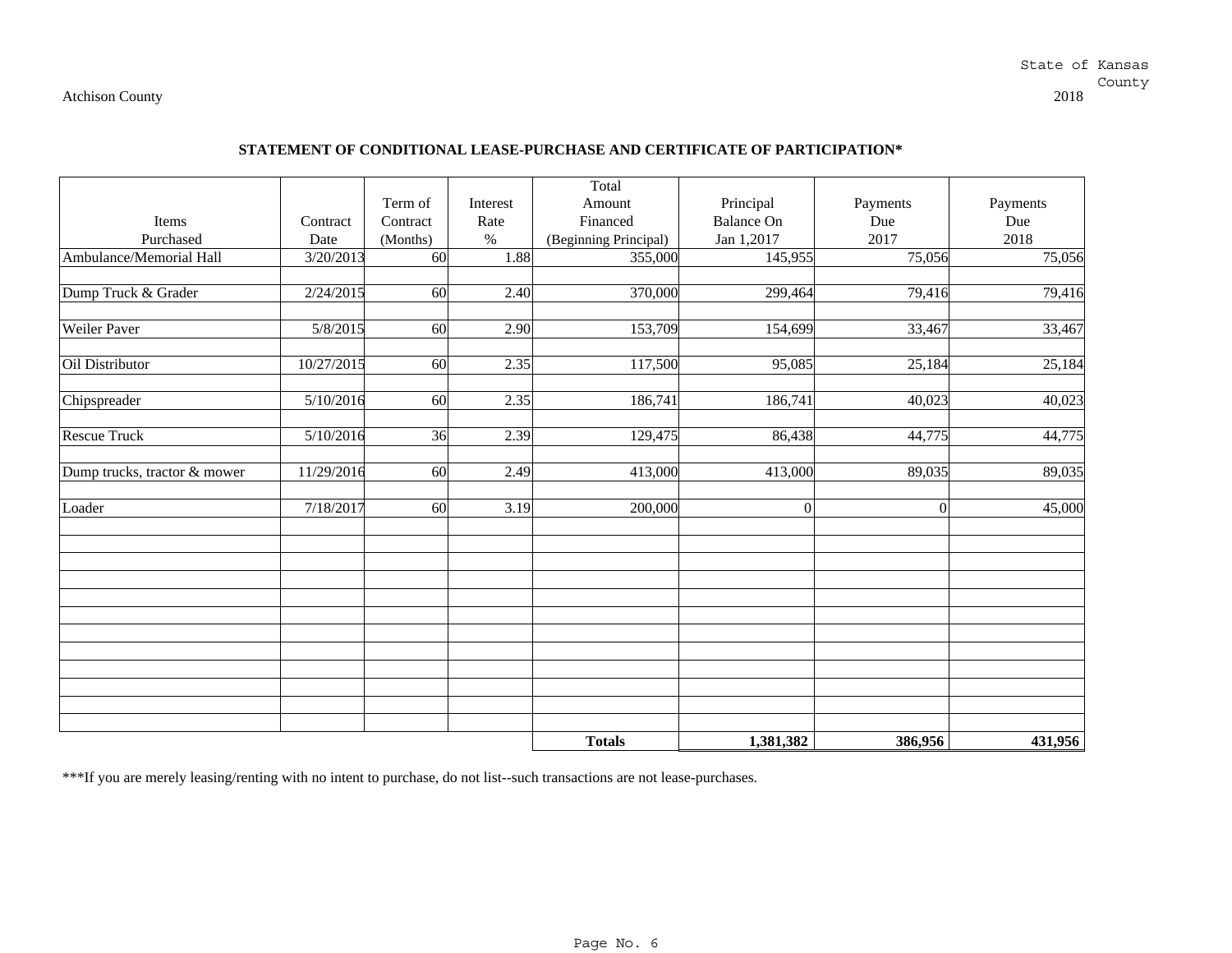| Actual for 2016<br>Estimate for 2017<br>Year for 2018<br>General<br>Unencumbered Cash Balance Jan 1<br>340,090<br>680,273<br>258,519<br>6,998,247<br>6,989,951 xxxxxxxxxxxxxxxxxxx<br>78.155<br>$\Omega$<br>740,177<br>722,352<br>768,730<br>7,873<br>7,451<br>7,984<br>66,332<br>67,505<br>60,737<br>27,442<br>29,121<br>25,626<br>Watercraft Tax<br>4,573<br>4,354<br>Gross Earnings (Intangible) Tax<br>1,710<br>3,343<br>City and County Revenue Sharing<br><b>Mineral Production Tax</b><br>561<br>650<br>1,763<br>289,113<br>689<br>1,000<br>1,387<br>99.652<br>107,000<br>100,000<br>13,804<br>12,000<br>9,500<br>134,135<br>139,000<br>282,005<br>21,249<br>10,000<br>13,600<br>72,586<br>35,000<br>37,400<br>640,000<br>104,335<br>765,000<br>2,272<br>9.740<br>$\mathbf{0}$<br><b>Interest on Idle Funds</b><br>29,365<br>25,000<br>20,000<br>Neighborhood Revitalization Rebate<br>$-422,284$<br>$-415,042$<br>$-394,216$<br>Miscellaneous<br>219,560<br>Does miscellaneous exceed 10% of Total Rec<br><b>Total Receipts</b><br>8,521,556<br>8,395,096<br>1,660,835 | <b>Adopted Budget</b>           | Prior Year | Current Year | <b>Proposed Budget</b> |
|--------------------------------------------------------------------------------------------------------------------------------------------------------------------------------------------------------------------------------------------------------------------------------------------------------------------------------------------------------------------------------------------------------------------------------------------------------------------------------------------------------------------------------------------------------------------------------------------------------------------------------------------------------------------------------------------------------------------------------------------------------------------------------------------------------------------------------------------------------------------------------------------------------------------------------------------------------------------------------------------------------------------------------------------------------------------------------|---------------------------------|------------|--------------|------------------------|
|                                                                                                                                                                                                                                                                                                                                                                                                                                                                                                                                                                                                                                                                                                                                                                                                                                                                                                                                                                                                                                                                                |                                 |            |              |                        |
|                                                                                                                                                                                                                                                                                                                                                                                                                                                                                                                                                                                                                                                                                                                                                                                                                                                                                                                                                                                                                                                                                |                                 |            |              |                        |
|                                                                                                                                                                                                                                                                                                                                                                                                                                                                                                                                                                                                                                                                                                                                                                                                                                                                                                                                                                                                                                                                                | Receipts:                       |            |              |                        |
|                                                                                                                                                                                                                                                                                                                                                                                                                                                                                                                                                                                                                                                                                                                                                                                                                                                                                                                                                                                                                                                                                | Ad Valorem Tax                  |            |              |                        |
|                                                                                                                                                                                                                                                                                                                                                                                                                                                                                                                                                                                                                                                                                                                                                                                                                                                                                                                                                                                                                                                                                | <b>Delinquent Tax</b>           |            |              |                        |
|                                                                                                                                                                                                                                                                                                                                                                                                                                                                                                                                                                                                                                                                                                                                                                                                                                                                                                                                                                                                                                                                                | Motor Vehicle Tax               |            |              |                        |
|                                                                                                                                                                                                                                                                                                                                                                                                                                                                                                                                                                                                                                                                                                                                                                                                                                                                                                                                                                                                                                                                                | <b>Recreational Vehicle Tax</b> |            |              |                        |
|                                                                                                                                                                                                                                                                                                                                                                                                                                                                                                                                                                                                                                                                                                                                                                                                                                                                                                                                                                                                                                                                                | 16/20M Vehicle Tax              |            |              |                        |
|                                                                                                                                                                                                                                                                                                                                                                                                                                                                                                                                                                                                                                                                                                                                                                                                                                                                                                                                                                                                                                                                                | <b>Commercial Vehicle Tax</b>   |            |              |                        |
|                                                                                                                                                                                                                                                                                                                                                                                                                                                                                                                                                                                                                                                                                                                                                                                                                                                                                                                                                                                                                                                                                |                                 |            |              |                        |
|                                                                                                                                                                                                                                                                                                                                                                                                                                                                                                                                                                                                                                                                                                                                                                                                                                                                                                                                                                                                                                                                                |                                 |            |              |                        |
|                                                                                                                                                                                                                                                                                                                                                                                                                                                                                                                                                                                                                                                                                                                                                                                                                                                                                                                                                                                                                                                                                | <b>LAVTR</b>                    |            |              |                        |
|                                                                                                                                                                                                                                                                                                                                                                                                                                                                                                                                                                                                                                                                                                                                                                                                                                                                                                                                                                                                                                                                                |                                 |            |              |                        |
|                                                                                                                                                                                                                                                                                                                                                                                                                                                                                                                                                                                                                                                                                                                                                                                                                                                                                                                                                                                                                                                                                |                                 |            |              |                        |
|                                                                                                                                                                                                                                                                                                                                                                                                                                                                                                                                                                                                                                                                                                                                                                                                                                                                                                                                                                                                                                                                                | Local Alcoholic Liquor          |            |              |                        |
|                                                                                                                                                                                                                                                                                                                                                                                                                                                                                                                                                                                                                                                                                                                                                                                                                                                                                                                                                                                                                                                                                | Compensating Use Tax            |            |              |                        |
|                                                                                                                                                                                                                                                                                                                                                                                                                                                                                                                                                                                                                                                                                                                                                                                                                                                                                                                                                                                                                                                                                | <b>Local Sales Tax</b>          |            |              |                        |
|                                                                                                                                                                                                                                                                                                                                                                                                                                                                                                                                                                                                                                                                                                                                                                                                                                                                                                                                                                                                                                                                                | <b>Excise Tax</b>               |            |              |                        |
|                                                                                                                                                                                                                                                                                                                                                                                                                                                                                                                                                                                                                                                                                                                                                                                                                                                                                                                                                                                                                                                                                | Redemptions                     |            |              |                        |
|                                                                                                                                                                                                                                                                                                                                                                                                                                                                                                                                                                                                                                                                                                                                                                                                                                                                                                                                                                                                                                                                                | Miscellaneous Tax Revenues      |            |              |                        |
|                                                                                                                                                                                                                                                                                                                                                                                                                                                                                                                                                                                                                                                                                                                                                                                                                                                                                                                                                                                                                                                                                | Licenses, Permits & Fees        |            |              |                        |
|                                                                                                                                                                                                                                                                                                                                                                                                                                                                                                                                                                                                                                                                                                                                                                                                                                                                                                                                                                                                                                                                                | Fines, Forfeitures & Penalties  |            |              |                        |
|                                                                                                                                                                                                                                                                                                                                                                                                                                                                                                                                                                                                                                                                                                                                                                                                                                                                                                                                                                                                                                                                                | Reimbursements                  |            |              |                        |
|                                                                                                                                                                                                                                                                                                                                                                                                                                                                                                                                                                                                                                                                                                                                                                                                                                                                                                                                                                                                                                                                                | <b>Charges for Services</b>     |            |              |                        |
|                                                                                                                                                                                                                                                                                                                                                                                                                                                                                                                                                                                                                                                                                                                                                                                                                                                                                                                                                                                                                                                                                | <b>Operating Transfer</b>       |            |              |                        |
|                                                                                                                                                                                                                                                                                                                                                                                                                                                                                                                                                                                                                                                                                                                                                                                                                                                                                                                                                                                                                                                                                | In Lieu of Taxes (IRB)          |            |              |                        |
|                                                                                                                                                                                                                                                                                                                                                                                                                                                                                                                                                                                                                                                                                                                                                                                                                                                                                                                                                                                                                                                                                | <b>Transfer from Road</b>       |            |              |                        |
|                                                                                                                                                                                                                                                                                                                                                                                                                                                                                                                                                                                                                                                                                                                                                                                                                                                                                                                                                                                                                                                                                |                                 |            |              |                        |
|                                                                                                                                                                                                                                                                                                                                                                                                                                                                                                                                                                                                                                                                                                                                                                                                                                                                                                                                                                                                                                                                                |                                 |            |              |                        |
|                                                                                                                                                                                                                                                                                                                                                                                                                                                                                                                                                                                                                                                                                                                                                                                                                                                                                                                                                                                                                                                                                |                                 |            |              |                        |
|                                                                                                                                                                                                                                                                                                                                                                                                                                                                                                                                                                                                                                                                                                                                                                                                                                                                                                                                                                                                                                                                                |                                 |            |              |                        |
|                                                                                                                                                                                                                                                                                                                                                                                                                                                                                                                                                                                                                                                                                                                                                                                                                                                                                                                                                                                                                                                                                |                                 |            |              |                        |
|                                                                                                                                                                                                                                                                                                                                                                                                                                                                                                                                                                                                                                                                                                                                                                                                                                                                                                                                                                                                                                                                                |                                 |            |              |                        |
|                                                                                                                                                                                                                                                                                                                                                                                                                                                                                                                                                                                                                                                                                                                                                                                                                                                                                                                                                                                                                                                                                |                                 |            |              |                        |
|                                                                                                                                                                                                                                                                                                                                                                                                                                                                                                                                                                                                                                                                                                                                                                                                                                                                                                                                                                                                                                                                                |                                 |            |              |                        |
|                                                                                                                                                                                                                                                                                                                                                                                                                                                                                                                                                                                                                                                                                                                                                                                                                                                                                                                                                                                                                                                                                |                                 |            |              |                        |
|                                                                                                                                                                                                                                                                                                                                                                                                                                                                                                                                                                                                                                                                                                                                                                                                                                                                                                                                                                                                                                                                                |                                 |            |              |                        |
|                                                                                                                                                                                                                                                                                                                                                                                                                                                                                                                                                                                                                                                                                                                                                                                                                                                                                                                                                                                                                                                                                |                                 |            |              |                        |
|                                                                                                                                                                                                                                                                                                                                                                                                                                                                                                                                                                                                                                                                                                                                                                                                                                                                                                                                                                                                                                                                                |                                 |            |              |                        |
|                                                                                                                                                                                                                                                                                                                                                                                                                                                                                                                                                                                                                                                                                                                                                                                                                                                                                                                                                                                                                                                                                |                                 |            |              |                        |
|                                                                                                                                                                                                                                                                                                                                                                                                                                                                                                                                                                                                                                                                                                                                                                                                                                                                                                                                                                                                                                                                                |                                 |            |              |                        |
|                                                                                                                                                                                                                                                                                                                                                                                                                                                                                                                                                                                                                                                                                                                                                                                                                                                                                                                                                                                                                                                                                |                                 |            |              |                        |
|                                                                                                                                                                                                                                                                                                                                                                                                                                                                                                                                                                                                                                                                                                                                                                                                                                                                                                                                                                                                                                                                                |                                 |            |              |                        |
|                                                                                                                                                                                                                                                                                                                                                                                                                                                                                                                                                                                                                                                                                                                                                                                                                                                                                                                                                                                                                                                                                |                                 |            |              |                        |
|                                                                                                                                                                                                                                                                                                                                                                                                                                                                                                                                                                                                                                                                                                                                                                                                                                                                                                                                                                                                                                                                                |                                 |            |              |                        |
|                                                                                                                                                                                                                                                                                                                                                                                                                                                                                                                                                                                                                                                                                                                                                                                                                                                                                                                                                                                                                                                                                |                                 |            |              |                        |
|                                                                                                                                                                                                                                                                                                                                                                                                                                                                                                                                                                                                                                                                                                                                                                                                                                                                                                                                                                                                                                                                                |                                 |            |              |                        |
|                                                                                                                                                                                                                                                                                                                                                                                                                                                                                                                                                                                                                                                                                                                                                                                                                                                                                                                                                                                                                                                                                |                                 |            |              |                        |
|                                                                                                                                                                                                                                                                                                                                                                                                                                                                                                                                                                                                                                                                                                                                                                                                                                                                                                                                                                                                                                                                                |                                 |            |              |                        |
|                                                                                                                                                                                                                                                                                                                                                                                                                                                                                                                                                                                                                                                                                                                                                                                                                                                                                                                                                                                                                                                                                |                                 |            |              |                        |
|                                                                                                                                                                                                                                                                                                                                                                                                                                                                                                                                                                                                                                                                                                                                                                                                                                                                                                                                                                                                                                                                                |                                 |            |              |                        |
|                                                                                                                                                                                                                                                                                                                                                                                                                                                                                                                                                                                                                                                                                                                                                                                                                                                                                                                                                                                                                                                                                |                                 |            |              |                        |
|                                                                                                                                                                                                                                                                                                                                                                                                                                                                                                                                                                                                                                                                                                                                                                                                                                                                                                                                                                                                                                                                                |                                 |            |              |                        |
|                                                                                                                                                                                                                                                                                                                                                                                                                                                                                                                                                                                                                                                                                                                                                                                                                                                                                                                                                                                                                                                                                | <b>Resources Available:</b>     | 8,861,646  | 9,075,369    | 1,919,354              |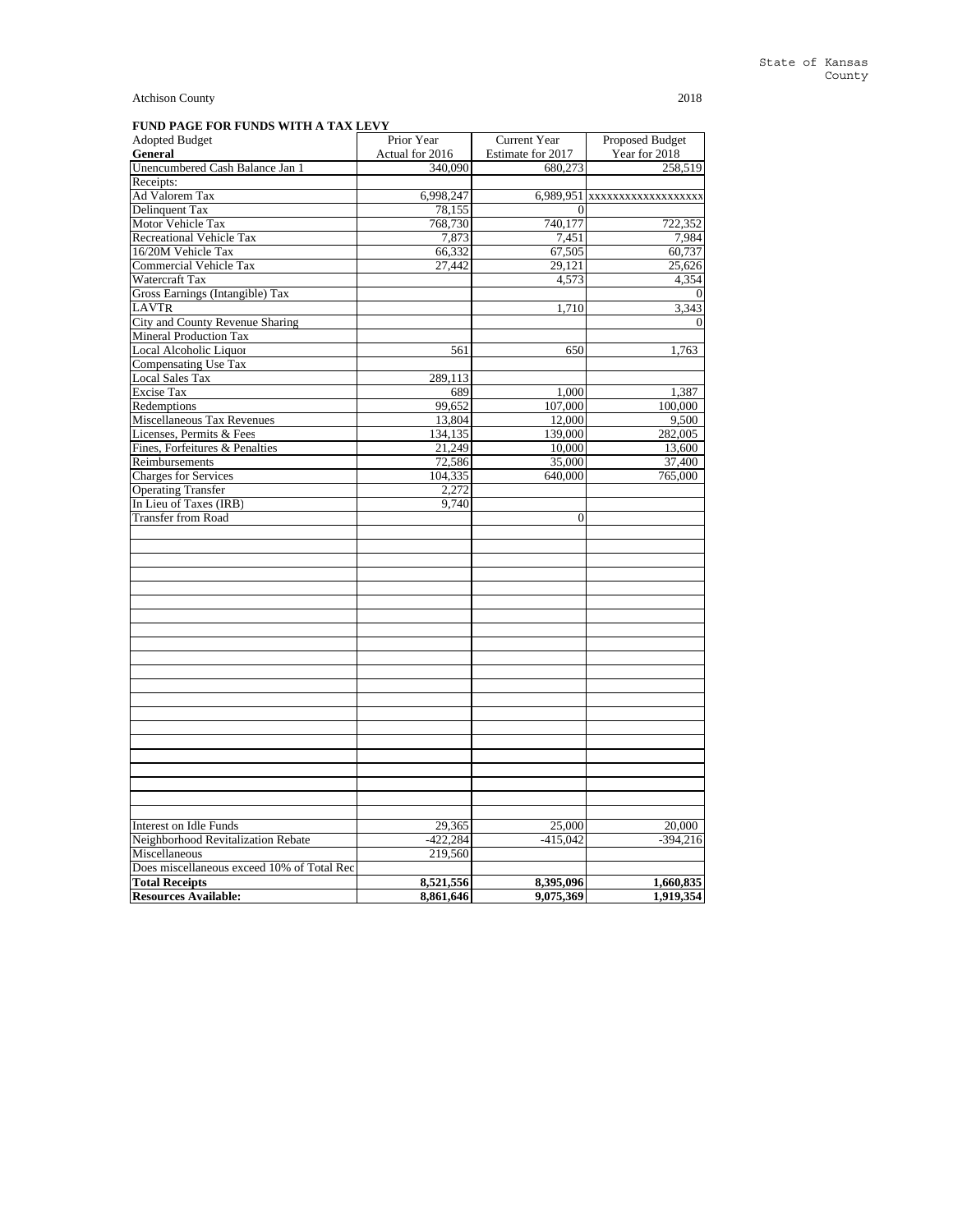# Page No. 7

Atchison County 2018

# **FUND PAGE - GENERAL**

| I UND FAGE - GENEKAL                       | Prior Year                                | Current Year                       | <b>Proposed Budget</b>     |
|--------------------------------------------|-------------------------------------------|------------------------------------|----------------------------|
| <b>Adopted Budget</b><br>General           |                                           | Estimate for 2017                  | Year for 2018              |
| <b>Resources Available:</b>                | Actual for 2016<br>$\overline{8,861,646}$ | 9,075,369                          | 1,919,354                  |
| Expenditures:                              |                                           |                                    |                            |
| General Administration                     | 297,594                                   | 124,500                            | 124,550                    |
| Appraisal                                  | 326,681                                   | 350,000                            | 382,500                    |
| County Attorney                            | 255,696                                   | 260,500                            | 261,500                    |
| <b>County Counselor</b>                    | 55,403                                    | 56,000                             | 57,000                     |
| <b>County Commission</b>                   | 97,531                                    | 116,000                            | 114,000                    |
| <b>County Clerk</b>                        | 146,643                                   | 164,500                            | 169,450                    |
| Elections                                  | 75,881                                    | 78,000                             | 92,350                     |
| <b>County Treasurer</b>                    | 275,875                                   | 250,000                            | 304,000                    |
| <b>Register of Deeds</b>                   | 133,561                                   | 135,200                            | 141,250                    |
| IT/GIS                                     | 429,764                                   | 460,000                            | 425,550                    |
| <b>Emergency Management</b>                | 243,477                                   | 250,050                            | 261,000                    |
| Sheriff                                    | 2,196,080                                 | 2,204,000                          |                            |
| Facilities and Maintenance                 | 170,749                                   | 275,300                            | 2,470,000                  |
|                                            |                                           |                                    | 275,650                    |
| Road and Bridge                            | 2,221,241                                 | 2,328,000                          | 2,234,125                  |
| County Lake                                | 46,389                                    | 50,000                             | 16,500                     |
| <b>County Service Related Funds</b>        | 35,757                                    | 294,700                            | 314,645                    |
| Other County Related                       | 56,400                                    | 51,200                             | 56,824                     |
| Economic Development                       | $\Omega$                                  | 30,000                             | 24,000                     |
| Tourism                                    | 15,000                                    | 15,000                             | 15,000                     |
| <b>Outside Agencies</b>                    | 12,931                                    | 25,900                             | 25,900                     |
| <b>County General</b>                      | 300,610                                   | 155,000                            | 158,500                    |
| <b>County Coroner</b>                      | 31,939                                    | $\Omega$                           |                            |
| Ambulance                                  | 750,001                                   | 1,143,000                          | 1,450,000                  |
| Juvenile Detention                         | 2,957                                     | $\mathbf{0}$                       | 0                          |
| $\overline{0}$                             | 0                                         | $\mathbf{0}$                       | $\mathbf{0}$               |
| $\overline{0}$                             | 0                                         | $\boldsymbol{0}$                   | $\boldsymbol{0}$           |
| $\overline{0}$                             | $\overline{0}$                            | $\boldsymbol{0}$                   | $\overline{0}$             |
| $\overline{0}$                             | $\overline{0}$                            | $\boldsymbol{0}$                   | $\boldsymbol{0}$           |
| $\overline{0}$                             | $\boldsymbol{0}$                          | $\boldsymbol{0}$                   | $\boldsymbol{0}$           |
| $\overline{0}$                             | $\overline{0}$                            | $\boldsymbol{0}$                   | $\boldsymbol{0}$           |
| $\overline{0}$                             | $\overline{0}$                            | $\boldsymbol{0}$                   | $\boldsymbol{0}$           |
| $\overline{0}$                             | $\overline{0}$                            | $\boldsymbol{0}$                   | $\boldsymbol{0}$           |
| $\overline{0}$                             | $\boldsymbol{0}$                          | $\boldsymbol{0}$                   | $\boldsymbol{0}$           |
| $\overline{0}$                             | $\overline{0}$                            | $\boldsymbol{0}$                   | $\boldsymbol{0}$           |
| $\overline{0}$                             | $\overline{0}$                            | $\boldsymbol{0}$                   | $\boldsymbol{0}$           |
| $\overline{0}$                             | $\overline{0}$                            | $\boldsymbol{0}$                   | $\boldsymbol{0}$           |
| $\overline{0}$                             | $\overline{0}$                            | $\boldsymbol{0}$                   | $\boldsymbol{0}$           |
| $\overline{0}$                             | $\overline{0}$                            | $\mathbf{0}$                       | $\boldsymbol{0}$           |
| $\overline{0}$                             | $\overline{0}$                            | $\mathbf{0}$                       | $\theta$                   |
| $\Omega$                                   | $\Omega$                                  | $\Omega$                           |                            |
| <b>Subtotal</b>                            | 8,178,160                                 | 8,816,850                          | 9,374,294                  |
| <b>Transfers Out</b>                       | 3,213                                     |                                    |                            |
|                                            |                                           |                                    |                            |
|                                            |                                           |                                    |                            |
|                                            |                                           |                                    |                            |
|                                            |                                           |                                    |                            |
| Cash Forward (2018 column)                 |                                           |                                    |                            |
| Miscellaneous                              |                                           |                                    |                            |
| Does miscellaneous exceed 10% of Total Exp |                                           |                                    |                            |
| <b>Total Expenditures</b>                  | 8,181,373                                 | 8,816,850                          | 9,374,294                  |
| Unencumbered Cash Balance Dec 31           | 680,273                                   |                                    | 258,519 xxxxxxxxxxxxxxxxxx |
| 2016/2017/2018 Budget Authority Amount:    | 9,173,398                                 | 8,816,850                          | 9,374,294                  |
|                                            |                                           | Non-Appropriated Balance           |                            |
|                                            |                                           | Total Expenditure/Non-Appr Balance | 9,374,294                  |
|                                            |                                           | <b>Tax Required</b>                | 7,454,940                  |
|                                            | Delinquent Comp Rate:                     | 2.0%                               | 149,099                    |
|                                            |                                           | Amount of 2017 Ad Valorem Tax      | 7,604,039                  |

Page No. 7a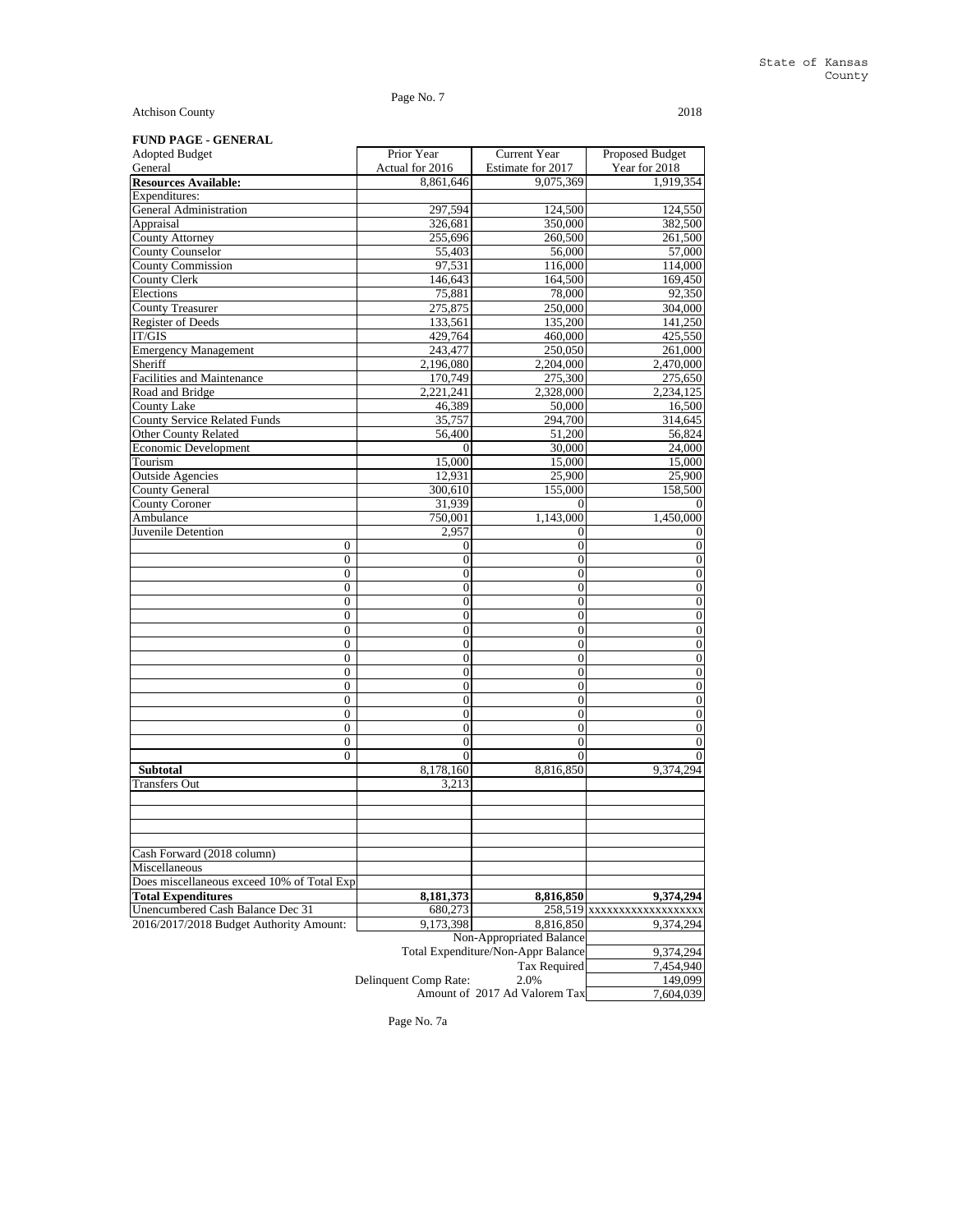# **FUND PAGE - GENERAL DETAIL**

| <b>Adopted Budget</b>                     | Prior Year      | Current Year         | <b>Proposed Budget</b>  |
|-------------------------------------------|-----------------|----------------------|-------------------------|
| <b>General Fund - Detail Expenditures</b> | Actual for 2016 | Estimate for 2017    | Year for 2018           |
| Expenditures:                             |                 |                      |                         |
| <b>General Administration</b>             |                 |                      |                         |
| Salaries                                  | 101,927         | 113,000              | 115,050                 |
| Contractual                               | 133,034         | 4,500                | 4,500                   |
| Commodities                               | 29,131          | 4,500                | 4,000                   |
| Capital Outlay                            | 24.239          | 2,500                | 1,000                   |
| Other                                     | 9,263           |                      |                         |
| Total                                     | 297,594         | 124,500              | 124,550<br>$\mathbf{x}$ |
| Appraisal                                 |                 |                      |                         |
| Salaries                                  | 295,562         | 290,000              | 327,500                 |
| Contractual                               | 15,665          | 25,000               | 25,000                  |
| Commodities                               | 7,571           | 20,000               | 20,000                  |
| Capital Outlay                            | 7,883           | 15,000               | 10,000                  |
| Total                                     | 326,681         | 350,000              | $382,500$ x             |
| <b>County Attorney</b>                    |                 |                      |                         |
| Salaries                                  | 240,552         | $\overline{242,000}$ | 245,200                 |
| Contractual                               | 11,301          | 12,000               | 11,300                  |
| Commodities                               | 3,843           | 5,000                | 3,500                   |
| Capital Outlay                            | $\mathbf{0}$    | 1,500                | 1,500                   |
| Total                                     | 255,696         | 260,500              | 261,500 x               |
| <b>County Counselor</b>                   |                 |                      |                         |
| <b>Salaries</b>                           | 52,274          | 54,500               | 55,475                  |
| Contractual                               | 3,129           | 1,500                | 1,525                   |
| Commodities                               |                 |                      |                         |
| Capital Outlay                            |                 |                      |                         |
| Total                                     | 55,403          | 56,000               | 57,000 x                |
| <b>County Commission</b>                  |                 |                      |                         |
| <b>Salaries</b>                           | 89.472          | 107,000              | 105,000                 |
| Contractual                               | 3,893           | 8,000                | 8,000                   |
| Commodities                               | 1,861           | 500                  | 500                     |
| Capital Outlay                            | 2,305           | 500                  | 500                     |
| Total                                     | 97,531          | 116,000              | $114,000$ x             |
| <b>County Clerk</b>                       |                 |                      |                         |
| <b>Salaries</b>                           | 138,304         | 153,000              | 157,950                 |
| Contractual                               | 4,357           | 7,000                | 7,000                   |
| Commodities                               | 1,772           | 3,000                | 3,000                   |
| Capital Outlay                            | 2,210           | 1,500                | 1,500                   |
| Total                                     | 146,643         | 164,500              | $169,450$ x             |
| Elections                                 |                 |                      |                         |
| Salaries                                  | 27,028          | 21,500               | 28,235                  |
| Contractual                               | 40,702          | 42,000               | 44,515                  |
| Commodities                               | 8.151           | 2,000                | 7,100                   |
| Capital Outlay                            |                 | 12,500               | 12,500                  |
| Total                                     | 75,881          | 78,000               | 92,350 x                |
| <b>County Treasurer</b>                   |                 |                      |                         |
| Salaries                                  | 254,559         | 238,500              | 292,500                 |
| Contractual                               | 20,043          | 10,000               | 10,000                  |
| Commodities                               | 1,222           | 500                  | 500                     |
| Capital Outlay                            | 51              | 1,000                | 1,000                   |
| Total                                     | 275,875         | 250,000              | $304,000$ <sub>x</sub>  |
| Total - Page 7b                           | 1,531,304       | 1,399,500            | 1,505,350               |

Page 7b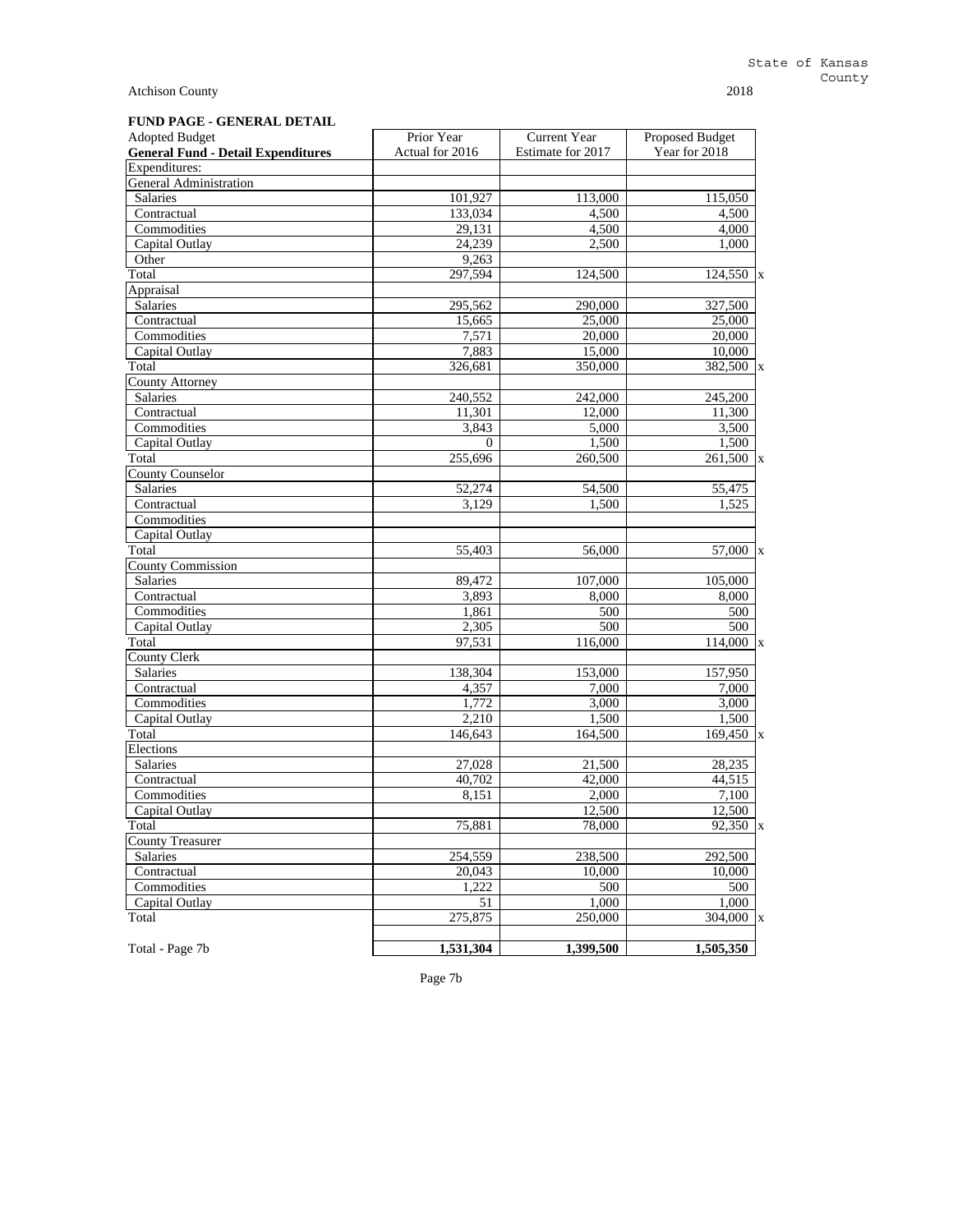| <b>FUND PAGE - GENERAL</b> |  |  |
|----------------------------|--|--|
|----------------------------|--|--|

| <b>Adopted Budget</b>               | Prior Year      | Current Year         | Proposed Budget      |
|-------------------------------------|-----------------|----------------------|----------------------|
| General Fund - Detail Expend        | Actual for 2016 | Estimate for 2017    | Year for 2018        |
| Expenditures:                       |                 |                      |                      |
| <b>Register of Deeds</b>            |                 |                      |                      |
| Salaries                            | 129,842         | 129,200              | 134,850              |
| Contractual                         | 1,709           | 2,800                | 3,900                |
| Commodities                         | 2,010           | 2,700                | 2,000                |
| Capital Outlay                      |                 | 500                  | 500                  |
| Total                               | 133,561         | 135,200              | $\frac{1}{41,250}$ x |
| <b>IT/GIS</b>                       |                 |                      |                      |
| Salaries                            | 123,868         | 121,500              | 127,550              |
| Contractual                         | 203,206         | 230,000              | 188,500              |
| Commodities                         | 7,018           | 6,500                | 7,500                |
| Capital Outlay                      | 95,672          | 102,000              | 102,000              |
| Total                               | 429,764         | 460,000              | 425,550              |
| <b>Emergency Management</b>         |                 |                      |                      |
| <b>Salaries</b>                     | 97,146          | 106,250              | 117,200              |
| Contractual                         | 33,028          | 43,000               | 43,000               |
| Commodities                         | 21,951          | 25,800               | 25,800               |
| Capital Outlay                      | 91,352          | 75,000               | 75,000               |
|                                     | 243,477         |                      |                      |
| Total<br>Sheriff                    |                 | 250,050              | $261,000$ x          |
|                                     |                 |                      |                      |
| <b>Salaries</b>                     | 1,497,445       | 1,578,000<br>391,000 | 1,689,500            |
| Contractual                         | 243,374         |                      | 482,500              |
| Commodities                         | 258,430         | 145,000              | 188,000              |
| Capital Outlay                      | 196,831         | 90,000               | 110,000              |
| Total                               | 2,196,080       | 2.204.000            | $2,470,000$ x        |
| <b>Facilities and Maintenance</b>   |                 |                      |                      |
| Salaries                            | 156,508         | 161,300              | 161,950              |
| Contractual                         | 5,929           | 70,000               | 68,000               |
| Commodities                         | 6,373           | 24,000               | 25,700               |
| Miscellaneous                       | 1,939           | 20,000               | 20,000               |
| Total                               | 170,749         | 275,300              | 275,650 x            |
| Road and Bridge                     |                 |                      |                      |
| Salaries                            | 692,478         | 781,000              | 834,500              |
| Contractual                         | 120,356         | 72,000               | 89,500               |
| Commodities                         | 1,360,246       | 1,400,000            | 1,280,125            |
| Capital Outlay                      | 48,161          | 75,000               | 30,000               |
| Total                               | 2,221,241       | 2,328,000            | $2,234,125$ x        |
| County Lake                         |                 |                      |                      |
| <b>Salaries</b>                     | 34,023          | 34,500               | 10,000               |
| Contractual                         | 4.047           | 4,500                | 500                  |
| Commodities                         | 8,319           | 10,500               | 5,500                |
| Capital Outlay                      |                 | 500                  | 500                  |
| Total                               | 46,389          | 50,000               | $16,500 \text{ x}$   |
| <b>County Service Related Funds</b> |                 |                      |                      |
| <b>District Court</b>               | 33,757          | 44.000               | $36,445$ x           |
| <b>Tort Liability</b>               |                 | 143,500              | 145,000              |
| <b>Safety Committee</b>             | 2,000           | 2,000                | 2.000                |
| Wellness Committee                  |                 |                      | 5,000                |
| <b>Court Appointed Attorney</b>     |                 | 104,000              | 125,000              |
| Court UA                            |                 | 1,200                | 1,200                |
| Total                               | 35,757          | 294,700              | 314,645              |
|                                     |                 |                      |                      |
| Total - Page7c                      | 5,477,018       | 5,997,250            | 6,138,720            |
|                                     |                 |                      |                      |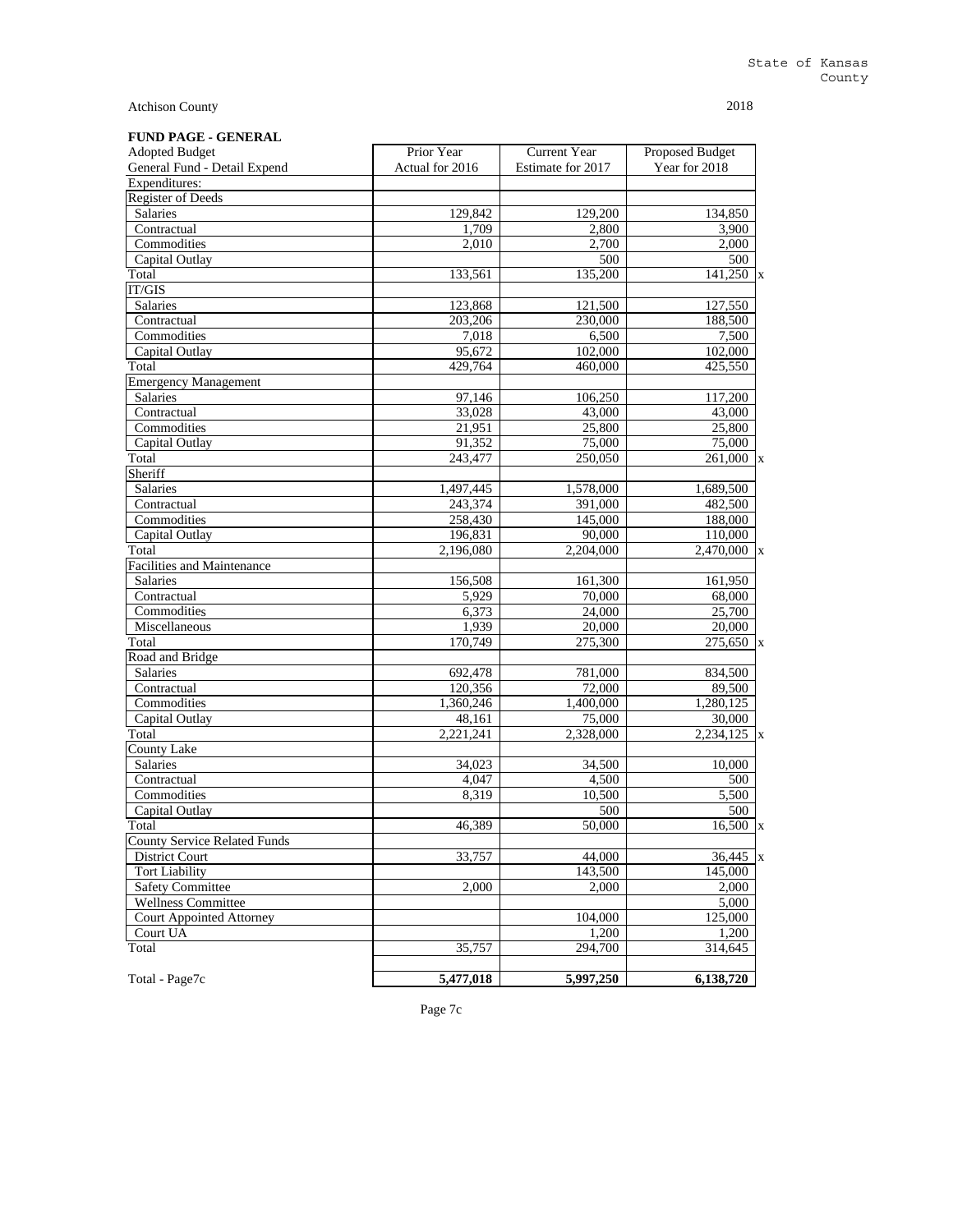# **FUND PAGE - GENERAL**

| <b>Adopted Budget</b>              | Prior Year      | <b>Current Year</b> | <b>Proposed Budget</b> |
|------------------------------------|-----------------|---------------------|------------------------|
| General Fund - Detail Expend       | Actual for 2016 | Estimate for 2017   | Year for 2018          |
| Expenditures:                      |                 |                     |                        |
| Other County Related               |                 |                     |                        |
| Juvenile Detention                 | 40,200          | 35,000              | 35,000                 |
| <b>Truancy Program</b>             |                 |                     | 5,624                  |
| <b>NEK</b> Environmental           | 10,000          | 10,000              | 10,000                 |
| <b>Atchison Childcare Services</b> | 5,000           | 5,000               | 5,000                  |
| <b>NEKAAA</b>                      | 1,200           | 1,200               | 1,200                  |
|                                    |                 |                     |                        |
| Total                              | 56,400          | 51,200              | 56,824                 |
| Economic Development               |                 |                     |                        |
| Mo-Kan regional                    |                 |                     |                        |
| NEK Enterprise Facilitation        |                 | 14,000              | 14,000                 |
| <b>Atchison Innovation Center</b>  |                 |                     |                        |
| Atchison YMCA Building Facility    |                 | 10,000              | 10,000                 |
| Economic Development               |                 | 6,000               | $\theta$               |
| Total                              | $\mathbf{0}$    | 30,000              | 24,000                 |
| Tourism                            |                 |                     |                        |
| Atchison Area Chamber of Commerce  | 7,500           | 7,500               | 7,500                  |
| Amelia Earhart Festival            | 7,500           | 7,500               | 7,500                  |
|                                    |                 |                     |                        |
|                                    |                 |                     |                        |
| Total                              | 15,000          | 15,000              | 15,000                 |
| <b>Outside Agencies</b>            |                 |                     |                        |
| <b>DOVES</b>                       | 4,500           | 4,500               | 4,500                  |
| <b>Happy Hearts</b>                | 2,500           | 3,000               | 3,000                  |
| Juneteenth                         |                 | 1,000               | 1,000                  |
| Atchison Art Association           |                 | 400                 | 400                    |
| Humane Society of Atchison         |                 | 2,000               | 2,000                  |
| Live Well, Live Atchison           |                 | 15,000              | 15,000                 |
| Other                              | 5,931<br>12.931 |                     |                        |
| Total<br><b>County General</b>     |                 | 25,900              | 25,900                 |
| Salaries                           |                 | 123,000             |                        |
| Contractual                        | 263,343         |                     | 126,500                |
| Commodities                        |                 | 12,000              | 12,000                 |
| Capital Outlay                     |                 | 20,000              | 20,000                 |
| Miscellaneous                      | 4,204           |                     |                        |
| Allocations and Distributions      | 33,063          |                     |                        |
| Total                              | 300,610         | 155,000             | 158,500                |
| <b>County Coroner</b>              |                 |                     |                        |
| Allocations and distributions      | 31,939          |                     |                        |
|                                    |                 |                     |                        |
|                                    |                 |                     |                        |
| Total                              | 31,939          | $\mathbf{0}$        | $\mathbf{0}$           |
| Ambulance                          |                 |                     |                        |
| Salaries                           | 9,154           |                     | 1,210,500              |
| Contractual                        | 508             | 233,000             | 50,900                 |
| Commodities                        |                 | 910,000             | 83,600                 |
| Capital Outlay                     |                 |                     | 105,000                |
| Miscellaneous                      | 60,339          |                     |                        |
| Allocations and Distributions      | 680,000         |                     |                        |
| Total                              | 750,001         | 1,143,000           | 1,450,000              |
| Juvenile Detention                 |                 |                     |                        |
| Salaries                           | 1,657           |                     |                        |
| Contractual                        | 450             |                     |                        |
| Miscellaneous                      | 100             |                     |                        |
| Allocations and Distributions      | 750             |                     |                        |
| Total                              | 2,957           | $\overline{0}$      | $\overline{0}$         |
|                                    |                 |                     |                        |
| Total - Page7d                     | 1,169,838       | 1,420,100           | 1,730,224              |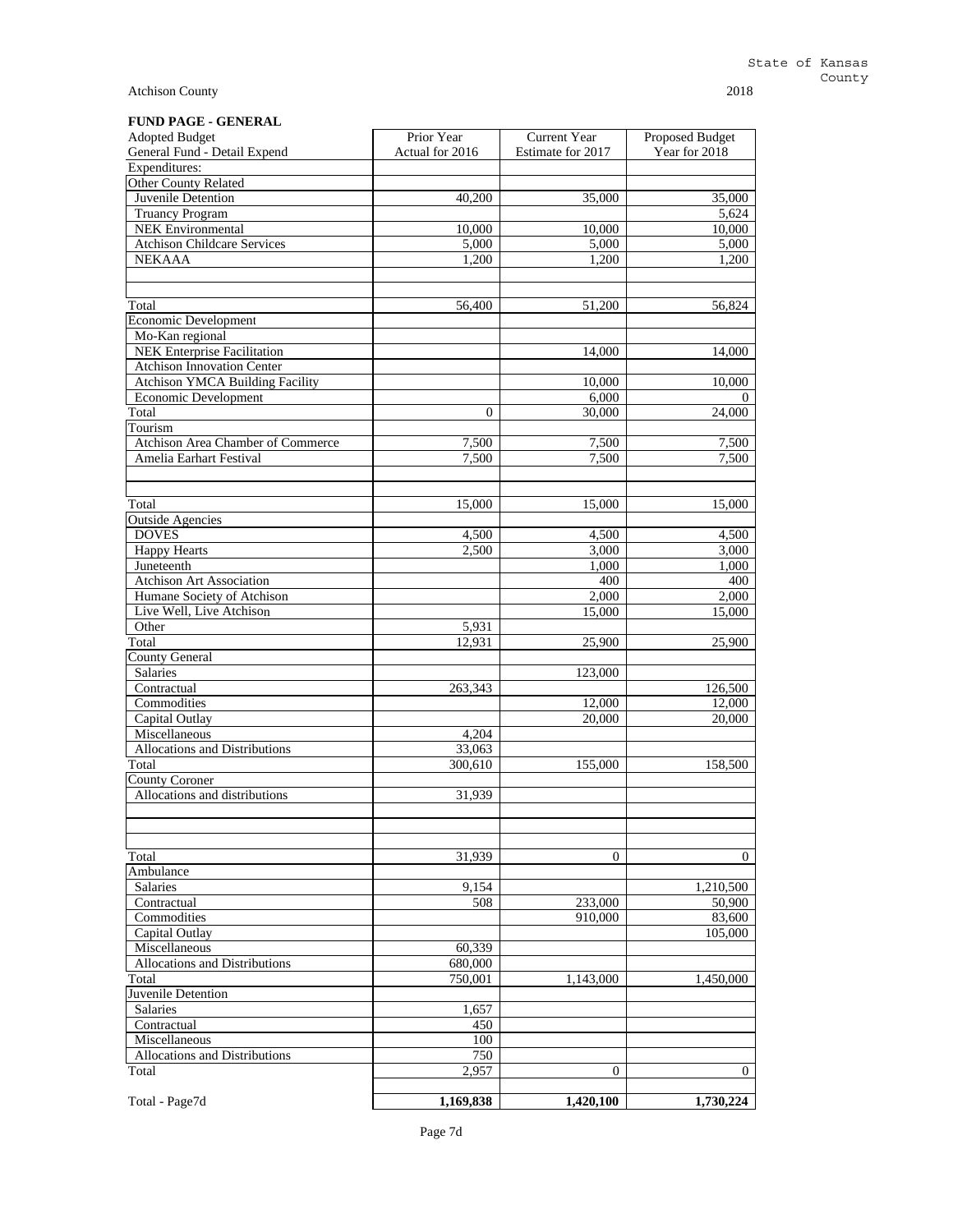|  |  | <b>FUND PAGE - GENERAL</b> |
|--|--|----------------------------|
|--|--|----------------------------|

| $\cdots$<br>$\overline{\phantom{a}}$<br>Adopted Budget<br>General Fund - Detail Expend | Prior Year<br>Actual for 2016 | <b>Current Year</b><br>Estimate for 2017 | Proposed Budget<br>Year for 2018 |
|----------------------------------------------------------------------------------------|-------------------------------|------------------------------------------|----------------------------------|
| Expenditures:                                                                          |                               |                                          |                                  |
|                                                                                        |                               |                                          |                                  |
|                                                                                        |                               |                                          |                                  |
|                                                                                        |                               |                                          |                                  |
|                                                                                        |                               |                                          |                                  |
| Total                                                                                  | $\boldsymbol{0}$              | $\boldsymbol{0}$                         | $\boldsymbol{0}$                 |
|                                                                                        |                               |                                          |                                  |
|                                                                                        |                               |                                          |                                  |
|                                                                                        |                               |                                          |                                  |
|                                                                                        |                               |                                          |                                  |
|                                                                                        |                               |                                          |                                  |
| Total                                                                                  | $\boldsymbol{0}$              | $\boldsymbol{0}$                         | $\overline{0}$                   |
|                                                                                        |                               |                                          |                                  |
|                                                                                        |                               |                                          |                                  |
|                                                                                        |                               |                                          |                                  |
|                                                                                        |                               |                                          |                                  |
| Total                                                                                  | $\overline{0}$                | $\overline{0}$                           | $\overline{0}$                   |
|                                                                                        |                               |                                          |                                  |
|                                                                                        |                               |                                          |                                  |
|                                                                                        |                               |                                          |                                  |
|                                                                                        |                               |                                          |                                  |
| Total                                                                                  | $\boldsymbol{0}$              | $\boldsymbol{0}$                         | $\boldsymbol{0}$                 |
|                                                                                        |                               |                                          |                                  |
|                                                                                        |                               |                                          |                                  |
|                                                                                        |                               |                                          |                                  |
|                                                                                        |                               |                                          |                                  |
|                                                                                        |                               |                                          |                                  |
| Total                                                                                  | $\overline{0}$                | $\overline{0}$                           | $\overline{0}$                   |
|                                                                                        |                               |                                          |                                  |
|                                                                                        |                               |                                          |                                  |
|                                                                                        |                               |                                          |                                  |
|                                                                                        |                               |                                          |                                  |
| Total                                                                                  | $\overline{0}$                | $\overline{0}$                           | $\overline{0}$                   |
|                                                                                        |                               |                                          |                                  |
| Total                                                                                  | $\overline{0}$                | $\overline{0}$                           | $\overline{0}$                   |
|                                                                                        |                               |                                          |                                  |
|                                                                                        |                               |                                          |                                  |
|                                                                                        |                               |                                          |                                  |
|                                                                                        |                               |                                          |                                  |
|                                                                                        |                               |                                          |                                  |
| Total                                                                                  | $\boldsymbol{0}$              | $\boldsymbol{0}$                         | $\boldsymbol{0}$                 |
|                                                                                        |                               |                                          |                                  |
|                                                                                        |                               |                                          |                                  |
|                                                                                        |                               |                                          |                                  |
|                                                                                        |                               |                                          |                                  |
| Total                                                                                  | $\boldsymbol{0}$              | $\boldsymbol{0}$                         | $\overline{0}$                   |
|                                                                                        |                               |                                          |                                  |
| Total - Page7e                                                                         | $\overline{\mathbf{0}}$       | $\overline{\mathbf{0}}$                  | $\overline{\mathbf{0}}$          |

Page 7e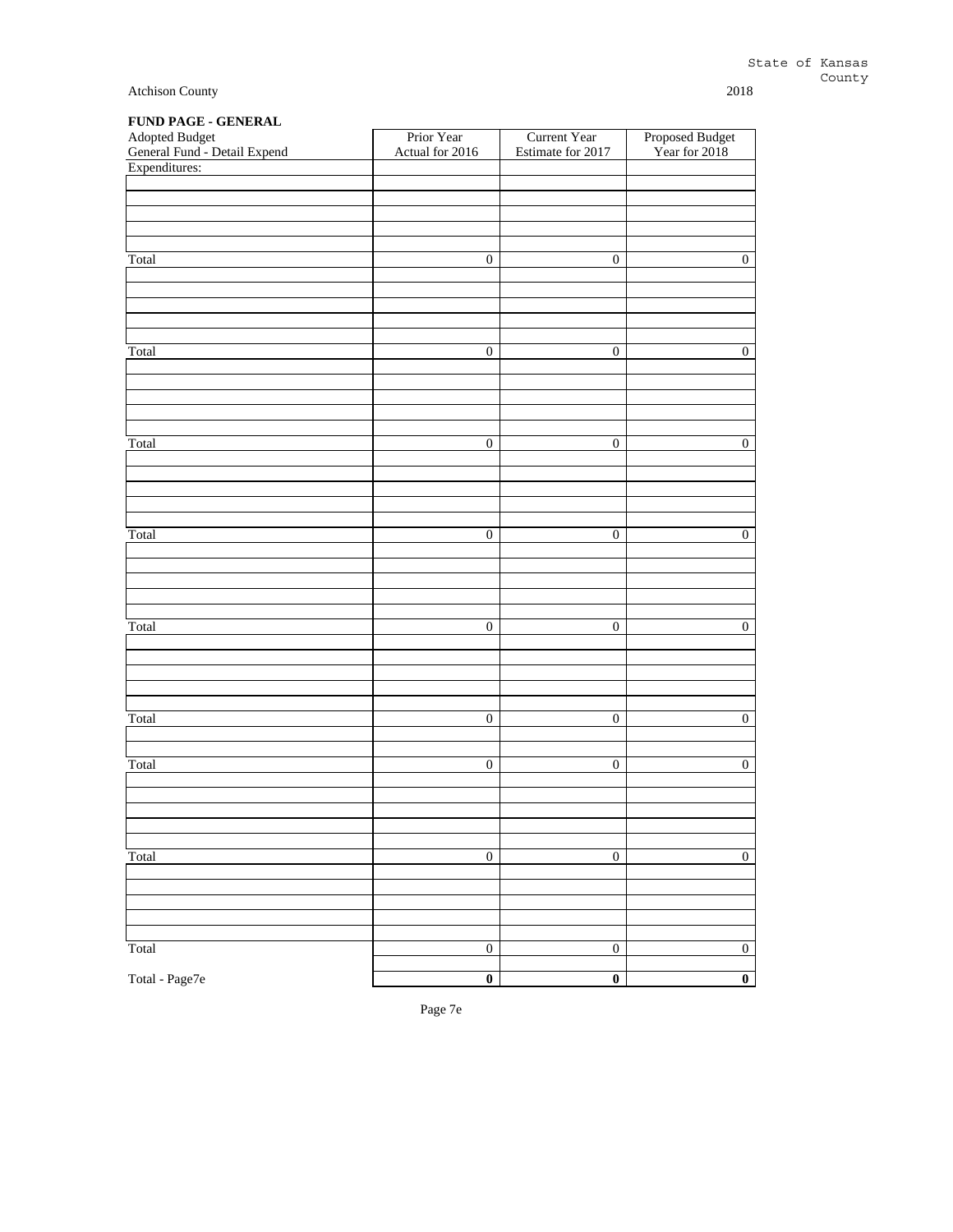|  | <b>FUND PAGE - GENERAL</b> |
|--|----------------------------|
|--|----------------------------|

| Adopted Budget<br>General Fund - Detail Expend | Prior Year<br>Actual for 2016 | Current Year<br>Estimate for 2017 | Proposed Budget<br>Year for 2018 |
|------------------------------------------------|-------------------------------|-----------------------------------|----------------------------------|
| Expenditures:                                  |                               |                                   |                                  |
|                                                |                               |                                   |                                  |
|                                                |                               |                                   |                                  |
| Total                                          | $\boldsymbol{0}$              | $\boldsymbol{0}$                  | $\boldsymbol{0}$                 |
|                                                |                               |                                   |                                  |
|                                                |                               |                                   |                                  |
|                                                |                               |                                   |                                  |
| Total                                          | $\boldsymbol{0}$              | $\boldsymbol{0}$                  | $\boldsymbol{0}$                 |
|                                                |                               |                                   |                                  |
|                                                |                               |                                   |                                  |
| Total                                          | $\boldsymbol{0}$              | $\boldsymbol{0}$                  | $\boldsymbol{0}$                 |
|                                                |                               |                                   |                                  |
|                                                |                               |                                   |                                  |
|                                                |                               |                                   |                                  |
| Total                                          | $\boldsymbol{0}$              | $\boldsymbol{0}$                  | $\mathbf{0}$                     |
|                                                |                               |                                   |                                  |
| Total                                          | $\boldsymbol{0}$              | $\boldsymbol{0}$                  | $\boldsymbol{0}$                 |
|                                                |                               |                                   |                                  |
|                                                |                               |                                   |                                  |
|                                                |                               |                                   |                                  |
| Total                                          | $\boldsymbol{0}$              | $\boldsymbol{0}$                  | $\boldsymbol{0}$                 |
|                                                |                               |                                   |                                  |
|                                                |                               |                                   |                                  |
| Total                                          | $\boldsymbol{0}$              | $\boldsymbol{0}$                  | $\boldsymbol{0}$                 |
| Total - Page 7f                                | $\boldsymbol{0}$              | $\boldsymbol{0}$                  | $\mathbf{0}$                     |
| Total - Page7b                                 | 1,531,304                     | 1,399,500                         | 1,505,350                        |
|                                                |                               |                                   |                                  |
| Total - Page 7c                                | 5,477,018                     | 5,997,250                         | 6,138,720                        |
| Total - Page7d                                 | 1,169,838                     | 1,420,100                         | 1,730,224                        |
| Total - Page7e                                 | $\boldsymbol{0}$              | $\boldsymbol{0}$                  | $\boldsymbol{0}$                 |
| Total Detail Expenditures**                    | 8,178,160                     | 8,816,850                         | 9,374,294                        |

\*\* Note: The Total Detail Expenditures amount should agree to the General Subtotal amounts.

Page 7f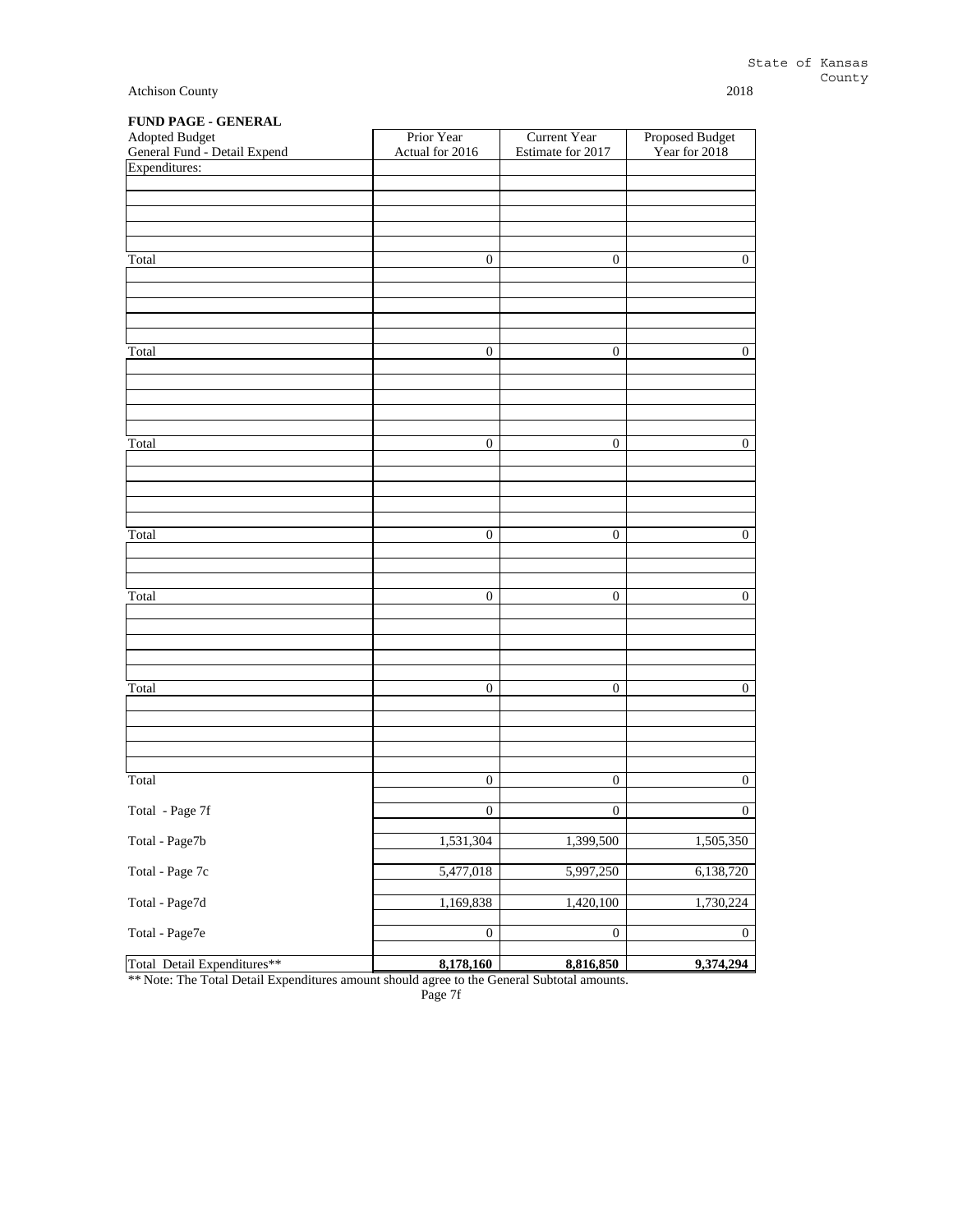# **FUND PAGE FOR FUNDS WITH A TAX LEVY**

| <b>Adopted Budget</b>                       | Prior Year            | Current Year                        | <b>Proposed Budget</b>     |
|---------------------------------------------|-----------------------|-------------------------------------|----------------------------|
| <b>Debt Service</b>                         | Actual for 2016       | Estimate for 2017                   | Year for 2018              |
| Unencumbered Cash Balance Jan 1             | 1,251                 | 34,711                              | 26,493                     |
| Receipts:                                   |                       |                                     |                            |
| <b>Ad Valorem Tax</b>                       | 290,055               |                                     | 366,304 xxxxxxxxxxxxxxxxxx |
| Delinquent Tax                              | 125                   |                                     |                            |
| Motor Vehicle Tax                           | 11,997                | 30,650                              | 37,854                     |
| <b>Recreational Vehicle Tax</b>             | 129                   | 309                                 | 418                        |
| 16/20M Vehicle Tax                          | 1,251                 | 2,795                               | 3,183                      |
| <b>Commercial Vehicle Tax</b>               | 424                   | 1,206                               | 1,343                      |
| Watercraft Tax                              |                       | 189                                 | 228                        |
| Redemptions                                 | 1,513                 |                                     |                            |
| <b>Excise Tax</b>                           | 13                    |                                     | 73                         |
|                                             |                       |                                     |                            |
|                                             |                       |                                     |                            |
|                                             |                       |                                     |                            |
|                                             |                       |                                     |                            |
|                                             |                       |                                     |                            |
|                                             |                       |                                     |                            |
| In Lieu of Tax (IRB)                        |                       |                                     |                            |
| <b>Interest on Idle Funds</b>               |                       |                                     |                            |
| Neighborhood Revitalization Rebate          | $-20,875$             | $-21,750$                           | $-20,232$                  |
| Miscellaneous                               |                       |                                     |                            |
| Does miscellaneous exceed 10% of Total Rece |                       |                                     |                            |
| <b>Total Receipts</b>                       | 284,632               | 379,703                             | 22,867                     |
| <b>Resources Available:</b>                 | 285,883               | 414,414                             | 49,360                     |
| Expenditures:                               |                       |                                     |                            |
| Contractual and Other Expenditures          | 251,172               | 387,921                             | 431,956                    |
|                                             |                       |                                     |                            |
|                                             |                       |                                     |                            |
|                                             |                       |                                     |                            |
|                                             |                       |                                     |                            |
|                                             |                       |                                     |                            |
|                                             |                       |                                     |                            |
|                                             |                       |                                     |                            |
|                                             |                       |                                     |                            |
|                                             |                       |                                     |                            |
|                                             |                       |                                     |                            |
|                                             |                       |                                     |                            |
|                                             |                       |                                     |                            |
|                                             |                       |                                     |                            |
|                                             |                       |                                     |                            |
|                                             |                       |                                     |                            |
|                                             |                       |                                     |                            |
| Cash Basis Reserve (2018 column)            |                       |                                     |                            |
| Miscellaneous                               |                       |                                     |                            |
| Does miscellaneous exceed 10% of Total Expe |                       |                                     |                            |
| <b>Total Expenditures</b>                   | 251,172               | 387,921                             | 431,956                    |
| Unencumbered Cash Balance Dec 31            | 34,711                |                                     | 26,493 xxxxxxxxxxxxxxxxx   |
| 2016/2017/2018 Budget Authority Amount:     | 309,392               | 387,921<br>Non-Appropriated Balance | 431,956                    |
|                                             |                       |                                     |                            |
|                                             |                       | Total Expenditure/Non-Appr Balance  | 431,956                    |
|                                             |                       | Tax Required<br>2.0%                | 382,596                    |
|                                             | Delinquent Comp Rate: | Amount of 2017 Ad Valorem Tax       | 7,652                      |
|                                             |                       |                                     | 390,248                    |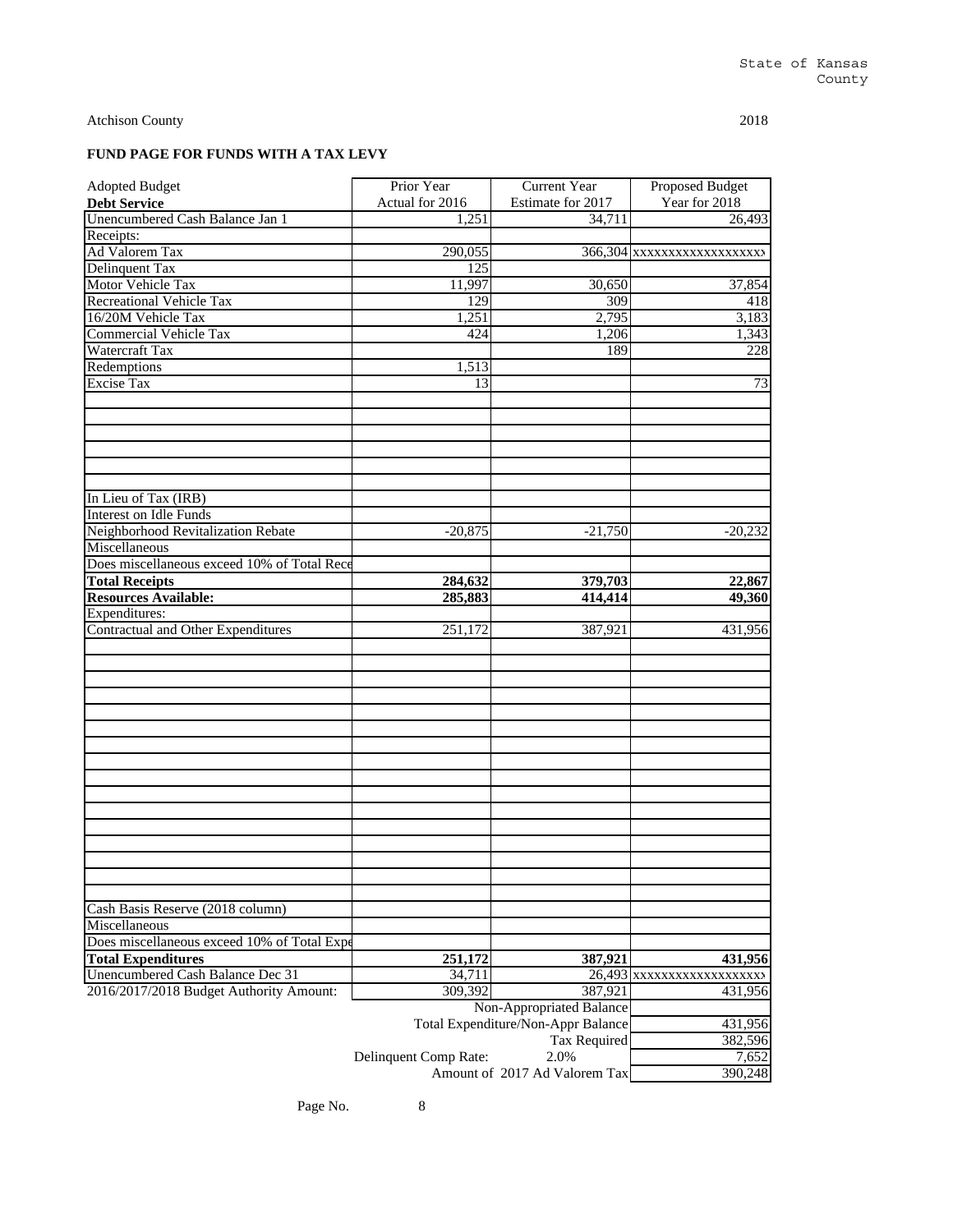| Adopted Budget                             | Prior Year      | <b>Current Year</b> | Proposed Budget     |
|--------------------------------------------|-----------------|---------------------|---------------------|
| Road & Bridge                              | Actual for 2016 | Estimate for 2017   | Year for 2018       |
| Unencumbered Cash Balance Jan 1            | 7,463           | 9,861               | 9,861               |
| Receipts:                                  |                 |                     |                     |
| Ad Valorem Tax                             |                 |                     | 0 xxxxxxxxxxxxxxxxx |
| Delinquent Tax                             |                 |                     |                     |
| Motor Vehicle Tax                          | 24              |                     |                     |
| <b>Recreational Vehicle Tax</b>            |                 |                     |                     |
| 16/20M Vehicle Tax                         |                 |                     |                     |
| <b>Commercial Vehicle Tax</b>              |                 |                     |                     |
| Watercraft Tax                             |                 |                     |                     |
| Special City & County Highway              |                 |                     |                     |
| <b>County Equalization</b>                 |                 |                     |                     |
|                                            |                 |                     |                     |
|                                            |                 |                     |                     |
|                                            |                 |                     |                     |
|                                            |                 |                     |                     |
|                                            |                 |                     |                     |
|                                            |                 |                     |                     |
|                                            |                 |                     |                     |
|                                            |                 |                     |                     |
|                                            |                 |                     |                     |
|                                            |                 |                     |                     |
|                                            |                 |                     |                     |
|                                            |                 |                     |                     |
|                                            |                 |                     |                     |
|                                            |                 |                     |                     |
|                                            |                 |                     |                     |
|                                            |                 |                     |                     |
|                                            |                 |                     |                     |
|                                            |                 |                     |                     |
|                                            |                 |                     |                     |
|                                            |                 |                     |                     |
|                                            |                 |                     |                     |
|                                            |                 |                     |                     |
|                                            |                 |                     |                     |
|                                            |                 |                     |                     |
|                                            |                 |                     |                     |
|                                            |                 |                     |                     |
|                                            |                 |                     |                     |
|                                            |                 |                     |                     |
|                                            |                 |                     |                     |
|                                            |                 |                     |                     |
|                                            |                 |                     |                     |
|                                            |                 |                     |                     |
|                                            |                 |                     |                     |
|                                            |                 |                     |                     |
|                                            |                 |                     |                     |
|                                            |                 |                     |                     |
| Redemptions                                | 2,374           |                     |                     |
| Interest on Idle Funds                     |                 |                     |                     |
| Neighborhood Revitalization Rebate         |                 |                     | $\overline{0}$      |
| Miscellaneous                              |                 |                     |                     |
| Does miscellaneous exceed 10% of Total Rec |                 |                     |                     |
|                                            |                 |                     |                     |
| <b>Total Receipts</b>                      | 2,398           | $\bf{0}$            | $\bf{0}$            |
| <b>Resources Available:</b>                | 9,861           | 9,861               | 9,861               |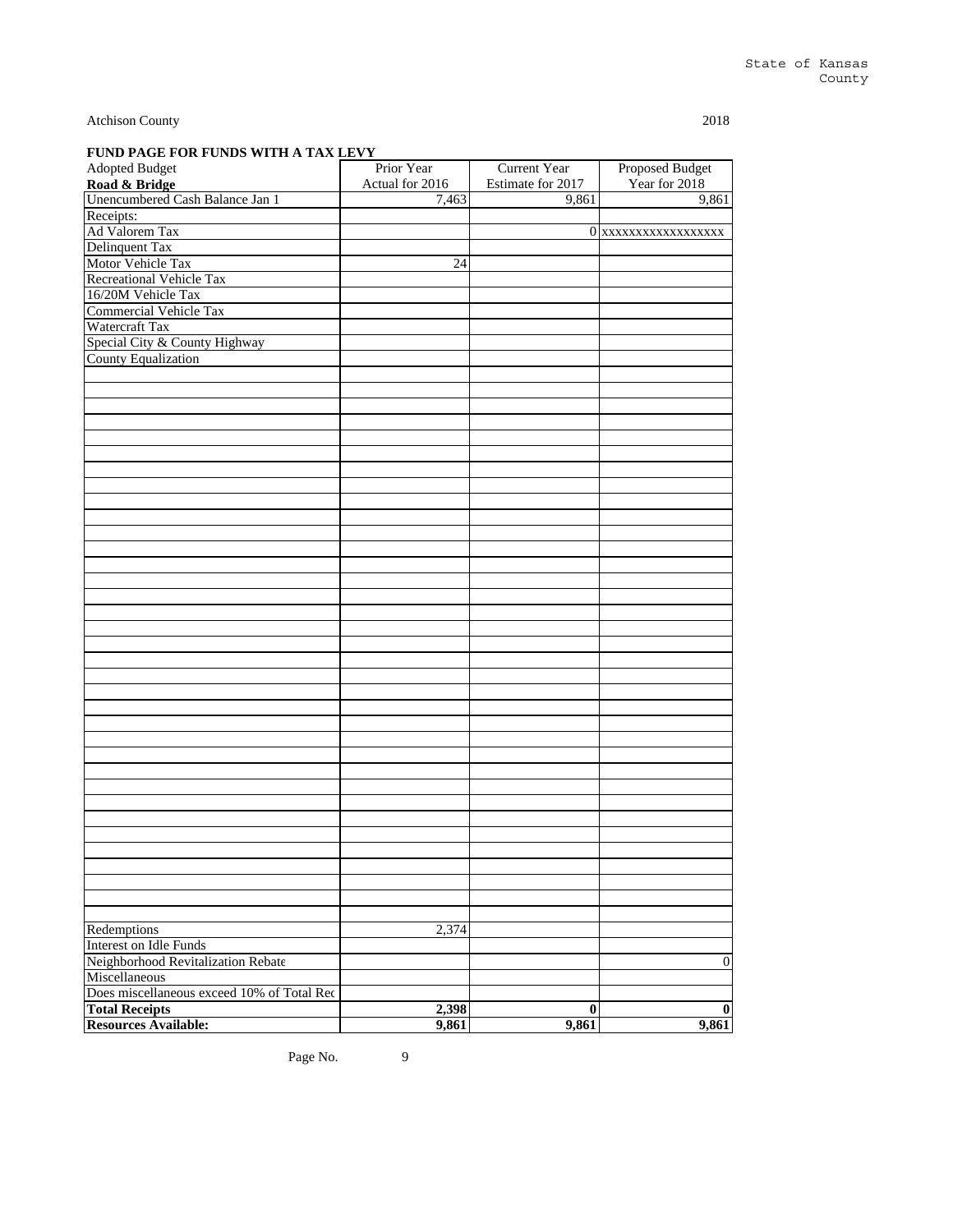# **FUND PAGE - ROAD**

| Adopted Budget                             | Prior Year            | <b>Current Year</b>                       | <b>Proposed Budget</b>  |
|--------------------------------------------|-----------------------|-------------------------------------------|-------------------------|
| Road & Bridge                              | Actual for 2016       | Estimate for 2017                         | Year for 2018           |
| <b>Resources Available:</b>                | 9,861                 | 9,861                                     | 9,861                   |
| Expenditures from detail page:             |                       |                                           |                         |
|                                            | 0                     | $\boldsymbol{0}$                          | $\boldsymbol{0}$        |
|                                            | $\boldsymbol{0}$      | $\overline{0}$                            | $\overline{0}$          |
|                                            | $\boldsymbol{0}$      | $\overline{0}$                            | $\overline{0}$          |
|                                            | $\overline{0}$        | $\overline{0}$                            | $\overline{0}$          |
|                                            | $\overline{0}$        | $\boldsymbol{0}$                          | $\boldsymbol{0}$        |
|                                            | 0                     | $\boldsymbol{0}$                          | $\boldsymbol{0}$        |
| Subtotal                                   | $\overline{0}$        | $\boldsymbol{0}$                          | $\overline{0}$          |
|                                            |                       |                                           |                         |
|                                            |                       |                                           |                         |
|                                            |                       |                                           |                         |
|                                            |                       |                                           |                         |
|                                            |                       |                                           |                         |
|                                            |                       |                                           |                         |
|                                            |                       |                                           |                         |
|                                            |                       |                                           |                         |
|                                            |                       |                                           |                         |
|                                            |                       |                                           |                         |
|                                            |                       |                                           |                         |
|                                            |                       |                                           |                         |
|                                            |                       |                                           |                         |
|                                            |                       |                                           |                         |
|                                            |                       |                                           |                         |
|                                            |                       |                                           |                         |
|                                            |                       |                                           |                         |
|                                            |                       |                                           |                         |
|                                            |                       |                                           |                         |
|                                            |                       |                                           |                         |
|                                            |                       |                                           |                         |
|                                            |                       |                                           |                         |
|                                            |                       |                                           |                         |
|                                            |                       |                                           |                         |
|                                            |                       |                                           |                         |
|                                            |                       |                                           |                         |
|                                            |                       |                                           |                         |
|                                            |                       |                                           |                         |
|                                            |                       |                                           |                         |
|                                            |                       |                                           |                         |
|                                            |                       |                                           |                         |
|                                            |                       |                                           |                         |
|                                            |                       |                                           |                         |
| Cash Forward (2018 column)                 |                       |                                           |                         |
| Miscellaneous                              |                       |                                           |                         |
| Does miscellaneous exceed 10% of Total Exp |                       |                                           |                         |
| <b>Total Expenditures</b>                  | $\bf{0}$              | $\bf{0}$                                  | $\bf{0}$                |
| Unencumbered Cash Balance Dec 31           | 9,861                 |                                           | 9,861 xxxxxxxxxxxxxxxxx |
| 2016/2017/2018 Budget Authority Amount:    | $\theta$              | $\Omega$                                  | $\boldsymbol{0}$        |
|                                            |                       | Non-Appropriated Balance                  |                         |
|                                            |                       | Total Expenditure/Non-Appr Balance        | $\boldsymbol{0}$        |
|                                            |                       | Tax Required                              | $\boldsymbol{0}$        |
|                                            | Delinquent Comp Rate: | 2.0%<br>$\epsilon$ 0017 A d Velement Term | $\boldsymbol{0}$        |

0 Amount of 2017 Ad Valorem Tax

Page No. 9a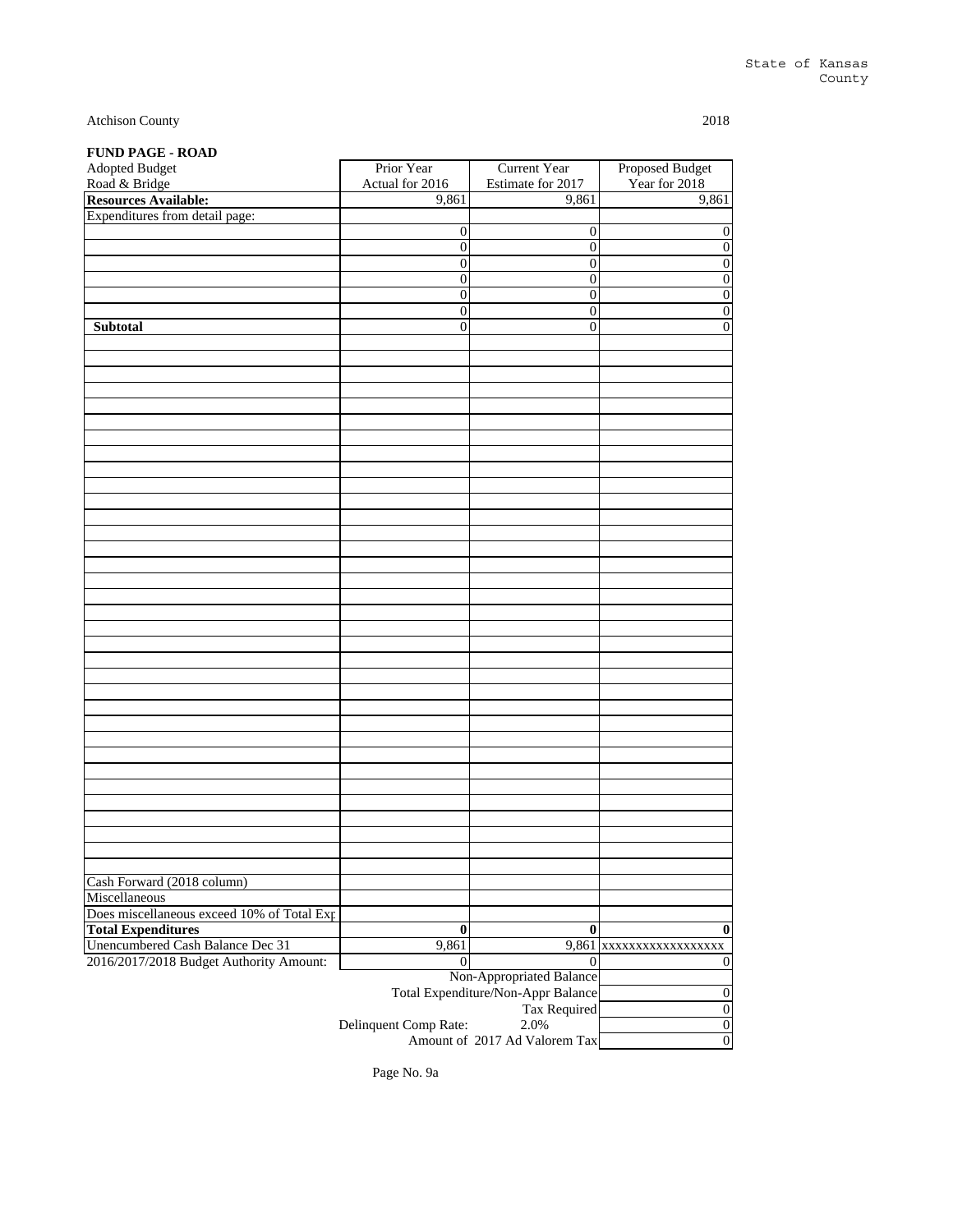| FUND PAGE FOR FUNDS WITH A TAX LEVY        |                       |                                    |                           |
|--------------------------------------------|-----------------------|------------------------------------|---------------------------|
| <b>Adopted Budget</b>                      | Prior Year            | <b>Current Year</b>                | Proposed Budget           |
| <b>Memorial Hall</b>                       | Actual for 2016       | Estimate for 2017                  | Year for 2018             |
| Unencumbered Cash Balance Jan 1            | 887                   | 1.692                              | $-314$                    |
| Receipts:                                  |                       |                                    |                           |
| <b>Ad Valorem Tax</b>                      | 31.155                |                                    | 25,755 xxxxxxxxxxxxxxxxxx |
| Delinquent Tax                             | 14                    |                                    |                           |
| Motor Vehicle Tax                          | 1,250                 | 3,286                              | 2,662                     |
| Recreational Vehicle Tax                   | 11                    | 33                                 | 29                        |
| 16/20 M Vehicle Tax                        | 290                   | 300                                | 224                       |
| Commercial Vehicle Tax                     | 29                    | 129                                | 94                        |
| Watercraft Tax                             |                       | 20                                 | 16                        |
|                                            |                       |                                    |                           |
| <b>Excise Tax</b>                          | 3                     |                                    | 5                         |
| Redemptions                                | 295                   |                                    |                           |
| Interest on Idle Funds                     |                       |                                    |                           |
| Neighborhood Revitalization Rebate         | $-2.242$              | $-1.529$                           | $-1.523$                  |
| Miscellaneous                              |                       |                                    |                           |
| Does miscellaneous exceed 10% of Total Rec |                       |                                    |                           |
| <b>Total Receipts</b>                      | 30.805                | 27.994                             | 1,507                     |
| <b>Resources Available:</b>                | 31,692                | 29,686                             | 1,193                     |
| Expenditures:                              |                       |                                    |                           |
| Allocations and Distributions              | 30,000                | 30,000                             | 30,000                    |
|                                            |                       |                                    |                           |
| Cash Forward (2018 column)                 |                       |                                    |                           |
| Miscellaneous                              |                       |                                    |                           |
| Does miscellaneous exceed 10% of Total Exp |                       |                                    |                           |
| <b>Total Expenditures</b>                  | 30,000                | 30.000                             | 30.000                    |
| Unencumbered Cash Balance Dec 31           | 1.692                 |                                    | -314 xxxxxxxxxxxxxxxxxx   |
| 2016/2017/2018 Budget Authority Amount:    | 32.243                | 30,000                             | 30,000                    |
|                                            |                       | Non-Appropriated Balance           |                           |
|                                            |                       | Total Expenditure/Non-Appr Balance | 30,000                    |
| See Tab D                                  |                       | <b>Tax Required</b>                | 28,807                    |
|                                            | Delinquent Comp Rate: | 2.0%                               | 576                       |
|                                            |                       | Amount of 2017 Ad Valorem Tax      | 29.383                    |

| <b>Adopted Budget</b>                          | Prior Year            | <b>Current Year</b>                | Proposed Budget          |
|------------------------------------------------|-----------------------|------------------------------------|--------------------------|
| Fair                                           | Actual for 2016       | Estimate for 2017                  | Year for 2018            |
| Unencumbered Cash Balance Jan 1                | 66                    | $\Omega$                           | $-226$                   |
| Receipts:                                      |                       |                                    |                          |
| <b>Ad Valorem Tax</b><br><b>Delinquent Tax</b> | 6.853                 |                                    | 6,854 xxxxxxxxxxxxxxxxxx |
|                                                | 9                     |                                    |                          |
| Motor Vehicle Tax                              | 788                   | 722                                | 708                      |
| Recreational Vehicle Tax                       | 8                     |                                    | 8                        |
| 16/20 M Vehicle Tax                            | 64                    | 66                                 | 60                       |
| <b>Commercial Vehicle Tax</b>                  | 30                    | 28                                 | $\overline{25}$          |
| Watercraft Tax                                 |                       | Δ                                  | $\overline{4}$           |
|                                                |                       |                                    |                          |
| <b>Excise Tax</b>                              |                       |                                    |                          |
| Redemptions                                    | 102                   |                                    |                          |
| Interest on Idle Funds                         |                       |                                    |                          |
| Neighborhood Revitalization Rebate             | $-494$                | $-407$                             | $-386$                   |
| Miscellaneous                                  |                       |                                    |                          |
| Does miscellaneous exceed 10% of Total Rec     |                       |                                    |                          |
| <b>Total Receipts</b>                          | 7,361                 | 7,274                              | 419                      |
|                                                | 7,427                 | 7,274                              | 193                      |
| Resources Available:<br>Expenditures:          |                       |                                    |                          |
| Allocations and Distributions                  | 7,427                 | 7,500                              | 7,500                    |
|                                                |                       |                                    |                          |
| Cash Forward (2018 column)                     |                       |                                    |                          |
| Miscellaneous                                  |                       |                                    |                          |
| Does miscellaneous exceed 10% of Total Exp     |                       |                                    |                          |
| <b>Total Expenditures</b>                      | 7,427                 | 7,500                              | 7,500                    |
| Unencumbered Cash Balance Dec 31               | $\Omega$              |                                    | -226 xxxxxxxxxxxxxxxxx   |
| 2016/2017/2018 Budget Authority Amount:        | 7.994                 | 7.500                              | 7,500                    |
|                                                |                       | Non-Appropriated Balance           |                          |
|                                                |                       | Total Expenditure/Non-Appr Balance | 7,500                    |
| See Tab D                                      |                       | <b>Tax Required</b>                | 7,307                    |
|                                                | Delinquent Comp Rate: | 2.0%                               | 146                      |
|                                                |                       | Amount of 2017 Ad Valorem Tax      | 7,453                    |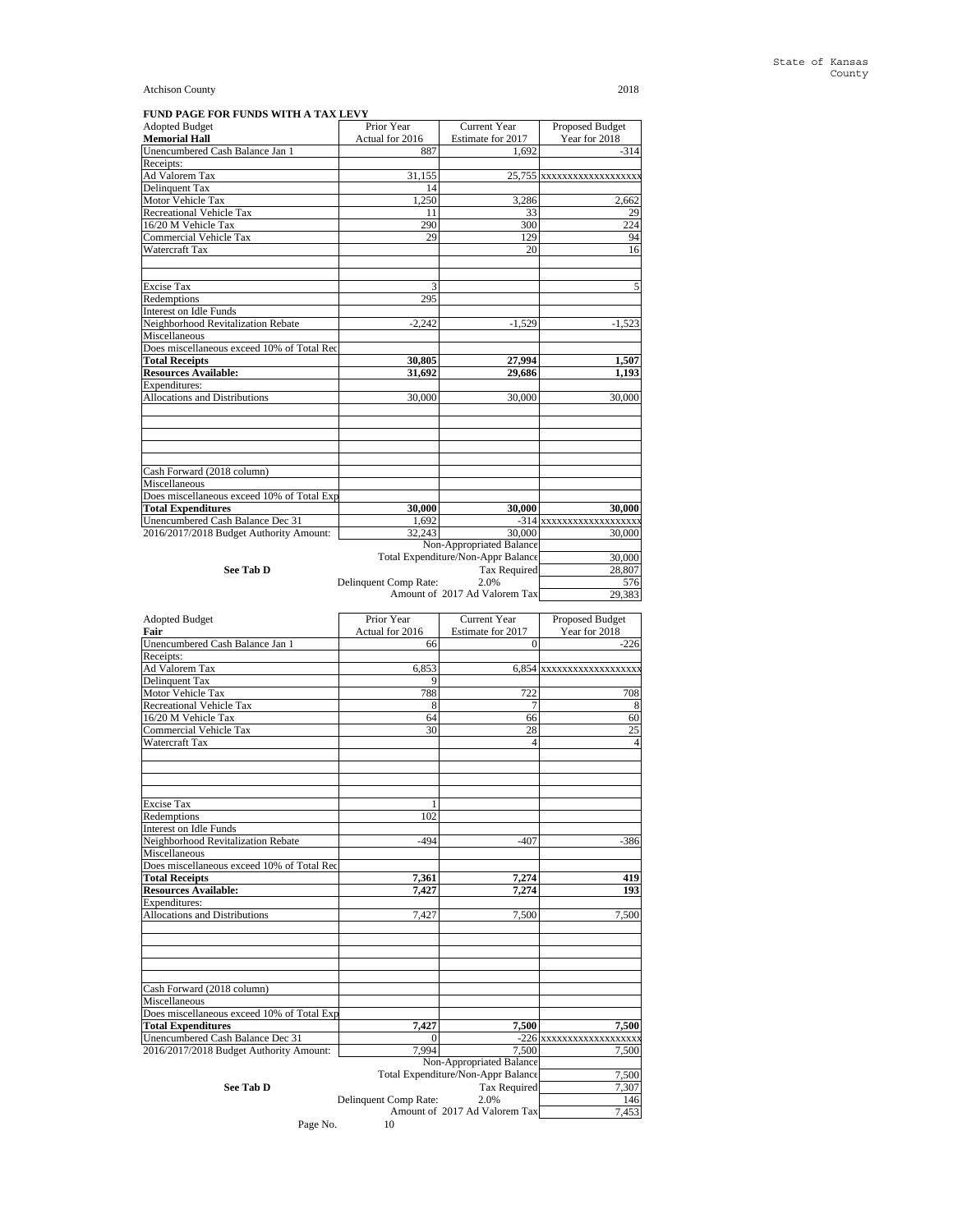| FUND PAGE FOR FUNDS WITH A TAX LEVY        |                       |                                    |                         |
|--------------------------------------------|-----------------------|------------------------------------|-------------------------|
| <b>Adopted Budget</b>                      | Prior Year            | <b>Current Year</b>                | Proposed Budget         |
| <b>Fair Maintenance</b>                    | Actual for 2016       | Estimate for 2017                  | Year for 2018           |
| Unencumbered Cash Balance Jan 1            | 62                    | $\theta$                           | $-232$                  |
| Receipts:                                  |                       |                                    |                         |
| Ad Valorem Tax                             | 6.854                 | 6.847                              | XXXXXXXXXXXXXXXXXX      |
| Delinquent Tax                             | 9                     |                                    |                         |
| Motor Vehicle Tax                          | 784                   | 723                                | 708                     |
| Recreational Vehicle Tax                   | 8                     | 7                                  | 8                       |
| 16/20 M Vehicle Tax                        | 62                    | 66                                 | 59                      |
| Commercial Vehicle Tax                     | 30                    | 28                                 | 25                      |
| Watercraft Tax                             |                       | 4                                  | $\overline{4}$          |
| <b>Excise Tax</b>                          |                       |                                    | $\mathbf{1}$            |
| Redemptions                                | 103                   |                                    |                         |
|                                            |                       |                                    |                         |
|                                            |                       |                                    |                         |
| Interest on Idle Funds                     |                       |                                    |                         |
| Neighborhood Revitalization Rebate         | $-494$                | -407                               | $-387$                  |
| Miscellaneous                              |                       |                                    |                         |
| Does miscellaneous exceed 10% of Total Rec |                       |                                    |                         |
| <b>Total Receipts</b>                      | 7,357                 | 7.268                              | 418                     |
| Resources Available:                       | 7.419                 | 7.268                              | 186                     |
| Expenditures:                              |                       |                                    |                         |
| Allocations and Distributions              | 7.419                 | 7.500                              | 7.500                   |
|                                            |                       |                                    |                         |
|                                            |                       |                                    |                         |
|                                            |                       |                                    |                         |
|                                            |                       |                                    |                         |
|                                            |                       |                                    |                         |
| Cash Forward (2018 column)                 |                       |                                    |                         |
| Miscellaneous                              |                       |                                    |                         |
| Does miscellaneous exceed 10% of Total Exp |                       |                                    |                         |
| <b>Total Expenditures</b>                  | 7,419                 | 7,500                              | 7.500                   |
| Unencumbered Cash Balance Dec 31           | 0                     |                                    | -232 xxxxxxxxxxxxxxxxxx |
| 2016/2017/2018 Budget Authority Amount:    | 7.994                 | 7,500                              | 7,500                   |
|                                            |                       | Non-Appropriated Balance           |                         |
|                                            |                       | Total Expenditure/Non-Appr Balance | 7,500                   |
| See Tab D                                  |                       | <b>Tax Required</b>                | 7,314                   |
|                                            | Delinquent Comp Rate: | 2.0%                               | 146                     |
|                                            |                       | Amount of 2017 Ad Valorem Tax      | 7.460                   |
| <b>Adopted Budget</b>                      |                       |                                    |                         |
|                                            |                       |                                    |                         |

|                                            | Prior Year            | <b>Current Year</b>                | Proposed Budget           |
|--------------------------------------------|-----------------------|------------------------------------|---------------------------|
| <b>County Health</b>                       | Actual for 2016       | Estimate for 2017                  | Year for 2018             |
| Unencumbered Cash Balance Jan 1            | 630                   | 462                                | $-2,609$                  |
| Receipts:                                  |                       |                                    |                           |
| Ad Valorem Tax                             | 71,252                |                                    | 72,606 xxxxxxxxxxxxxxxxxx |
| Delinquent Tax                             | 96                    |                                    |                           |
| Motor Vehicle Tax                          | 8,271                 | 7,528                              | 7,503                     |
| Recreational Vehicle Tax                   | 87                    | 76                                 | 83                        |
| 16/20 M Vehicle Tax                        | 813                   | 687                                | 631                       |
| Commercial Vehicle Tax                     | 297                   | 296                                | 266                       |
| Watercraft Tax                             |                       | 47                                 | 45                        |
| <b>Excise Tax</b>                          | 8                     |                                    | 14                        |
| Redemptions                                | 1.142                 |                                    |                           |
|                                            |                       |                                    |                           |
|                                            |                       |                                    |                           |
|                                            |                       |                                    |                           |
|                                            |                       |                                    |                           |
| Interest on Idle Funds                     |                       |                                    |                           |
| Neighborhood Revitalization Rebate         | $-5,131$              | $-4,311$                           | $-4,135$                  |
| Miscellaneous                              |                       |                                    |                           |
| Does miscellaneous exceed 10% of Total Rec |                       |                                    |                           |
| <b>Total Receipts</b>                      | 76,835                | 76,929                             | 4,407                     |
| <b>Resources Available:</b>                | 77.465                | 77,391                             | 1,798                     |
| Expenditures:                              |                       |                                    |                           |
| Contractual                                | 3                     |                                    |                           |
| Allocations and Distributions              | 77,000                | 80,000                             | 80,000                    |
|                                            |                       |                                    |                           |
|                                            |                       |                                    |                           |
|                                            |                       |                                    |                           |
|                                            |                       |                                    |                           |
| Cash Forward (2018 column)                 |                       |                                    |                           |
| Miscellaneous                              |                       |                                    |                           |
| Does miscellaneous exceed 10% of Total Exp |                       |                                    |                           |
| <b>Total Expenditures</b>                  | 77,003                | 80,000                             | 80,000                    |
| Unencumbered Cash Balance Dec 31           | 462                   |                                    | -2,609 xxxxxxxxxxxxxxxxxx |
| 2016/2017/2018 Budget Authority Amount:    | 82.132                | 80,000                             | 80,000                    |
|                                            |                       | Non-Appropriated Balance           |                           |
|                                            |                       | Total Expenditure/Non-Appr Balance | 80,000                    |
| <b>See Tab D</b>                           |                       | <b>Tax Required</b>                | 78.202                    |
|                                            | Delinquent Comp Rate: | 2.0%                               | 1,564                     |
|                                            |                       | Amount of 2017 Ad Valorem Tax      | 79,766                    |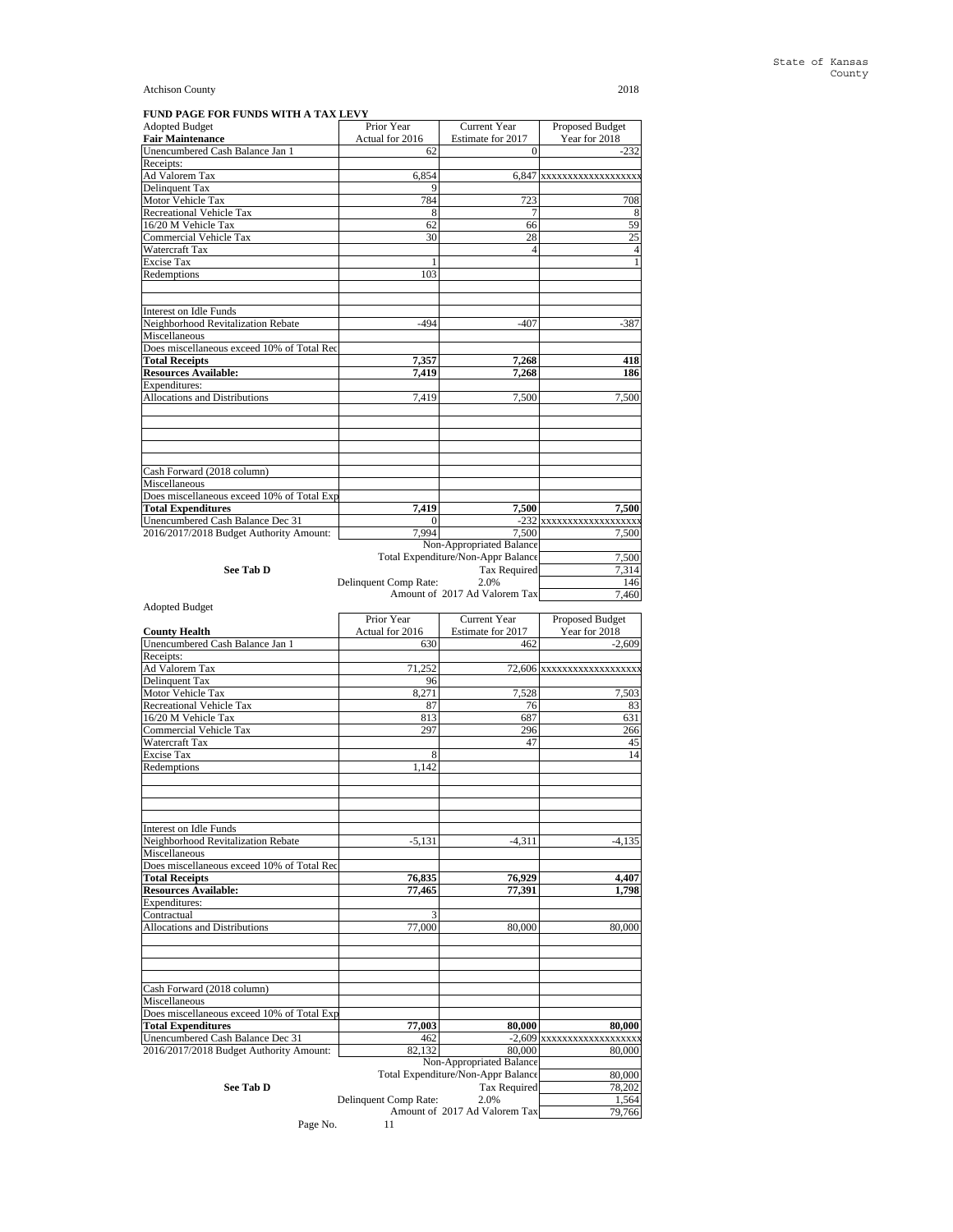| FUND PAGE FOR FUNDS WITH A TAX LEVY        |                       |                                    |                          |
|--------------------------------------------|-----------------------|------------------------------------|--------------------------|
| <b>Adopted Budget</b>                      | Prior Year            | <b>Current Year</b>                | Proposed Budget          |
| <b>Historical</b>                          | Actual for 2016       | Estimate for 2017                  | Year for 2018            |
| Unencumbered Cash Balance Jan 1            | 91                    | 2,014                              | $-317$                   |
| Receipts:                                  |                       |                                    |                          |
| <b>Ad Valorem Tax</b>                      | 11,283                |                                    | 6,697 xxxxxxxxxxxxxxxxxx |
| Delinquent Tax                             | 12                    |                                    |                          |
| Motor Vehicle Tax                          | 1.099                 | 1.195                              | 692                      |
| Recreational Vehicle Tax                   | 11                    | 12                                 | 8                        |
| 16/20 M Vehicle Tax                        | 126                   | 109                                | 58                       |
| Commercial Vehicle Tax                     | 38                    | 47                                 | 25                       |
| Watercraft Tax                             |                       |                                    | $\overline{4}$           |
| <b>Excise Tax</b>                          | 1                     |                                    | 1                        |
| Redemptions                                | 164                   |                                    |                          |
| Interest on Idle Funds                     |                       |                                    |                          |
| Neighborhood Revitalization Rebate         | $-813$                |                                    |                          |
| Miscellaneous                              |                       | $-398$                             | $-532$                   |
|                                            |                       |                                    |                          |
| Does miscellaneous exceed 10% of Total Rec |                       |                                    |                          |
| <b>Total Receipts</b>                      | 11,921                | 7,669                              | 256                      |
| <b>Resources Available:</b>                | 12,012                | 9.683                              | -61                      |
| Expenditures:                              |                       |                                    |                          |
| <b>Alocations and Distributions</b>        | 9.998                 | 10,000                             | 10,000                   |
|                                            |                       |                                    |                          |
| Cash Forward (2018 column)                 |                       |                                    |                          |
| Miscellaneous                              |                       |                                    |                          |
| Does miscellaneous exceed 10% of Total Exp |                       |                                    |                          |
| <b>Total Expenditures</b>                  | 9,998                 | 10,000                             | 10,000                   |
| Unencumbered Cash Balance Dec 31           | 2,014                 |                                    | -317 xxxxxxxxxxxxxxxxxxx |
| 2016/2017/2018 Budget Authority Amount:    | 10.813                | 10,000                             | 10,000                   |
|                                            |                       | Non-Appropriated Balance           |                          |
|                                            |                       | Total Expenditure/Non-Appr Balance | 10,000                   |
| See Tab D                                  |                       | <b>Tax Required</b>                | 10.061                   |
|                                            | Delinquent Comp Rate: | 2.0%                               | 201                      |
|                                            |                       | Amount of 2017 Ad Valorem Tax      | 10,262                   |

| <b>Adopted Budget</b>                         | Prior Year            | <b>Current Year</b>                | Proposed Budget          |
|-----------------------------------------------|-----------------------|------------------------------------|--------------------------|
| <b>Conservation District</b>                  | Actual for 2016       | Estimate for 2017                  | Year for 2018            |
| Unencumbered Cash Balance Jan 1               | 72                    | 142                                | $-977$                   |
| Receipts:<br>Ad Valorem Tax<br>Delinquent Tax |                       |                                    |                          |
|                                               | 27,562                |                                    | 26,242 XXXXXXXXXXXXXXXXX |
|                                               | 32                    |                                    |                          |
| Motor Vehicle Tax                             | 2,792                 | 2,910                              | 2,712                    |
| <b>Recreational Vehicle Tax</b>               | 29                    | 29                                 | 30                       |
| 16/20 M Vehicle Tax                           | 277                   | 265                                | 228                      |
| Commercial Vehicle Tax                        | 100                   | 114                                | 96                       |
| Watercraft Tax                                |                       | 18                                 | 16                       |
| <b>Excise Tax</b>                             | 3                     |                                    | 5                        |
| Redemptions                                   | 398                   |                                    |                          |
|                                               |                       |                                    |                          |
|                                               |                       |                                    |                          |
|                                               |                       |                                    |                          |
| <b>Interest on Idle Funds</b>                 |                       |                                    |                          |
| Neighborhood Revitalization Rebate            | $-1,985$              | $-1,558$                           | $-1,509$                 |
| Miscellaneous                                 |                       |                                    |                          |
| Does miscellaneous exceed 10% of Total Rec    |                       |                                    |                          |
| <b>Total Receipts</b>                         | 29,208                | 28,020                             | 1,578                    |
| <b>Resources Available:</b>                   | 29,280                | 28.162                             | 601                      |
| Expenditures:                                 |                       |                                    |                          |
| Allocations and Distributionas                | 29,138                | 29,139                             | 29,139                   |
|                                               |                       |                                    |                          |
|                                               |                       |                                    |                          |
|                                               |                       |                                    |                          |
| Cash Forward (2018 column)<br>Miscellaneous   |                       |                                    |                          |
| Does miscellaneous exceed 10% of Total Exp    |                       |                                    |                          |
|                                               |                       |                                    |                          |
| <b>Total Expenditures</b>                     | 29,138<br>142         | 29,139                             | 29.139                   |
| Unencumbered Cash Balance Dec 31              |                       |                                    | -977 xxxxxxxxxxxxxxxxxx  |
| 2016/2017/2018 Budget Authority Amount:       | 31.124                | 29,139                             | 29,139                   |
|                                               |                       | Non-Appropriated Balance           |                          |
|                                               |                       | Total Expenditure/Non-Appr Balance | 29,139                   |
| See Tab D                                     |                       | Tax Required                       | 28,538                   |
|                                               | Delinquent Comp Rate: | 2.0%                               | 571                      |
|                                               |                       | Amount of 2017 Ad Valorem Tax      | 29.109                   |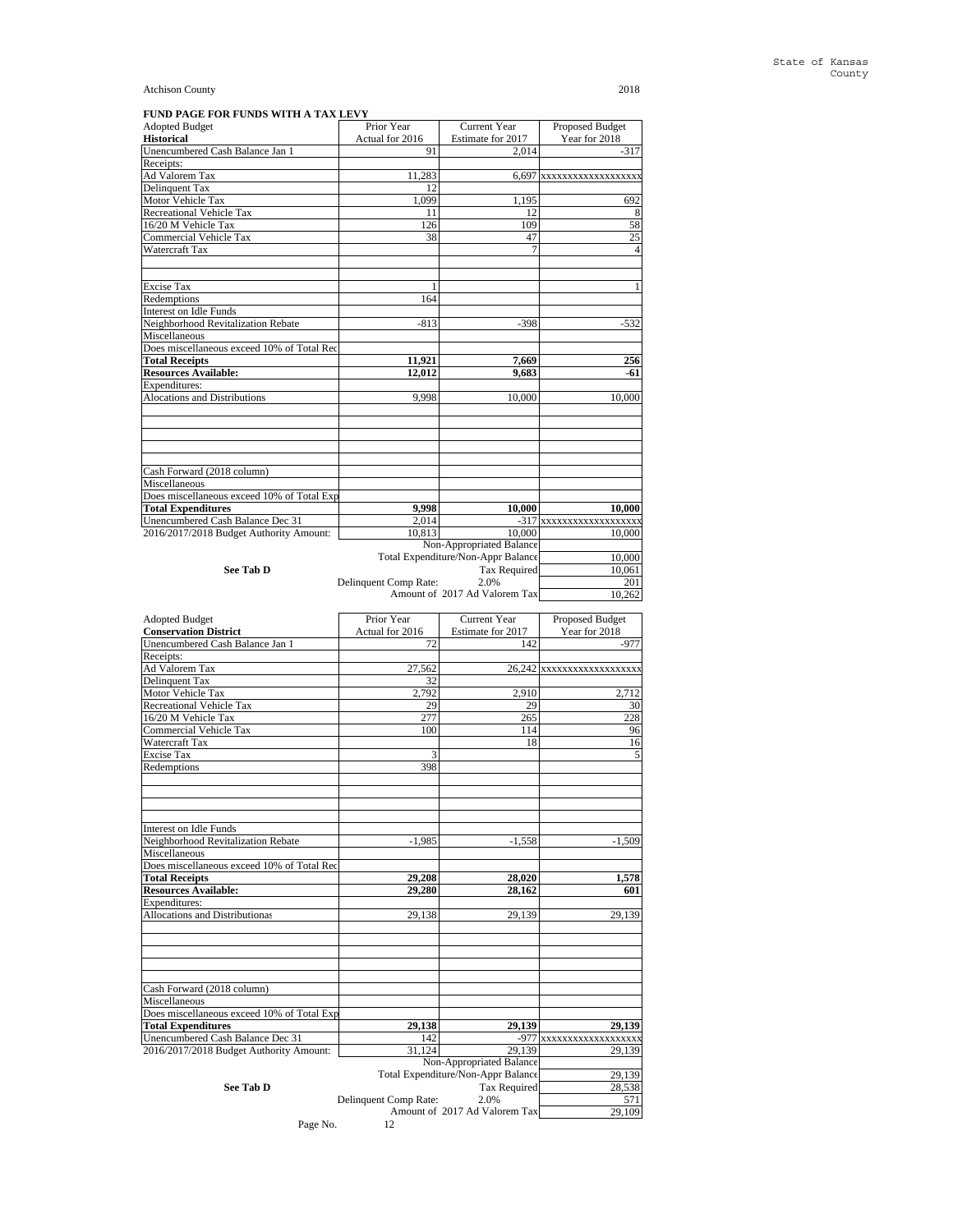**FUND PAGE FOR FUNDS WITH A TAX LEVY**

| <b>Adopted Budget</b>                                                                                                                                                                                                                                                                                                                                                                                                                                                                                                                                                                                                                                                                                                                                                               | Prior Year            | Current Year                                              | Proposed Budget           |
|-------------------------------------------------------------------------------------------------------------------------------------------------------------------------------------------------------------------------------------------------------------------------------------------------------------------------------------------------------------------------------------------------------------------------------------------------------------------------------------------------------------------------------------------------------------------------------------------------------------------------------------------------------------------------------------------------------------------------------------------------------------------------------------|-----------------------|-----------------------------------------------------------|---------------------------|
| <b>Extension Council</b>                                                                                                                                                                                                                                                                                                                                                                                                                                                                                                                                                                                                                                                                                                                                                            | Actual for 2016       | Estimate for 2017                                         | Year for 2018             |
| Unencumbered Cash Balance Jan 1                                                                                                                                                                                                                                                                                                                                                                                                                                                                                                                                                                                                                                                                                                                                                     | 393                   | 743                                                       | $-4,781$                  |
| Receipts:                                                                                                                                                                                                                                                                                                                                                                                                                                                                                                                                                                                                                                                                                                                                                                           |                       |                                                           |                           |
| Ad Valorem Tax                                                                                                                                                                                                                                                                                                                                                                                                                                                                                                                                                                                                                                                                                                                                                                      | 126,655               |                                                           | 131,955 xxxxxxxxxxxxxxxxx |
| Delinquent Tax                                                                                                                                                                                                                                                                                                                                                                                                                                                                                                                                                                                                                                                                                                                                                                      | 167                   |                                                           |                           |
| Motor Vehicle Tax                                                                                                                                                                                                                                                                                                                                                                                                                                                                                                                                                                                                                                                                                                                                                                   | 14,513                | 13,390                                                    | 13,636                    |
| Recreational Vehicle Tax                                                                                                                                                                                                                                                                                                                                                                                                                                                                                                                                                                                                                                                                                                                                                            | 152                   | 135                                                       | 151                       |
| 16/20 M Vehicle Tax                                                                                                                                                                                                                                                                                                                                                                                                                                                                                                                                                                                                                                                                                                                                                                 | 1,417                 | 1,221                                                     | 1,147                     |
| Commercial Vehicle Tax                                                                                                                                                                                                                                                                                                                                                                                                                                                                                                                                                                                                                                                                                                                                                              | 522                   | 527                                                       | 484                       |
| Watercraft Tax                                                                                                                                                                                                                                                                                                                                                                                                                                                                                                                                                                                                                                                                                                                                                                      |                       | 83                                                        | 82                        |
| Excise Tax                                                                                                                                                                                                                                                                                                                                                                                                                                                                                                                                                                                                                                                                                                                                                                          | 15                    |                                                           |                           |
| Redemptions                                                                                                                                                                                                                                                                                                                                                                                                                                                                                                                                                                                                                                                                                                                                                                         | 2,032                 |                                                           |                           |
|                                                                                                                                                                                                                                                                                                                                                                                                                                                                                                                                                                                                                                                                                                                                                                                     |                       |                                                           |                           |
| Interest on Idle Funds                                                                                                                                                                                                                                                                                                                                                                                                                                                                                                                                                                                                                                                                                                                                                              |                       |                                                           |                           |
| Neighborhood Revitalization Rebate                                                                                                                                                                                                                                                                                                                                                                                                                                                                                                                                                                                                                                                                                                                                                  | $-9,123$              | $-7,835$                                                  | $-7,497$                  |
| Miscellaneous                                                                                                                                                                                                                                                                                                                                                                                                                                                                                                                                                                                                                                                                                                                                                                       |                       |                                                           |                           |
| Does miscellaneous exceed 10% of Total Re                                                                                                                                                                                                                                                                                                                                                                                                                                                                                                                                                                                                                                                                                                                                           |                       |                                                           |                           |
| <b>Total Receipts</b>                                                                                                                                                                                                                                                                                                                                                                                                                                                                                                                                                                                                                                                                                                                                                               | 136,350               | 139,476                                                   | 8,003                     |
| <b>Resources Available:</b>                                                                                                                                                                                                                                                                                                                                                                                                                                                                                                                                                                                                                                                                                                                                                         | 136,743               | 140,219                                                   | 3,222                     |
| Expenditures:                                                                                                                                                                                                                                                                                                                                                                                                                                                                                                                                                                                                                                                                                                                                                                       |                       |                                                           |                           |
| Allocations and Distributions                                                                                                                                                                                                                                                                                                                                                                                                                                                                                                                                                                                                                                                                                                                                                       | 136,000               | 140,000                                                   | 140,000                   |
| Capital Outlay                                                                                                                                                                                                                                                                                                                                                                                                                                                                                                                                                                                                                                                                                                                                                                      |                       | 5,000                                                     | 5,000                     |
|                                                                                                                                                                                                                                                                                                                                                                                                                                                                                                                                                                                                                                                                                                                                                                                     |                       |                                                           |                           |
|                                                                                                                                                                                                                                                                                                                                                                                                                                                                                                                                                                                                                                                                                                                                                                                     |                       |                                                           |                           |
|                                                                                                                                                                                                                                                                                                                                                                                                                                                                                                                                                                                                                                                                                                                                                                                     |                       |                                                           |                           |
|                                                                                                                                                                                                                                                                                                                                                                                                                                                                                                                                                                                                                                                                                                                                                                                     |                       |                                                           |                           |
|                                                                                                                                                                                                                                                                                                                                                                                                                                                                                                                                                                                                                                                                                                                                                                                     |                       |                                                           |                           |
| Cash Forward (2018 column)<br>Miscellaneous                                                                                                                                                                                                                                                                                                                                                                                                                                                                                                                                                                                                                                                                                                                                         |                       |                                                           |                           |
|                                                                                                                                                                                                                                                                                                                                                                                                                                                                                                                                                                                                                                                                                                                                                                                     |                       |                                                           |                           |
| Does miscellaneous exceed 10% of Total Ex<br><b>Total Expenditures</b>                                                                                                                                                                                                                                                                                                                                                                                                                                                                                                                                                                                                                                                                                                              | 136,000               | 145,000                                                   | 145,000                   |
|                                                                                                                                                                                                                                                                                                                                                                                                                                                                                                                                                                                                                                                                                                                                                                                     |                       |                                                           |                           |
| Unencumbered Cash Balance Dec 31                                                                                                                                                                                                                                                                                                                                                                                                                                                                                                                                                                                                                                                                                                                                                    | 743                   | $-4,781$                                                  | XXXXXXXXXXXXXXXXX         |
| 2016/2017/2018 Budget Authority Amount:                                                                                                                                                                                                                                                                                                                                                                                                                                                                                                                                                                                                                                                                                                                                             | 145,123               | 145,000                                                   | 145,000                   |
|                                                                                                                                                                                                                                                                                                                                                                                                                                                                                                                                                                                                                                                                                                                                                                                     |                       | Non-Appropriated Balance                                  |                           |
|                                                                                                                                                                                                                                                                                                                                                                                                                                                                                                                                                                                                                                                                                                                                                                                     |                       | Total Expenditure/Non-Appr Balance<br><b>Tax Required</b> | 145,000                   |
| See Tab D                                                                                                                                                                                                                                                                                                                                                                                                                                                                                                                                                                                                                                                                                                                                                                           |                       | 141,778                                                   |                           |
|                                                                                                                                                                                                                                                                                                                                                                                                                                                                                                                                                                                                                                                                                                                                                                                     | Delinquent Comp Rate: | 2.0%                                                      | 2,836                     |
|                                                                                                                                                                                                                                                                                                                                                                                                                                                                                                                                                                                                                                                                                                                                                                                     |                       | Amount of 2017 Ad Valorem Tax                             | 144,614                   |
|                                                                                                                                                                                                                                                                                                                                                                                                                                                                                                                                                                                                                                                                                                                                                                                     |                       |                                                           |                           |
|                                                                                                                                                                                                                                                                                                                                                                                                                                                                                                                                                                                                                                                                                                                                                                                     |                       |                                                           |                           |
|                                                                                                                                                                                                                                                                                                                                                                                                                                                                                                                                                                                                                                                                                                                                                                                     | Prior Year            | Current Year                                              | Proposed Budget           |
|                                                                                                                                                                                                                                                                                                                                                                                                                                                                                                                                                                                                                                                                                                                                                                                     | Actual for 2016       | Estimate for 2017                                         | Year for 2018             |
| <b>Adopted Budget</b><br><b>Noxious Weed</b><br>Unencumbered Cash Balance Jan 1                                                                                                                                                                                                                                                                                                                                                                                                                                                                                                                                                                                                                                                                                                     | 29,521                | 50,918                                                    | 49,648                    |
|                                                                                                                                                                                                                                                                                                                                                                                                                                                                                                                                                                                                                                                                                                                                                                                     |                       |                                                           |                           |
|                                                                                                                                                                                                                                                                                                                                                                                                                                                                                                                                                                                                                                                                                                                                                                                     | 68,222                |                                                           | 106,602 xxxxxxxxxxxxxxxxx |
|                                                                                                                                                                                                                                                                                                                                                                                                                                                                                                                                                                                                                                                                                                                                                                                     | 123                   |                                                           |                           |
|                                                                                                                                                                                                                                                                                                                                                                                                                                                                                                                                                                                                                                                                                                                                                                                     | 10,488                | 7,222                                                     | 11,016                    |
|                                                                                                                                                                                                                                                                                                                                                                                                                                                                                                                                                                                                                                                                                                                                                                                     | 112                   | 73                                                        | 122                       |
|                                                                                                                                                                                                                                                                                                                                                                                                                                                                                                                                                                                                                                                                                                                                                                                     | 819                   | 659                                                       | 926                       |
|                                                                                                                                                                                                                                                                                                                                                                                                                                                                                                                                                                                                                                                                                                                                                                                     | 396                   | 284                                                       | 391                       |
|                                                                                                                                                                                                                                                                                                                                                                                                                                                                                                                                                                                                                                                                                                                                                                                     |                       | 45                                                        | 66                        |
|                                                                                                                                                                                                                                                                                                                                                                                                                                                                                                                                                                                                                                                                                                                                                                                     | 9                     |                                                           | 21                        |
|                                                                                                                                                                                                                                                                                                                                                                                                                                                                                                                                                                                                                                                                                                                                                                                     | 1,381                 |                                                           |                           |
|                                                                                                                                                                                                                                                                                                                                                                                                                                                                                                                                                                                                                                                                                                                                                                                     | 69,188                | 70,000                                                    | 65,000                    |
|                                                                                                                                                                                                                                                                                                                                                                                                                                                                                                                                                                                                                                                                                                                                                                                     | 295                   |                                                           |                           |
|                                                                                                                                                                                                                                                                                                                                                                                                                                                                                                                                                                                                                                                                                                                                                                                     |                       |                                                           |                           |
|                                                                                                                                                                                                                                                                                                                                                                                                                                                                                                                                                                                                                                                                                                                                                                                     |                       |                                                           |                           |
|                                                                                                                                                                                                                                                                                                                                                                                                                                                                                                                                                                                                                                                                                                                                                                                     | 7,000                 |                                                           |                           |
|                                                                                                                                                                                                                                                                                                                                                                                                                                                                                                                                                                                                                                                                                                                                                                                     | $-4,915$              | $-6,330$                                                  | $-2,669$                  |
|                                                                                                                                                                                                                                                                                                                                                                                                                                                                                                                                                                                                                                                                                                                                                                                     |                       |                                                           |                           |
|                                                                                                                                                                                                                                                                                                                                                                                                                                                                                                                                                                                                                                                                                                                                                                                     |                       |                                                           |                           |
|                                                                                                                                                                                                                                                                                                                                                                                                                                                                                                                                                                                                                                                                                                                                                                                     | 153,118               | 178,555                                                   | 74,873                    |
|                                                                                                                                                                                                                                                                                                                                                                                                                                                                                                                                                                                                                                                                                                                                                                                     | 182,639               | 229,473                                                   | 124,521                   |
|                                                                                                                                                                                                                                                                                                                                                                                                                                                                                                                                                                                                                                                                                                                                                                                     |                       |                                                           |                           |
|                                                                                                                                                                                                                                                                                                                                                                                                                                                                                                                                                                                                                                                                                                                                                                                     | 25,541                | 36,010                                                    | 28,200                    |
|                                                                                                                                                                                                                                                                                                                                                                                                                                                                                                                                                                                                                                                                                                                                                                                     | 14,651                | 27,515                                                    | 29,500                    |
|                                                                                                                                                                                                                                                                                                                                                                                                                                                                                                                                                                                                                                                                                                                                                                                     | 85,361                | 111,300                                                   | 112,300                   |
|                                                                                                                                                                                                                                                                                                                                                                                                                                                                                                                                                                                                                                                                                                                                                                                     | 6,127                 | 5,000                                                     | 5,000                     |
|                                                                                                                                                                                                                                                                                                                                                                                                                                                                                                                                                                                                                                                                                                                                                                                     | 41                    |                                                           |                           |
|                                                                                                                                                                                                                                                                                                                                                                                                                                                                                                                                                                                                                                                                                                                                                                                     |                       |                                                           |                           |
|                                                                                                                                                                                                                                                                                                                                                                                                                                                                                                                                                                                                                                                                                                                                                                                     |                       |                                                           |                           |
|                                                                                                                                                                                                                                                                                                                                                                                                                                                                                                                                                                                                                                                                                                                                                                                     |                       |                                                           |                           |
|                                                                                                                                                                                                                                                                                                                                                                                                                                                                                                                                                                                                                                                                                                                                                                                     |                       |                                                           |                           |
|                                                                                                                                                                                                                                                                                                                                                                                                                                                                                                                                                                                                                                                                                                                                                                                     | 131,721               | 179,825                                                   | 175,000                   |
|                                                                                                                                                                                                                                                                                                                                                                                                                                                                                                                                                                                                                                                                                                                                                                                     | 50,918                | 49,648                                                    | XXXXXXXXXXXXXXXXXX        |
|                                                                                                                                                                                                                                                                                                                                                                                                                                                                                                                                                                                                                                                                                                                                                                                     | 201,165               | 179,825                                                   | 175,000                   |
|                                                                                                                                                                                                                                                                                                                                                                                                                                                                                                                                                                                                                                                                                                                                                                                     |                       | Non-Appropriated Balance                                  |                           |
|                                                                                                                                                                                                                                                                                                                                                                                                                                                                                                                                                                                                                                                                                                                                                                                     |                       | Total Expenditure/Non-Appr Balance                        | 175,000                   |
|                                                                                                                                                                                                                                                                                                                                                                                                                                                                                                                                                                                                                                                                                                                                                                                     |                       | Tax Required                                              | 50,479                    |
| Receipts:<br>Ad Valorem Tax<br>Delinquent Tax<br>Motor Vehicle Tax<br>Recreational Vehicle Ta:<br>16/20 M Vehicle Tax<br>Commercial Vehicle Ta<br>Watercraft Tax<br>Excise Tax<br>Redemptions<br>Charges for Services<br>Reimbursements<br>Interest on Idle Funds<br>Neighborhood Revitalization Rebate<br>Miscellaneous<br>Does miscellaneous exceed 10% of Total Re<br><b>Total Receipts</b><br><b>Resources Available:</b><br>Expenditures:<br>Personnel Expenditures<br>Contractual and Other Expenditures<br>Materials and Supplies<br>Capital Outlay<br>Miscellaneous<br>Cash Forward (2018 column)<br>Miscellaneous<br>Does miscellaneous exceed 10% of Total Ex<br><b>Total Expenditures</b><br>Unencumbered Cash Balance Dec 31<br>2016/2017/2018 Budget Authority Amount: | Delinquent Comp Rate: | 2.0%<br>Amount of 2017 Ad Valorem Tax                     | 1,010<br>51,489           |

Amount of 2017 Ad Valorem Tax<br>Page No. 13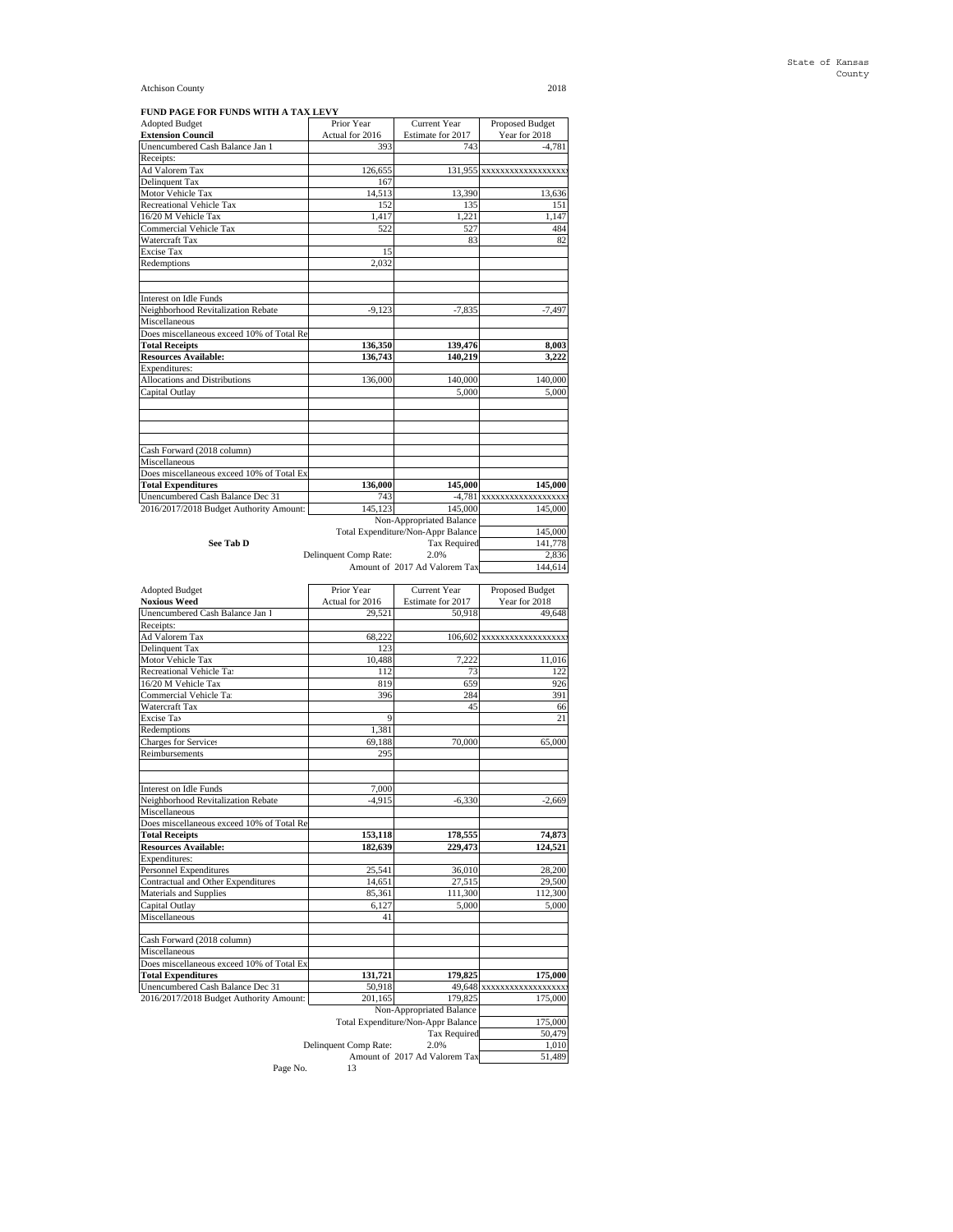**FUND PAGE FOR FUNDS WITH A TAX LEVY**

| <b>Adopted Budget</b>                                                                                                                                                                                                                                                                                                                                                                                                                                                                                                                       | Prior Year            | Current Year                                              | Proposed Budget             |
|---------------------------------------------------------------------------------------------------------------------------------------------------------------------------------------------------------------------------------------------------------------------------------------------------------------------------------------------------------------------------------------------------------------------------------------------------------------------------------------------------------------------------------------------|-----------------------|-----------------------------------------------------------|-----------------------------|
| <b>Council on Aging</b><br>Unencumbered Cash Balance Jan 1                                                                                                                                                                                                                                                                                                                                                                                                                                                                                  | Actual for 2016       | Estimate for 2017<br>1,076                                | Year for 2018<br>$-4,072$   |
| Receipts:                                                                                                                                                                                                                                                                                                                                                                                                                                                                                                                                   | 456                   |                                                           |                             |
| Ad Valorem Tax                                                                                                                                                                                                                                                                                                                                                                                                                                                                                                                              | 117,238               |                                                           | 112,301 XXXXXXXXXXXXXXXX    |
| Delinquent Tax                                                                                                                                                                                                                                                                                                                                                                                                                                                                                                                              | 147                   |                                                           |                             |
| Motor Vehicle Tax                                                                                                                                                                                                                                                                                                                                                                                                                                                                                                                           | 12,916                | 12,398                                                    | 11,605                      |
| Recreational Vehicle Tax                                                                                                                                                                                                                                                                                                                                                                                                                                                                                                                    | 135                   | 125                                                       | 128                         |
| 16/20 M Vehicle Tax<br><b>Commercial Vehicle Tax</b>                                                                                                                                                                                                                                                                                                                                                                                                                                                                                        | 1,328<br>458          | 1,131<br>488                                              | 976<br>412                  |
| Watercraft Tax                                                                                                                                                                                                                                                                                                                                                                                                                                                                                                                              |                       | 77                                                        | 70                          |
| Excise Tax                                                                                                                                                                                                                                                                                                                                                                                                                                                                                                                                  | 14                    |                                                           | 22                          |
| Redemptions                                                                                                                                                                                                                                                                                                                                                                                                                                                                                                                                 | 1,827                 |                                                           |                             |
|                                                                                                                                                                                                                                                                                                                                                                                                                                                                                                                                             |                       |                                                           |                             |
|                                                                                                                                                                                                                                                                                                                                                                                                                                                                                                                                             |                       |                                                           |                             |
| <b>Interest on Idle Funds</b>                                                                                                                                                                                                                                                                                                                                                                                                                                                                                                               |                       |                                                           |                             |
| Neighborhood Revitalization Rebate                                                                                                                                                                                                                                                                                                                                                                                                                                                                                                          | $-8,443$              | $-6,668$                                                  | $-6,469$                    |
| Miscellaneous<br>Does miscellaneous exceed 10% of Total Re                                                                                                                                                                                                                                                                                                                                                                                                                                                                                  |                       |                                                           |                             |
| <b>Total Receipts</b>                                                                                                                                                                                                                                                                                                                                                                                                                                                                                                                       | 125,620               | 119,852                                                   | 6,744                       |
| <b>Resources Available:</b>                                                                                                                                                                                                                                                                                                                                                                                                                                                                                                                 | 126,076               | 120,928                                                   | 2,672                       |
| Expenditures:                                                                                                                                                                                                                                                                                                                                                                                                                                                                                                                               |                       |                                                           |                             |
| Allocations and Distributions                                                                                                                                                                                                                                                                                                                                                                                                                                                                                                               | 125,000               | 125,000                                                   | 125,000                     |
|                                                                                                                                                                                                                                                                                                                                                                                                                                                                                                                                             |                       |                                                           |                             |
|                                                                                                                                                                                                                                                                                                                                                                                                                                                                                                                                             |                       |                                                           |                             |
|                                                                                                                                                                                                                                                                                                                                                                                                                                                                                                                                             |                       |                                                           |                             |
|                                                                                                                                                                                                                                                                                                                                                                                                                                                                                                                                             |                       |                                                           |                             |
| Cash Forward (2018 column)                                                                                                                                                                                                                                                                                                                                                                                                                                                                                                                  |                       |                                                           |                             |
| Miscellaneous                                                                                                                                                                                                                                                                                                                                                                                                                                                                                                                               |                       |                                                           |                             |
| Does miscellaneous exceed 10% of Total Ex                                                                                                                                                                                                                                                                                                                                                                                                                                                                                                   |                       |                                                           |                             |
| <b>Total Expenditures</b>                                                                                                                                                                                                                                                                                                                                                                                                                                                                                                                   | 125,000               | 125,000                                                   | 125,000                     |
| Unencumbered Cash Balance Dec 31                                                                                                                                                                                                                                                                                                                                                                                                                                                                                                            | 1,076                 |                                                           | $-4,072$ xxxxxxxxxxxxxxxxxx |
| 2016/2017/2018 Budget Authority Amount:                                                                                                                                                                                                                                                                                                                                                                                                                                                                                                     | 133,444               | 125,000                                                   | 125,000                     |
|                                                                                                                                                                                                                                                                                                                                                                                                                                                                                                                                             |                       | Non-Appropriated Balance                                  |                             |
| See Tab D                                                                                                                                                                                                                                                                                                                                                                                                                                                                                                                                   |                       | Total Expenditure/Non-Appr Balance<br><b>Tax Required</b> | 125,000<br>122,328          |
|                                                                                                                                                                                                                                                                                                                                                                                                                                                                                                                                             | Delinquent Comp Rate: | 2.0%                                                      | 2.447                       |
|                                                                                                                                                                                                                                                                                                                                                                                                                                                                                                                                             |                       | Amount of 2017 Ad Valorem Tax                             | 124,775                     |
|                                                                                                                                                                                                                                                                                                                                                                                                                                                                                                                                             |                       |                                                           |                             |
| <b>Adopted Budget</b>                                                                                                                                                                                                                                                                                                                                                                                                                                                                                                                       | Prior Year            | Current Year                                              | Proposed Budget             |
|                                                                                                                                                                                                                                                                                                                                                                                                                                                                                                                                             |                       |                                                           |                             |
|                                                                                                                                                                                                                                                                                                                                                                                                                                                                                                                                             | Actual for 2016       | Estimate for 2017                                         | Year for 2018               |
|                                                                                                                                                                                                                                                                                                                                                                                                                                                                                                                                             | 159                   | 373                                                       | $-1,482$                    |
|                                                                                                                                                                                                                                                                                                                                                                                                                                                                                                                                             |                       |                                                           |                             |
|                                                                                                                                                                                                                                                                                                                                                                                                                                                                                                                                             | 41,981                |                                                           | 40,466 xxxxxxxxxxxxxxxxx    |
|                                                                                                                                                                                                                                                                                                                                                                                                                                                                                                                                             | 56                    |                                                           |                             |
| <b>Mental Health Retardation</b><br>Unencumbered Cash Balance Jan 1<br>Receipts:<br>Ad Valorem Tax<br>Delinquent Tax<br>Motor Vehicle Tax<br>Recreational Vehicle Ta:                                                                                                                                                                                                                                                                                                                                                                       | 4,808<br>50           | 4,432<br>45                                               | 4,182<br>46                 |
|                                                                                                                                                                                                                                                                                                                                                                                                                                                                                                                                             | 476                   | 404                                                       | 352                         |
|                                                                                                                                                                                                                                                                                                                                                                                                                                                                                                                                             | 172                   | 174                                                       | 148                         |
|                                                                                                                                                                                                                                                                                                                                                                                                                                                                                                                                             |                       | 27                                                        | 25                          |
|                                                                                                                                                                                                                                                                                                                                                                                                                                                                                                                                             | 5                     |                                                           | 8                           |
|                                                                                                                                                                                                                                                                                                                                                                                                                                                                                                                                             | 689                   |                                                           |                             |
|                                                                                                                                                                                                                                                                                                                                                                                                                                                                                                                                             |                       |                                                           |                             |
|                                                                                                                                                                                                                                                                                                                                                                                                                                                                                                                                             |                       |                                                           |                             |
|                                                                                                                                                                                                                                                                                                                                                                                                                                                                                                                                             |                       |                                                           |                             |
|                                                                                                                                                                                                                                                                                                                                                                                                                                                                                                                                             |                       |                                                           |                             |
|                                                                                                                                                                                                                                                                                                                                                                                                                                                                                                                                             | $-3.023$              | $-2,403$                                                  | $-2,497$                    |
|                                                                                                                                                                                                                                                                                                                                                                                                                                                                                                                                             |                       |                                                           |                             |
|                                                                                                                                                                                                                                                                                                                                                                                                                                                                                                                                             |                       |                                                           |                             |
|                                                                                                                                                                                                                                                                                                                                                                                                                                                                                                                                             | 45,214                | 43,145                                                    | 2,264                       |
|                                                                                                                                                                                                                                                                                                                                                                                                                                                                                                                                             | 45,373                | 43,518                                                    | 782                         |
|                                                                                                                                                                                                                                                                                                                                                                                                                                                                                                                                             |                       |                                                           |                             |
|                                                                                                                                                                                                                                                                                                                                                                                                                                                                                                                                             | 45,000                | 45,000                                                    | 48,000                      |
|                                                                                                                                                                                                                                                                                                                                                                                                                                                                                                                                             |                       |                                                           |                             |
|                                                                                                                                                                                                                                                                                                                                                                                                                                                                                                                                             |                       |                                                           |                             |
|                                                                                                                                                                                                                                                                                                                                                                                                                                                                                                                                             |                       |                                                           |                             |
|                                                                                                                                                                                                                                                                                                                                                                                                                                                                                                                                             |                       |                                                           |                             |
|                                                                                                                                                                                                                                                                                                                                                                                                                                                                                                                                             |                       |                                                           |                             |
|                                                                                                                                                                                                                                                                                                                                                                                                                                                                                                                                             |                       |                                                           |                             |
|                                                                                                                                                                                                                                                                                                                                                                                                                                                                                                                                             |                       |                                                           |                             |
|                                                                                                                                                                                                                                                                                                                                                                                                                                                                                                                                             | 45,000                | 45,000                                                    | 48,000                      |
|                                                                                                                                                                                                                                                                                                                                                                                                                                                                                                                                             | 373<br>48,024         | $-1,482$<br>45,000                                        | XXXXXXXXXXXXXXXXX<br>48,000 |
| 16/20 M Vehicle Tax<br>Commercial Vehicle Ta<br>Watercraft Tax<br>Excise Tax<br>Redemptions<br>Interest on Idle Funds<br>Neighborhood Revitalization Rebate<br>Miscellaneous<br>Does miscellaneous exceed 10% of Total Re<br><b>Total Receipts</b><br><b>Resources Available:</b><br>Expenditures:<br>Allocations and Distributions<br>Cash Forward (2018 column)<br>Miscellaneous<br>Does miscellaneous exceed 10% of Total Ex<br><b>Total Expenditures</b><br>Unencumbered Cash Balance Dec 31<br>2016/2017/2018 Budget Authority Amount: |                       | Non-Appropriated Balance                                  |                             |
|                                                                                                                                                                                                                                                                                                                                                                                                                                                                                                                                             |                       | Total Expenditure/Non-Appr Balance                        | 48,000                      |
| See Tab D                                                                                                                                                                                                                                                                                                                                                                                                                                                                                                                                   |                       | Tax Required                                              | 47,218                      |
|                                                                                                                                                                                                                                                                                                                                                                                                                                                                                                                                             | Delinquent Comp Rate: | 2.0%<br>Amount of 2017 Ad Valorem Tax                     | 944<br>48,162               |

Page No.  $\,$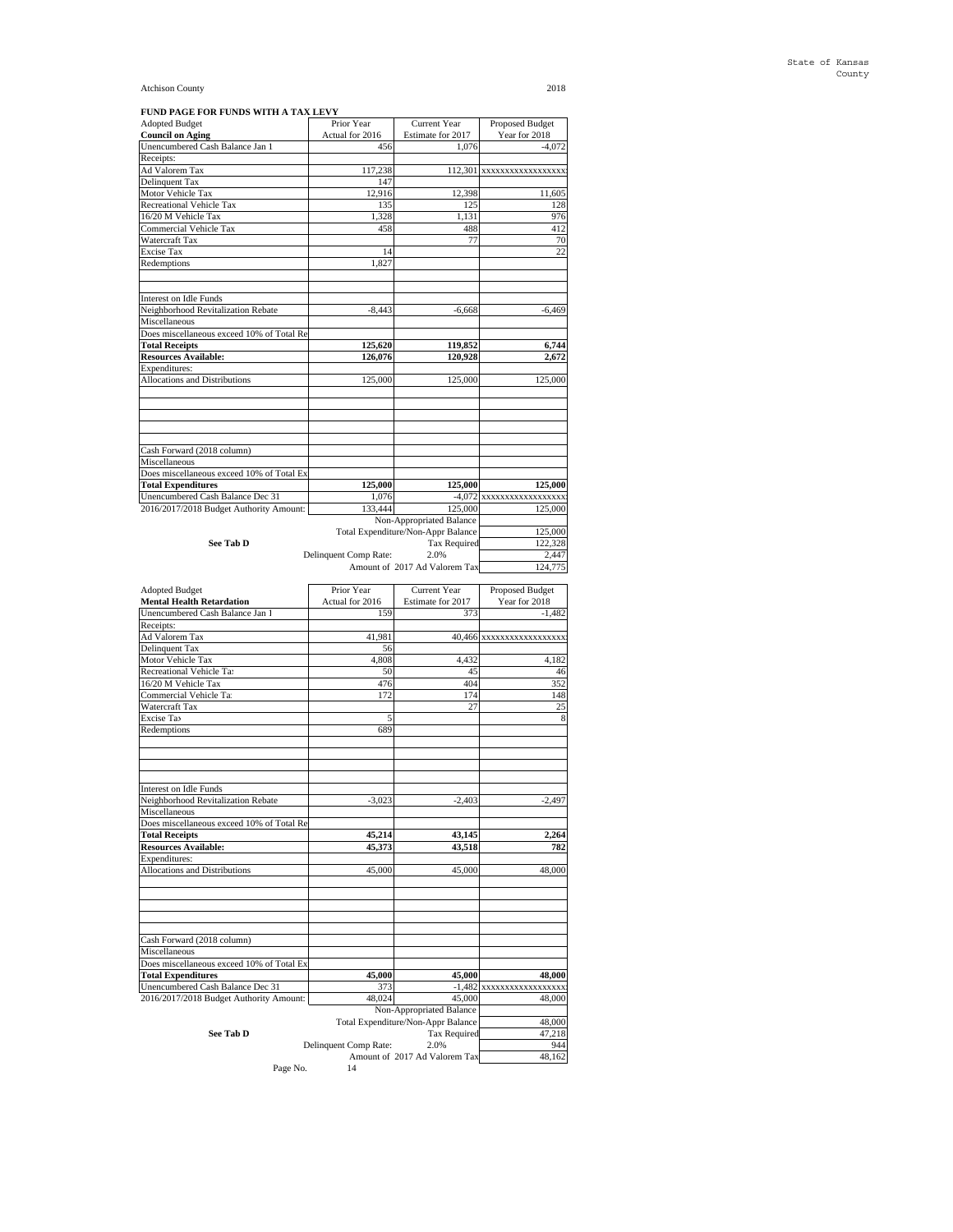**FUND PAGE FOR FUNDS WITH A TAX LEVY**

| <b>Adopted Budget</b>                                                                                                                                                                                                                                  | Prior Year            | Current Year                          | Proposed Budget             |
|--------------------------------------------------------------------------------------------------------------------------------------------------------------------------------------------------------------------------------------------------------|-----------------------|---------------------------------------|-----------------------------|
| Home for the Aged                                                                                                                                                                                                                                      | Actual for 2016       | Estimate for 2017                     | Year for 2018               |
| Unencumbered Cash Balance Jan 1<br>Receipts:                                                                                                                                                                                                           | 411                   | 30                                    | $-2,057$                    |
| Ad Valorem Tax                                                                                                                                                                                                                                         | 9,282                 |                                       | 7,214 xxxxxxxxxxxxxxxxx     |
| Delinquent Tax                                                                                                                                                                                                                                         | 12                    |                                       |                             |
| Motor Vehicle Tax                                                                                                                                                                                                                                      | 1,064                 | 982                                   | 745                         |
| Recreational Vehicle Tax                                                                                                                                                                                                                               | 11                    | 10                                    | 8                           |
| 16/20 M Vehicle Tax                                                                                                                                                                                                                                    | 107                   | 90                                    | 63                          |
| Commercial Vehicle Tax                                                                                                                                                                                                                                 | 38                    | 39                                    | 26                          |
| Watercraft Tax                                                                                                                                                                                                                                         |                       | 6                                     | $\overline{4}$              |
| Excise Tax<br>Redemptions                                                                                                                                                                                                                              | 1<br>151              |                                       |                             |
|                                                                                                                                                                                                                                                        |                       |                                       |                             |
|                                                                                                                                                                                                                                                        |                       |                                       |                             |
| Interest on Idle Funds                                                                                                                                                                                                                                 |                       |                                       |                             |
| Neighborhood Revitalization Rebate                                                                                                                                                                                                                     | $-668$                | $-428$                                | $-626$                      |
| Miscellaneous                                                                                                                                                                                                                                          |                       |                                       |                             |
| Does miscellaneous exceed 10% of Total Re                                                                                                                                                                                                              |                       |                                       |                             |
| <b>Total Receipts</b>                                                                                                                                                                                                                                  | 9,998                 | 7,913                                 | 220                         |
| <b>Resources Available:</b><br>Expenditures:                                                                                                                                                                                                           | 10,409                | 7,943                                 | $-1,837$                    |
| Contractual                                                                                                                                                                                                                                            | 3,298                 | 10,000                                | 10,000                      |
| Commodities                                                                                                                                                                                                                                            | 1,078                 |                                       |                             |
| Miscellaneous                                                                                                                                                                                                                                          | 6,003                 |                                       |                             |
|                                                                                                                                                                                                                                                        |                       |                                       |                             |
|                                                                                                                                                                                                                                                        |                       |                                       |                             |
|                                                                                                                                                                                                                                                        |                       |                                       |                             |
| Cash Forward (2018 column)                                                                                                                                                                                                                             |                       |                                       |                             |
| Miscellaneous                                                                                                                                                                                                                                          |                       |                                       |                             |
| Does miscellaneous exceed 10% of Total Ex<br><b>Total Expenditures</b>                                                                                                                                                                                 | 10,379                | 10,000                                | 10,000                      |
| Unencumbered Cash Balance Dec 31                                                                                                                                                                                                                       | 30                    |                                       | -2,057 XXXXXXXXXXXXXXXX     |
| 2016/2017/2018 Budget Authority Amount:                                                                                                                                                                                                                | 10,654                | 10,000                                | 10,000                      |
|                                                                                                                                                                                                                                                        |                       | Non-Appropriated Balance              |                             |
|                                                                                                                                                                                                                                                        |                       | Total Expenditure/Non-Appr Balance    | 10,000                      |
| See Tab D                                                                                                                                                                                                                                              |                       | <b>Tax Required</b>                   | 11,837                      |
|                                                                                                                                                                                                                                                        | Delinquent Comp Rate: | 2.0%                                  | 237                         |
|                                                                                                                                                                                                                                                        |                       | Amount of 2017 Ad Valorem Tax         | 12,074                      |
|                                                                                                                                                                                                                                                        |                       |                                       |                             |
|                                                                                                                                                                                                                                                        |                       |                                       |                             |
| <b>Adopted Budget</b>                                                                                                                                                                                                                                  | Prior Year            | Current Year                          | Proposed Budget             |
| <b>Mental Health Clinic</b>                                                                                                                                                                                                                            | Actual for 2016       | Estimate for 2017                     | Year for 2018               |
| Unencumbered Cash Balance Jan 1                                                                                                                                                                                                                        | 165                   | 299                                   | $-2,182$                    |
| Receipts:                                                                                                                                                                                                                                              | 55,831                |                                       |                             |
|                                                                                                                                                                                                                                                        | 73                    |                                       | 64,573 xxxxxxxxxxxxxxxxx    |
| Ad Valorem Tax<br>Delinquent Tax<br>Motor Vehicle Tax                                                                                                                                                                                                  | 6,420                 | 5,911                                 | 6,673                       |
| Recreational Vehicle Ta:                                                                                                                                                                                                                               | 67                    | 60                                    | 74                          |
| 16/20 M Vehicle Tax                                                                                                                                                                                                                                    | 637                   | 539                                   | 561                         |
| Commercial Vehicle Ta                                                                                                                                                                                                                                  | 230                   | 233                                   | 237                         |
|                                                                                                                                                                                                                                                        |                       | 37                                    | 40                          |
|                                                                                                                                                                                                                                                        |                       |                                       | 13                          |
|                                                                                                                                                                                                                                                        | 890                   |                                       |                             |
|                                                                                                                                                                                                                                                        |                       |                                       |                             |
|                                                                                                                                                                                                                                                        |                       |                                       |                             |
|                                                                                                                                                                                                                                                        |                       |                                       |                             |
|                                                                                                                                                                                                                                                        |                       |                                       |                             |
|                                                                                                                                                                                                                                                        | $-4.021$              | $-3,834$                              | $-3,773$                    |
|                                                                                                                                                                                                                                                        |                       |                                       |                             |
|                                                                                                                                                                                                                                                        |                       |                                       |                             |
| Watercraft Tax<br><b>Excise Tax</b><br>Redemptions<br>Interest on Idle Funds<br>Neighborhood Revitalization Rebate<br>Miscellaneous<br>Does miscellaneous exceed 10% of Total Re<br><b>Total Receipts</b>                                              | 60,134                | 67,519                                | 3.825                       |
| <b>Resources Available:</b>                                                                                                                                                                                                                            | 60,299                | 67,818                                | 1,643                       |
|                                                                                                                                                                                                                                                        | 60,000                | 70,000                                | 73,000                      |
|                                                                                                                                                                                                                                                        |                       |                                       |                             |
|                                                                                                                                                                                                                                                        |                       |                                       |                             |
|                                                                                                                                                                                                                                                        |                       |                                       |                             |
|                                                                                                                                                                                                                                                        |                       |                                       |                             |
|                                                                                                                                                                                                                                                        |                       |                                       |                             |
|                                                                                                                                                                                                                                                        |                       |                                       |                             |
|                                                                                                                                                                                                                                                        |                       |                                       |                             |
|                                                                                                                                                                                                                                                        |                       |                                       |                             |
|                                                                                                                                                                                                                                                        | 60,000<br>299         | 70,000                                | 73,000                      |
|                                                                                                                                                                                                                                                        | 64,022                | $-2,182$<br>70,000                    | xxxxxxxxxxxxxxxxx<br>73,000 |
| Expenditures:<br>Allocations and Distributions<br>Cash Forward (2018 column)<br>Miscellaneous<br>Does miscellaneous exceed 10% of Total Ex<br><b>Total Expenditures</b><br>Unencumbered Cash Balance Dec 31<br>2016/2017/2018 Budget Authority Amount: |                       | Non-Appropriated Balance              |                             |
|                                                                                                                                                                                                                                                        |                       | Total Expenditure/Non-Appr Balance    | 73,000                      |
| See Tab D                                                                                                                                                                                                                                              |                       | Tax Required                          | 71,357                      |
|                                                                                                                                                                                                                                                        | Delinquent Comp Rate: | 2.0%<br>Amount of 2017 Ad Valorem Tax | 1,427<br>72,784             |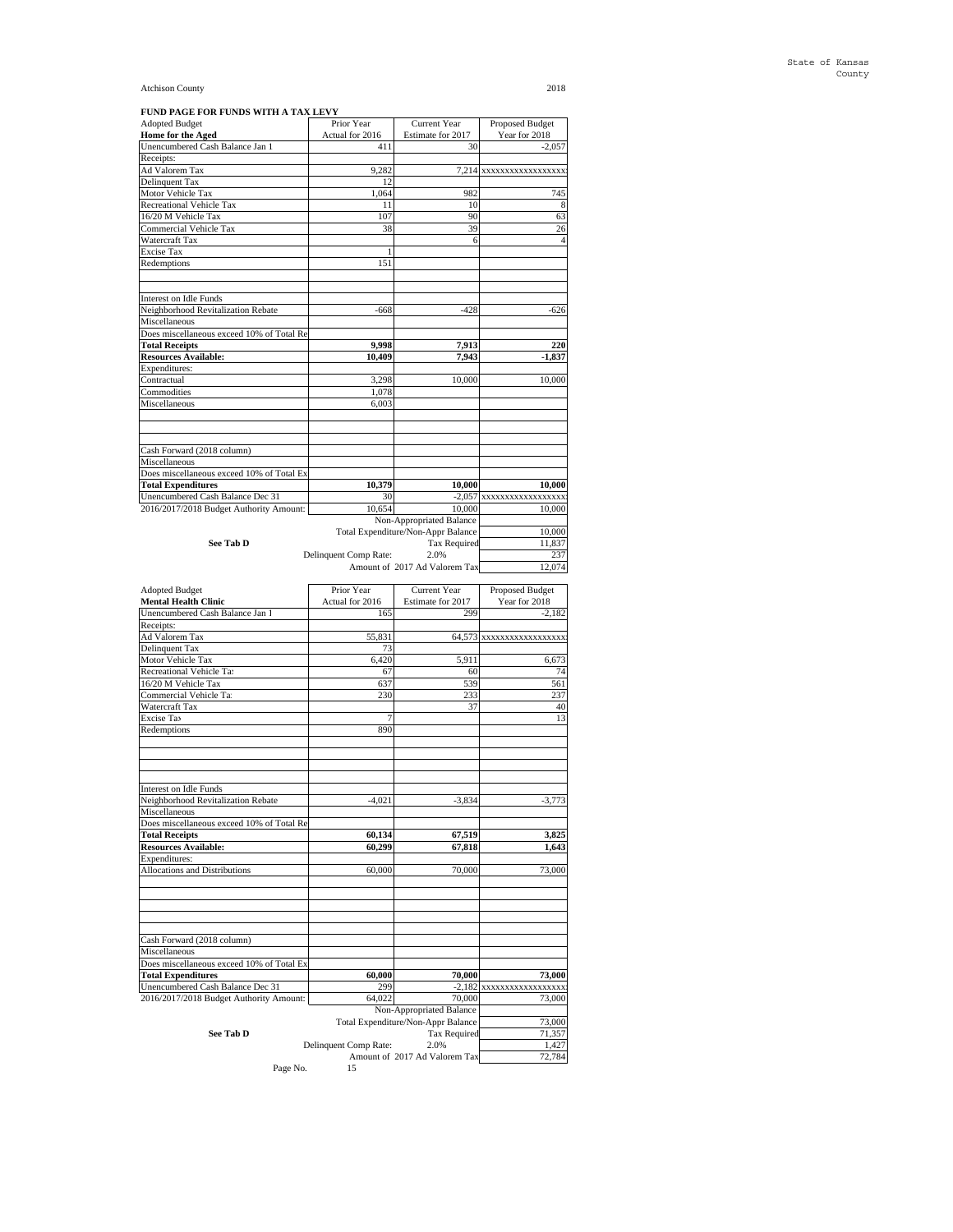# **FUND PAGE FOR FUNDS WITH NO TAX LEVY**

| <b>Adopted Budget</b>                      | Prior Year      | <b>Current Year</b> | Proposed Budget |
|--------------------------------------------|-----------------|---------------------|-----------------|
| <b>Atchison Senior Village</b>             | Actual for 2016 | Estimate for 2017   | Year for 2018   |
| Unencumbered Cash Balance Jan 1            | 760,891         | 810,698             | 996,586         |
| Receipts:                                  |                 |                     |                 |
| <b>Charges for Services</b>                | 3,376,646       | 3,554,000           | 3,633,000       |
| Reimbursements                             | 9,551           | 3,600               | 11,000          |
| <b>Transfers</b>                           | 241,701         | 180,000             | 180,390         |
| Interest on Idle Funds                     |                 |                     |                 |
| Miscellaneous                              | 48,101          | 12,000              | 6,000           |
| Does miscellaneous exceed 10% of Total Red |                 |                     |                 |
| <b>Total Receipts</b>                      | 3,675,999       | 3,749,600           | 3,830,390       |
| <b>Resources Available:</b>                | 4,436,890       | 4,560,298           | 4,826,976       |
| Expenditures:                              |                 |                     |                 |
| Personnel                                  | 2,334,055       | 2,316,962           | 2,459,804       |
| Contractual                                | 727,444         | 725,790             | 875,602         |
| Commodities                                | 466,258         | 465,460             | 442,900         |
| Capital Outlay                             | 57,591          | 55,500              | 25,000          |
| Miscellaneous                              | 38,704          |                     |                 |
| <b>Equipment Related</b>                   | 2,140           |                     |                 |
| Cash Forward (2018 column)                 |                 |                     |                 |
| Miscellaneous                              |                 |                     |                 |
| Does miscellaneous exceed 10% of Total Exp |                 |                     |                 |
| <b>Total Expenditures</b>                  | 3,626,192       | 3,563,712           | 3,803,306       |
| Unencumbered Cash Balance Dec 31           | 810,698         | 996,586             | 1,023,670       |
| 2016/2017/2018 Budget Authority Amount:    | 4,007,252       | 3,563,712           | 3,803,306       |

# Adopted Budget

|                                            | Prior Year      | <b>Current Year</b> | Proposed Budget |
|--------------------------------------------|-----------------|---------------------|-----------------|
| <b>Solid Waste</b>                         | Actual for 2016 | Estimate for 2017   | Year for 2018   |
| Unencumbered Cash Balance Jan 1            | 255,732         | 238,839             | 223,339         |
| Receipts:                                  |                 |                     |                 |
| Sales and Use Tax                          | 452,203         | 505,000             | 405,000         |
| <b>Charges for Services</b>                | 294.992         | 250,000             | 250,000         |
| Reimbursements                             | 9,322           | 9.000               | 10,000          |
| Interest on Idle Funds                     |                 |                     |                 |
| Miscellaneous                              | 8,721           |                     | 8,000           |
| Does miscellaneous exceed 10% of Total Red |                 |                     |                 |
| <b>Total Receipts</b>                      | 765,238         | 764,000             | 673,000         |
| <b>Resources Available:</b>                | 1,020,970       | 1,002,839           | 896,339         |
| Expenditures:                              |                 |                     |                 |
| Personnel                                  | 217,277         | 232,000             | 236,300         |
| Contractual                                | 388,681         | 395,000             | 393,900         |
| Commodities                                | 48,829          | 50,000              | 58,000          |
| Capital Outlay                             | 127,344         | 52,500              | 91,000          |
| <b>Transfer Out</b>                        |                 | 50,000              |                 |
|                                            |                 |                     |                 |
| Cash Forward (2018 column)                 |                 |                     |                 |
| Miscellaneous                              |                 |                     |                 |
| Does miscellaneous exceed 10% of Total Exp |                 |                     |                 |
| <b>Total Expenditures</b>                  | 782,131         | 779,500             | 779,200         |
| Unencumbered Cash Balance Dec 31           | 238,839         | 223,339             | 117,139         |
| 2016/2017/2018 Budget Authority Amount:    | 924,049         | 779,500             | 779,200         |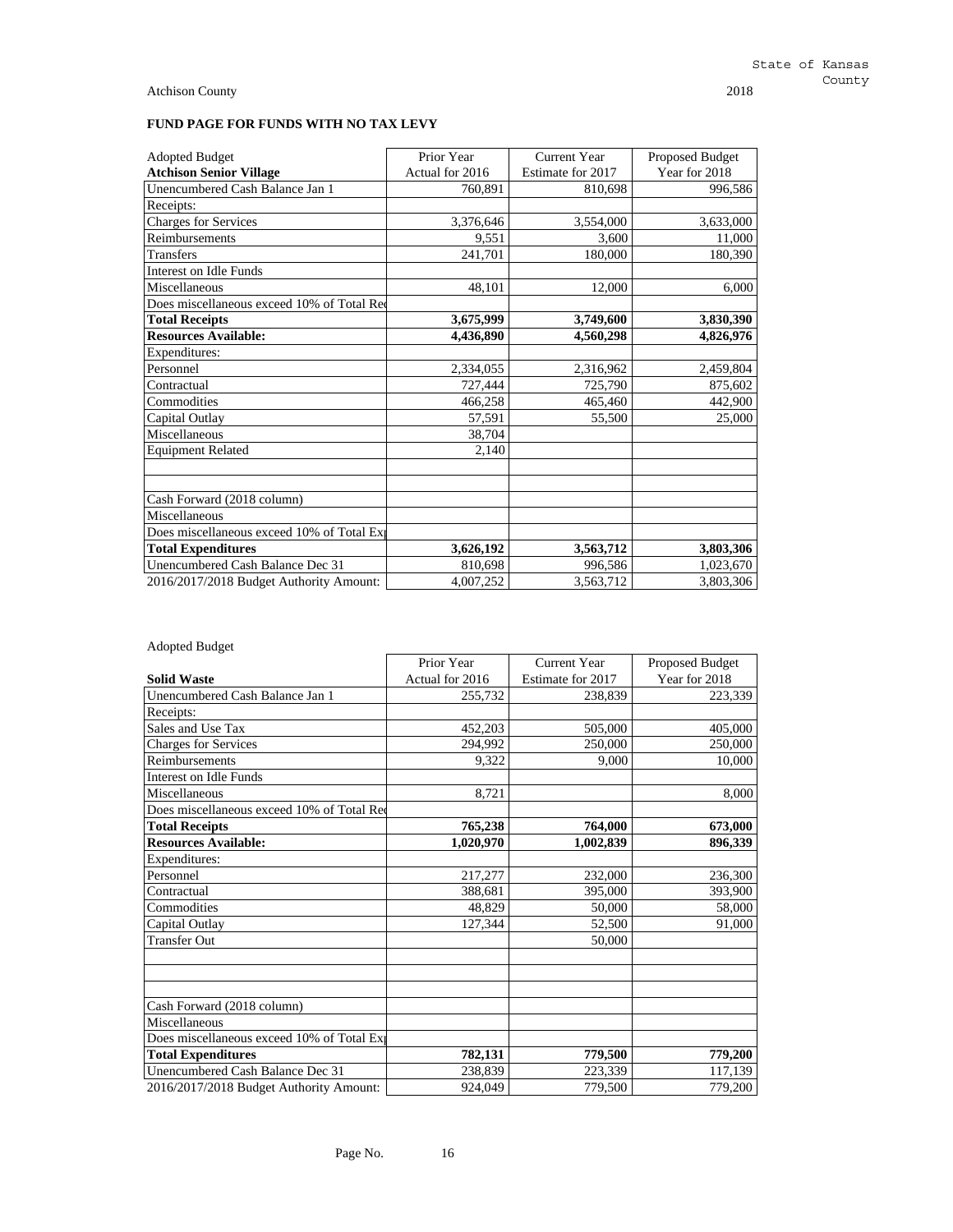| <b>Adopted Budget</b>                      | Prior Year      | <b>Current Year</b> | Proposed Budget |
|--------------------------------------------|-----------------|---------------------|-----------------|
| <b>Joint Communication</b>                 | Actual for 2016 | Estimate for 2017   | Year for 2018   |
| Unencumbered Cash Balance Jan 1            | 92,372          | 73,223              | 77,223          |
| Receipts:                                  |                 |                     |                 |
| Sales and Use Tax                          | 741,316         | 800,000             | 950,000         |
|                                            |                 |                     |                 |
| Interest on Idle Funds                     |                 |                     |                 |
| Miscellaneous                              |                 |                     |                 |
| Does miscellaneous exceed 10% of Total Red |                 |                     |                 |
| <b>Total Receipts</b>                      | 741,316         | 800,000             | 950,000         |
| <b>Resources Available:</b>                | 833,688         | 873,223             | 1,027,223       |
| Expenditures:                              |                 |                     |                 |
| Personnel                                  | 488,234         | 511,500             | 513,600         |
| Contractual                                | 86,671          | 66,000              | 91,300          |
| Commodities                                | 5,566           | 6,000               | 6,200           |
| Capital Outlay                             | 179,994         | 182,500             | 325,300         |
| Miscellaneous                              |                 |                     |                 |
| <b>Transfer Out</b>                        |                 | 30,000              |                 |
| Cash Forward (2018 column)                 |                 |                     |                 |
| Miscellaneous                              |                 |                     |                 |
| Does miscellaneous exceed 10% of Total Exp |                 |                     |                 |
| <b>Total Expenditures</b>                  | 760,465         | 796,000             | 936,400         |
| Unencumbered Cash Balance Dec 31           | 73,223          | 77,223              | 90,823          |
| 2016/2017/2018 Budget Authority Amount:    | 793,475         | 796,000             | 936,400         |

| <b>Adopted Budget</b> |  |
|-----------------------|--|
|-----------------------|--|

|                                            | Prior Year      | <b>Current Year</b> | Proposed Budget |
|--------------------------------------------|-----------------|---------------------|-----------------|
| <b>Special Highway</b>                     | Actual for 2016 | Estimate for 2017   | Year for 2018   |
| Unencumbered Cash Balance Jan 1            | 532,676         | 829,352             | 569,352         |
| Receipts:                                  |                 |                     |                 |
| <b>State of Kansas</b>                     | 456,365         | 440,000             | 440,000         |
| Reimbursements                             | 32,880          |                     |                 |
| Interest on Idle Funds                     |                 |                     |                 |
| Miscellaneous                              |                 |                     |                 |
| Does miscellaneous exceed 10% of Total Red |                 |                     |                 |
| <b>Total Receipts</b>                      | 489,245         | 440,000             | 440,000         |
| <b>Resources Available:</b>                | 1,021,921       | 1,269,352           | 1,009,352       |
| Expenditures:                              |                 |                     |                 |
| Contractual                                | 67,022          | 450,000             | 650,000         |
| Commodities                                | 125,547         | 250,000             | 150,000         |
|                                            |                 |                     |                 |
|                                            |                 |                     |                 |
| Cash Forward (2018 column)                 |                 |                     |                 |
| Miscellaneous                              |                 |                     |                 |
| Does miscellaneous exceed 10% of Total Exp |                 |                     |                 |
| <b>Total Expenditures</b>                  | 192,569         | 700,000             | 800,000         |
| Unencumbered Cash Balance Dec 31           | 829,352         | 569,352             | 209,352         |
| 2016/2017/2018 Budget Authority Amount:    | 400,000         | 700,000             | 800,000         |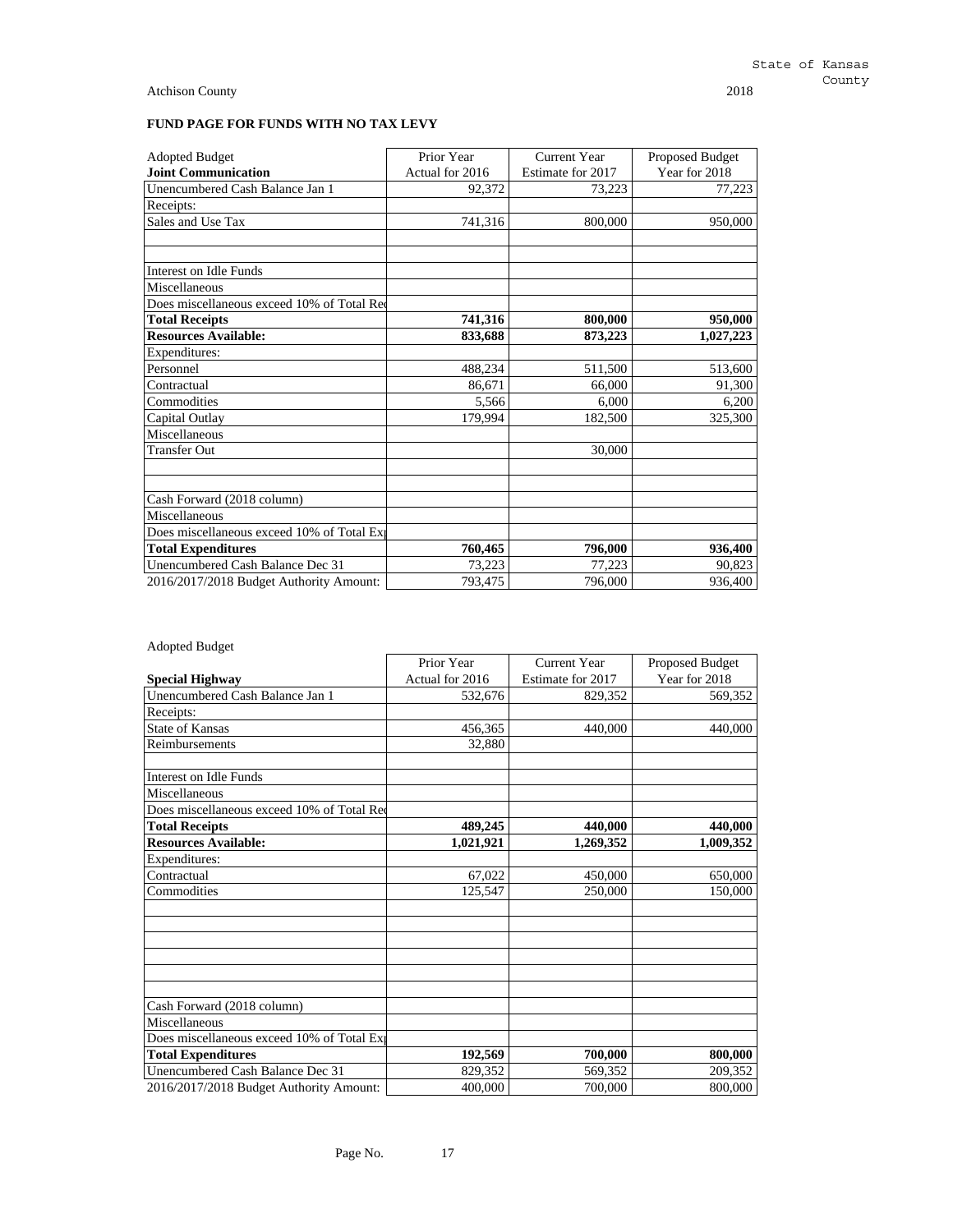# Atchison County **NON-BUDGETED FUNDS (A)** 2018

*(Only the actual budget year for 2016 is to be shown)*

| Non-Budgeted Funds-A      |              |                                     |        |                           |              |                           |        |                           |                |         |               |
|---------------------------|--------------|-------------------------------------|--------|---------------------------|--------------|---------------------------|--------|---------------------------|----------------|---------|---------------|
| (1) Fund Name:            |              | (2) Fund Name:                      |        | (3) Fund Name:            |              | (4) Fund Name:            |        | $(5)$ Fund Name:          |                |         |               |
| Special Law Enforcement   |              | <b>Register of Deeds Technology</b> |        | Local Alcohol Liquor      |              | <b>Special Machinery</b>  |        | Special Parks & Rec       |                |         |               |
| Unencumbered              |              | Unencumbered                        |        | Unencumbered              |              | Unencumbered              |        | Unencumbered              |                | Total   |               |
| Cash Balance Jan 1        | 4,071        | Cash Balance Jan 1                  | 25,328 | Cash Balance Jan 1        | 504          | Cash Balance Jan 1        | 51,702 | Cash Balance Jan 1        | 504            | 82,109  |               |
| Receipts:                 |              | Receipts:                           |        | Receipts:                 |              | Receipts:                 |        | Receipts:                 |                |         |               |
| Fines and Fees            | 1,140        | Miscellaneous                       | 15,982 | <b>Local Alcohol Tax</b>  | 560          | Use/Sale of Property      | 16,175 | Local Alcohol Tax         | 560            |         |               |
|                           |              |                                     |        |                           |              |                           |        |                           |                |         |               |
|                           |              |                                     |        |                           |              |                           |        |                           |                |         |               |
|                           |              |                                     |        |                           |              |                           |        |                           |                |         |               |
|                           |              |                                     |        |                           |              |                           |        |                           |                |         |               |
|                           |              |                                     |        |                           |              |                           |        |                           |                |         |               |
|                           |              |                                     |        |                           |              |                           |        |                           |                |         |               |
|                           |              |                                     |        |                           |              |                           |        |                           |                |         |               |
| <b>Total Receipts</b>     | 1,140        | <b>Total Receipts</b>               | 15,982 | <b>Total Receipts</b>     | 560          | <b>Total Receipts</b>     | 16,175 | <b>Total Receipts</b>     | 560            | 34.417  |               |
| Resources Available:      | 5,211        | Resources Available:                | 41,310 | Resources Available:      | 1.064        | Resources Available:      | 67,877 | Resources Available:      | 1,064          | 116.526 |               |
| Expenditures:             |              | Expenditures:                       |        | Expenditures:             |              | Expenditures:             |        | Expenditures:             |                |         |               |
|                           |              | Contractual                         | 205    |                           |              | Commodities               | 7.000  |                           |                |         |               |
|                           |              | Commodities                         | 2,618  |                           |              | Capital Outlay            | 29,030 |                           |                |         |               |
|                           |              | Miscellaneous                       | 1,551  |                           |              |                           |        |                           |                |         |               |
|                           |              | <b>Equipment Related</b>            | 6,932  |                           |              |                           |        |                           |                |         |               |
|                           |              |                                     |        |                           |              |                           |        |                           |                |         |               |
|                           |              |                                     |        |                           |              |                           |        |                           |                |         |               |
|                           |              |                                     |        |                           |              |                           |        |                           |                |         |               |
|                           |              |                                     |        |                           |              |                           |        |                           |                |         |               |
| <b>Total Expenditures</b> | $\mathbf{0}$ | <b>Total Expenditures</b>           | 11,306 | <b>Total Expenditures</b> | $\mathbf{0}$ | <b>Total Expenditures</b> | 36,030 | <b>Total Expenditures</b> | $\overline{0}$ | 47,336  |               |
| Cash Balance Dec 31       | 5,211        | Cash Balance Dec 31                 | 30,004 | Cash Balance Dec 31       | 1,064        | Cash Balance Dec 31       | 31,847 | Cash Balance Dec 31       | 1,064          | 69,190  | $\ast$ $\ast$ |
|                           |              |                                     |        |                           |              |                           |        |                           |                | 69.190  | $\ast$ $\ast$ |

\*\*Note: These two block figures should agree.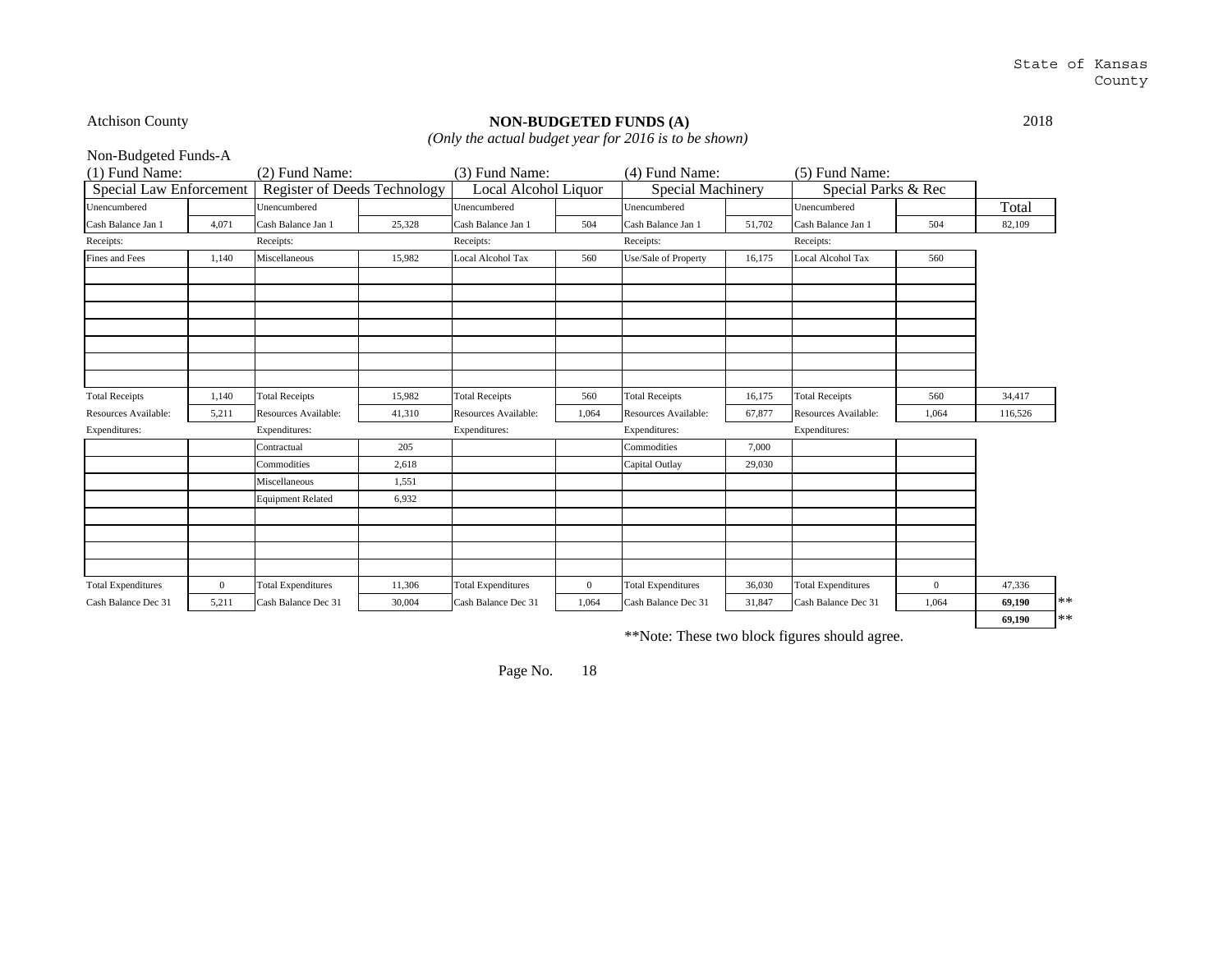# Atchison County **NON-BUDGETED FUNDS (B)** 2018

*(Only the actual budget year for 2016 is to be shown)*

| Non-Budgeted Funds-B       |                |                           |                |                           |                  |                                    |                |                           |              |         |       |
|----------------------------|----------------|---------------------------|----------------|---------------------------|------------------|------------------------------------|----------------|---------------------------|--------------|---------|-------|
| (1) Fund Name:             |                | (2) Fund Name:            |                | (3) Fund Name:            |                  | (4) Fund Name:                     |                | (5) Fund Name:            |              |         |       |
| County General Cap Imp     |                | Noxious Weed Cap Imp      |                | K-9 Fund                  |                  | <b>Education Incentive Program</b> |                | <b>Crime Prevention</b>   |              |         |       |
| Unencumbered               |                | Unencumbered              |                | Unencumbered              |                  | Unencumbered                       |                | Unencumbered              |              | Total   |       |
| Cash Balance Jan 1         | 844,825        | Cash Balance Jan 1        | 57,964         | Cash Balance Jan 1        | $\overline{0}$   | Cash Balance Jan 1                 | $\overline{0}$ | Cash Balance Jan 1        | 5,262        | 908,051 |       |
| Receipts:                  |                | Receipts:                 |                | Receipts:                 |                  | Receipts:                          |                | Receipts:                 |              |         |       |
|                            |                |                           |                |                           |                  |                                    |                | Miscellaneous             | 1,750        |         |       |
|                            |                |                           |                |                           |                  |                                    |                |                           |              |         |       |
|                            |                |                           |                |                           |                  |                                    |                |                           |              |         |       |
|                            |                |                           |                |                           |                  |                                    |                |                           |              |         |       |
|                            |                |                           |                |                           |                  |                                    |                |                           |              |         |       |
|                            |                |                           |                |                           |                  |                                    |                |                           |              |         |       |
|                            |                |                           |                |                           |                  |                                    |                |                           |              |         |       |
|                            |                |                           |                |                           |                  |                                    |                |                           |              |         |       |
| <b>Total Receipts</b>      | $\overline{0}$ | <b>Total Receipts</b>     | $\overline{0}$ | <b>Total Receipts</b>     | $\overline{0}$   | <b>Total Receipts</b>              | $\mathbf{0}$   | <b>Total Receipts</b>     | 1,750        | 1,750   |       |
| Resources Available:       | 844,825        | Resources Available:      | 57,964         | Resources Available:      | $\overline{0}$   | Resources Available:               | $\mathbf{0}$   | Resources Available:      | 7,012        | 909,801 |       |
| Expenditures:              |                | Expenditures:             |                | Expenditures:             |                  | Expenditures:                      |                | Expenditures:             |              |         |       |
| Capital Outlay             | 4,450          | Capital Outlay            | 56,843         |                           |                  |                                    |                |                           |              |         |       |
| <b>Operating Transfers</b> | 74,334         |                           |                |                           |                  |                                    |                |                           |              |         |       |
|                            |                |                           |                |                           |                  |                                    |                |                           |              |         |       |
|                            |                |                           |                |                           |                  |                                    |                |                           |              |         |       |
|                            |                |                           |                |                           |                  |                                    |                |                           |              |         |       |
|                            |                |                           |                |                           |                  |                                    |                |                           |              |         |       |
|                            |                |                           |                |                           |                  |                                    |                |                           |              |         |       |
|                            |                |                           |                |                           |                  |                                    |                |                           |              |         |       |
| <b>Total Expenditures</b>  | 78,784         | <b>Total Expenditures</b> | 56,843         | <b>Total Expenditures</b> | $\boldsymbol{0}$ | <b>Total Expenditures</b>          | $\mathbf{0}$   | <b>Total Expenditures</b> | $\mathbf{0}$ | 135,627 |       |
| Cash Balance Dec 31        | 766,041        | Cash Balance Dec 31       | 1,121          | Cash Balance Dec 31       | $\overline{0}$   | Cash Balance Dec 31                | $\overline{0}$ | Cash Balance Dec 31       | 7,012        | 774,174 | $***$ |
|                            |                |                           |                |                           |                  |                                    |                |                           |              | 774,174 | $**$  |

\*\*Note: These two block figures should agree.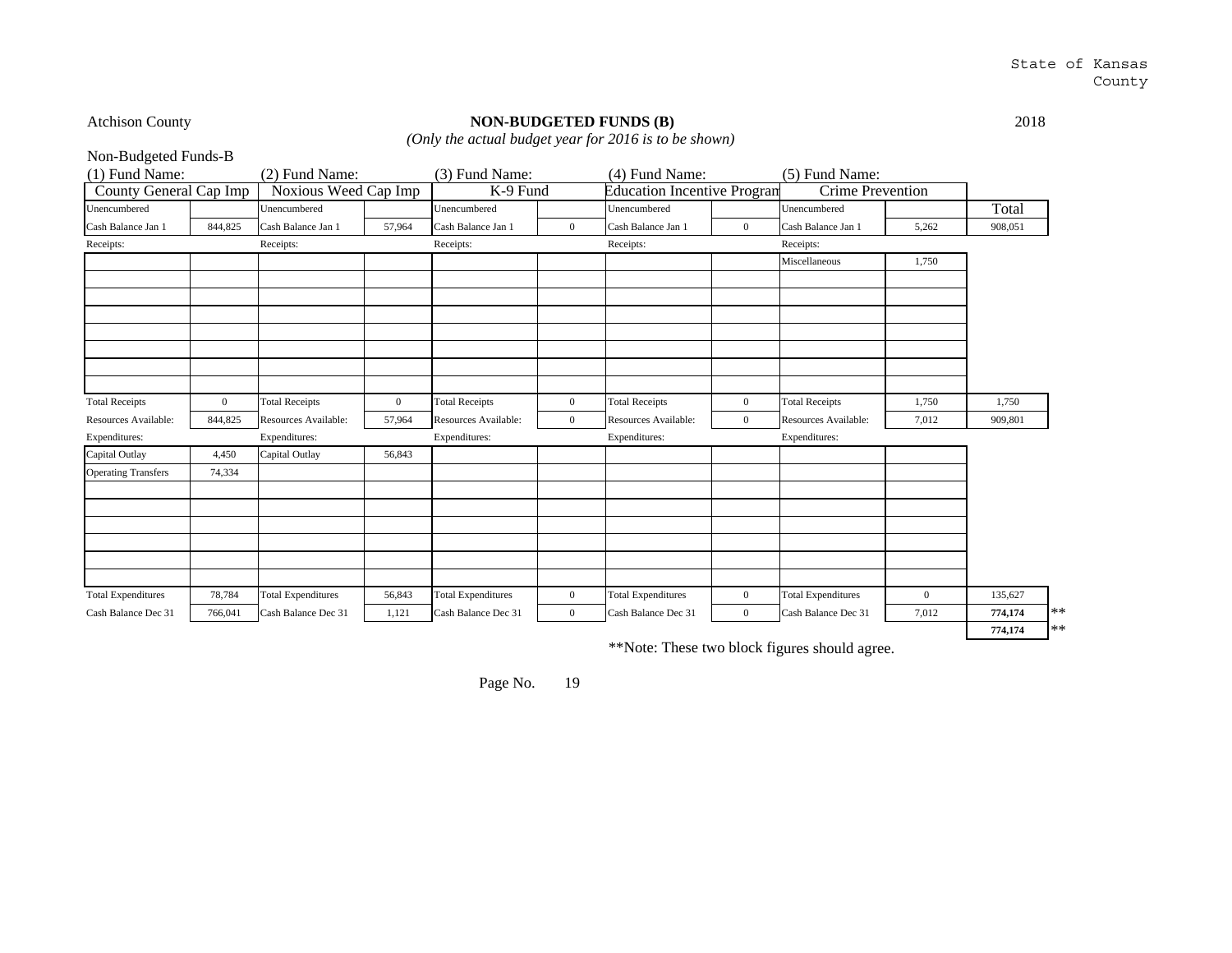# Atchison County **NON-BUDGETED FUNDS (C)** 2018 *(Only the actual budget year for 2016 is to be shown)*

**53,711** \*\*

Non-Budgeted Funds-C

| <b>NOII-DUARELEA FUILAS-C</b> |       |                           |                |                           |         |                           |          |                           |        |         |
|-------------------------------|-------|---------------------------|----------------|---------------------------|---------|---------------------------|----------|---------------------------|--------|---------|
| (1) Fund Name:                |       | $(2)$ Fund Name:          |                | (3) Fund Name:            |         | (4) Fund Name:            |          | $(5)$ Fund Name:          |        |         |
| Conceal and Carry Fund        |       | Sex Offender Registration |                | Special Motor Vehicle     |         | Prosecuting Atty          | Training | Diversion Fund            |        |         |
| Unencumbered                  |       | Unencumbered              |                | Unencumbered              |         | Unencumbered              |          | Unencumbered              |        | Total   |
| Cash Balance Jan 1            | 6,046 | Cash Balance Jan 1        | 13,005         | Cash Balance Jan 1        | 22,486  | Cash Balance Jan 1        | $-396$   | Cash Balance Jan 1        | 20,492 | 61,633  |
| Receipts:                     |       | Receipts:                 |                | Receipts:                 |         | Receipts:                 |          | Receipts:                 |        |         |
| Fees                          | 1,170 | Fees                      | 5,160          | Special Motor Vehicle     | 89,940  | Fees                      | 927      | Reimbursements            | 1,745  |         |
|                               |       |                           |                | Reimbursements            | 700     |                           |          |                           |        |         |
|                               |       |                           |                | Miscellaneous             | 2,613   |                           |          |                           |        |         |
|                               |       |                           |                |                           |         |                           |          |                           |        |         |
|                               |       |                           |                |                           |         |                           |          |                           |        |         |
|                               |       |                           |                |                           |         |                           |          |                           |        |         |
|                               |       |                           |                |                           |         |                           |          |                           |        |         |
|                               |       |                           |                |                           |         |                           |          |                           |        |         |
| <b>Total Receipts</b>         | 1.170 | <b>Total Receipts</b>     | 5,160          | <b>Total Receipts</b>     | 93,253  | <b>Total Receipts</b>     | 927      | <b>Total Receipts</b>     | 1.745  | 102.255 |
| Resources Available:          | 7,216 | Resources Available:      | 18.165         | Resources Available:      | 115,739 | Resources Available:      | 531      | Resources Available:      | 22,237 | 163,888 |
| Expenditures:                 |       | Expenditures:             |                | Expenditures:             |         | Expenditures:             |          | Expenditures:             |        |         |
| Contractual                   | 2,240 |                           |                | Personnel                 | 97,364  | Contractual               | 476      | Commodities               | 2,114  |         |
| Commodities                   | 1,273 |                           |                | Commodities               | 3,309   |                           |          |                           |        |         |
|                               |       |                           |                | Miscellaneous             | 3,401   |                           |          |                           |        |         |
|                               |       |                           |                |                           |         |                           |          |                           |        |         |
|                               |       |                           |                |                           |         |                           |          |                           |        |         |
|                               |       |                           |                |                           |         |                           |          |                           |        |         |
|                               |       |                           |                |                           |         |                           |          |                           |        |         |
|                               |       |                           |                |                           |         |                           |          |                           |        |         |
| <b>Total Expenditures</b>     | 3,513 | <b>Total Expenditures</b> | $\overline{0}$ | <b>Total Expenditures</b> | 104,074 | <b>Total Expenditures</b> | 476      | <b>Total Expenditures</b> | 2,114  | 110,177 |
| Cash Balance Dec 31           | 3,703 | Cash Balance Dec 31       | 18,165         | Cash Balance Dec 31       | 11,665  | Cash Balance Dec 31       | 55       | Cash Balance Dec 31       | 20,123 | 53,711  |
|                               |       |                           |                |                           |         |                           |          |                           |        |         |

\*\*Note: These two block figures should agree.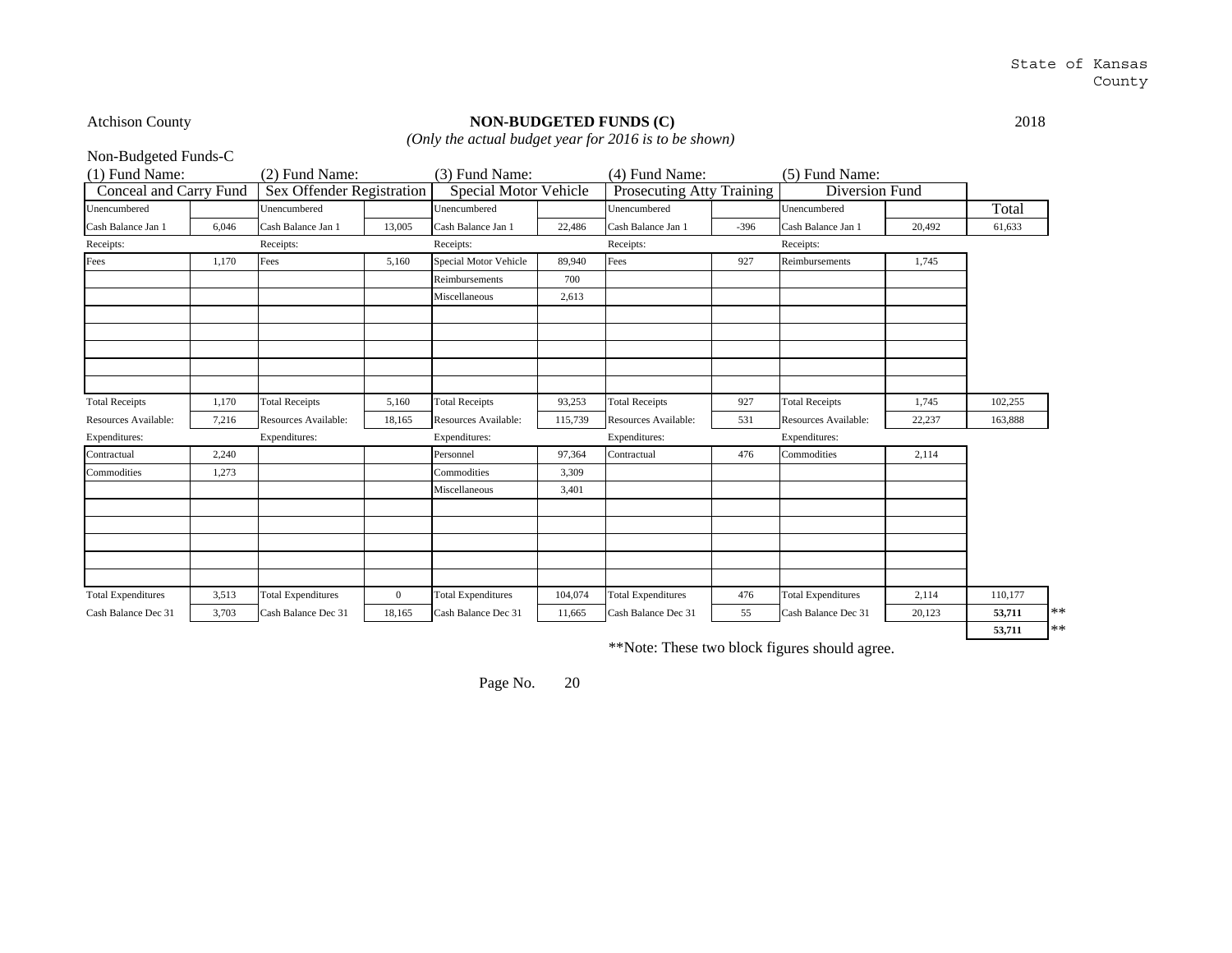# Atchison County **NON-BUDGETED FUNDS (D)** 2018 *(Only the actual budget year for 2016 is to be shown)*

Non-Budgeted Funds-D

(1) Fund Name: (2) Fund Name: (3) Fund Name: (4) Fund Name: (5) Fund Name: (5) Fund Name: (5) Fund Name: (5) Fund Name: (5) Fund Name: (5) Fund Name: (5) Fund Name: (5) Fund Name: (5) Fund Name: (5) Fund Name: (5) Fund Nam Unencumbered Unencumbered Unencumbered Unencumbered Unencumbered TotalTotal Cash Balance Jan 1 | 6,609 | Cash Balance Jan 1 | 4,529 | Cash Balance Jan 1 | 7,406 | Cash Balance Jan 1 | 683 | Cash Balance Jan 1 | 170,721 | 189,948 Receipts: Receipts: Receipts: Receipts: Receipts: Fees 1,046 Fees 1,046 Fees 507 Miscellaneous 6,940 Total Receipts 1,046 Total Receipts 607 Total Receipts 6,940 Total Receipts 0 Total Receipts 0 8,593 Resources Available: 7,655 Resources Available: 5,136 Resources Available: 14,346 Resources Available: 683 Resources Available: 170,721 198,541 Expenditures: Expenditures: Expenditures: Expenditures: Expenditures: Contractual 1,733 Miscellaneous 125 Contractual 170,721 Commodities 4,886 Total Expenditures 0 Total Expenditures 0 Total Expenditures 6,619 Total Expenditures 125 Total Expenditures 170,721 177,465 Cash Balance Dec 31 | 7,655 Cash Balance Dec 31 | 5,136 Cash Balance Dec 31 | 7,727 | Cash Balance Dec 31 | 558 | Cash Balance Dec 31 | 0 | 21,076 | \*\* **21,076** \*\*Juvenile Supervision Fund County Atty Worthless Ck Safety Committee Memorial Hall Renovation Grants Fund

\*\*Note: These two block figures should agree.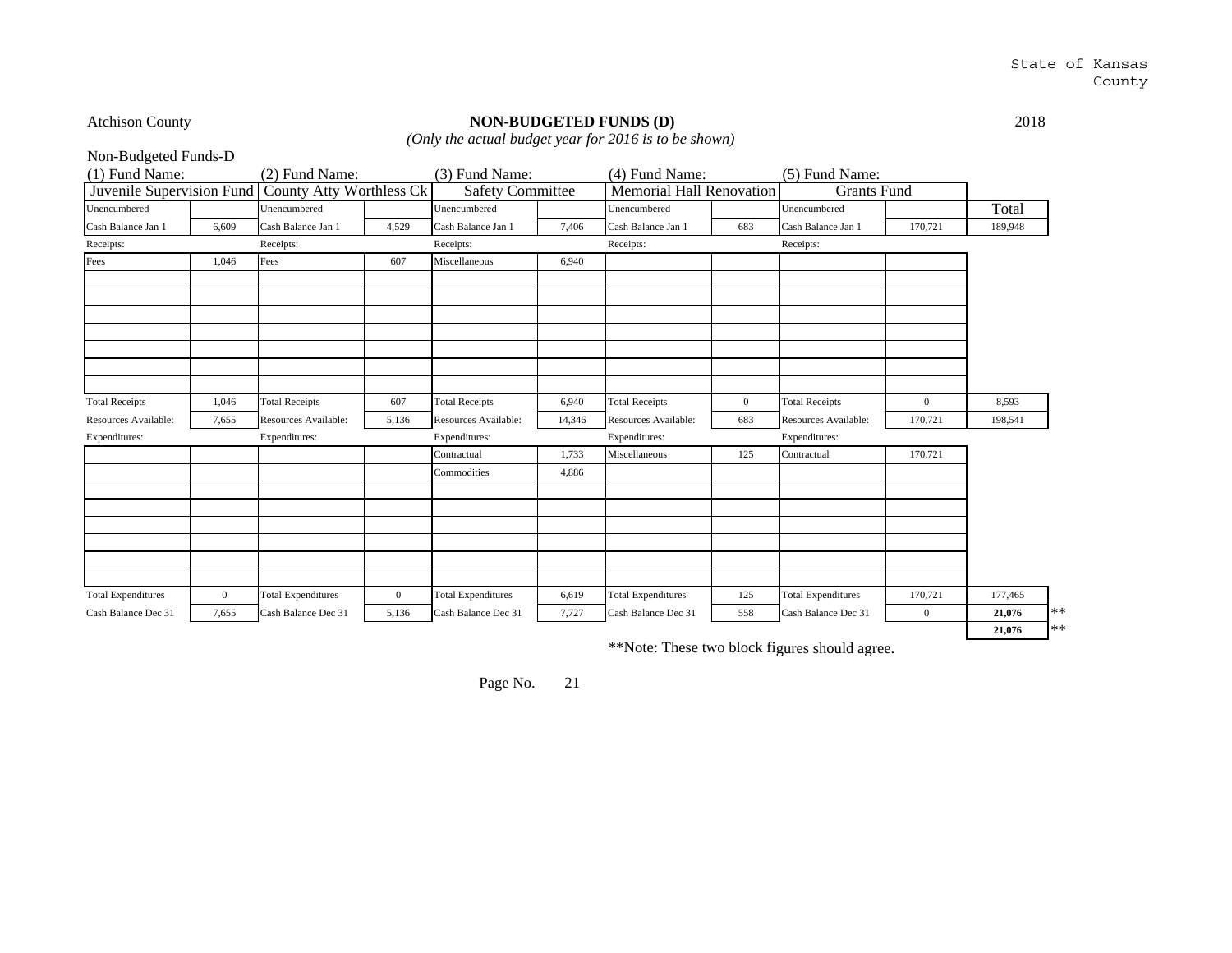# Atchison County **NON-BUDGETED FUNDS (E)** 2018

*(Only the actual budget year for 2016 is to be shown)*

Non-Budgeted Funds-E

| $(1)$ Fund Name:          |                | (2) Fund Name:            |                | (3) Fund Name:            |              | (4) Fund Name:            |              | (5) Fund Name:            |        |        |            |
|---------------------------|----------------|---------------------------|----------------|---------------------------|--------------|---------------------------|--------------|---------------------------|--------|--------|------------|
| Car Seat Loaner           |                | Hazard Mitigation         |                | <b>CERT</b>               |              | <b>KDWP-CFAP Program</b>  |              | <b>EMPG</b> Grant         |        |        |            |
| Unencumbered              |                | Unencumbered              |                | Unencumbered              |              | Unencumbered              |              | Unencumbered              |        | Total  |            |
| Cash Balance Jan 1        | $\overline{0}$ | Cash Balance Jan 1        | $\overline{0}$ | Cash Balance Jan 1        | 9,294        | Cash Balance Jan 1        | 20,232       | Cash Balance Jan 1        | 23,677 | 53,203 |            |
| Receipts:                 |                | Receipts:                 |                | Receipts:                 |              | Receipts:                 |              | Receipts:                 |        |        |            |
|                           |                |                           |                |                           |              | Grants                    | 1,854        | Grants                    | 20,562 |        |            |
|                           |                |                           |                |                           |              |                           |              |                           |        |        |            |
|                           |                |                           |                |                           |              |                           |              |                           |        |        |            |
|                           |                |                           |                |                           |              |                           |              |                           |        |        |            |
|                           |                |                           |                |                           |              |                           |              |                           |        |        |            |
|                           |                |                           |                |                           |              |                           |              |                           |        |        |            |
|                           |                |                           |                |                           |              |                           |              |                           |        |        |            |
|                           |                |                           |                |                           |              |                           |              |                           |        |        |            |
| <b>Total Receipts</b>     | $\overline{0}$ | <b>Total Receipts</b>     | $\mathbf{0}$   | <b>Total Receipts</b>     | $\mathbf{0}$ | <b>Total Receipts</b>     | 1,854        | <b>Total Receipts</b>     | 20,562 | 22,416 |            |
| Resources Available:      | $\overline{0}$ | Resources Available:      | $\overline{0}$ | Resources Available:      | 9,294        | Resources Available:      | 22,086       | Resources Available:      | 44,239 | 75,619 |            |
| Expenditures:             |                | Expenditures:             |                | Expenditures:             |              | Expenditures:             |              | Expenditures:             |        |        |            |
|                           |                |                           |                | Commodities               | 569          |                           |              | Contractual               | 5,840  |        |            |
|                           |                |                           |                |                           |              |                           |              | Materials                 | 11,744 |        |            |
|                           |                |                           |                |                           |              |                           |              |                           |        |        |            |
|                           |                |                           |                |                           |              |                           |              |                           |        |        |            |
|                           |                |                           |                |                           |              |                           |              |                           |        |        |            |
|                           |                |                           |                |                           |              |                           |              |                           |        |        |            |
|                           |                |                           |                |                           |              |                           |              |                           |        |        |            |
|                           |                |                           |                |                           |              |                           |              |                           |        |        |            |
| <b>Total Expenditures</b> | $\overline{0}$ | <b>Total Expenditures</b> | $\overline{0}$ | <b>Total Expenditures</b> | 569          | <b>Total Expenditures</b> | $\mathbf{0}$ | <b>Total Expenditures</b> | 17,584 | 18,153 |            |
| Cash Balance Dec 31       | $\overline{0}$ | Cash Balance Dec 31       | $\mathbf{0}$   | Cash Balance Dec 31       | 8,725        | Cash Balance Dec 31       | 22,086       | Cash Balance Dec 31       | 26,655 | 57,466 | $***$      |
|                           |                |                           |                |                           |              |                           |              |                           |        | 57,466 | $\ast\ast$ |

\*\*Note: These two block figures should agree.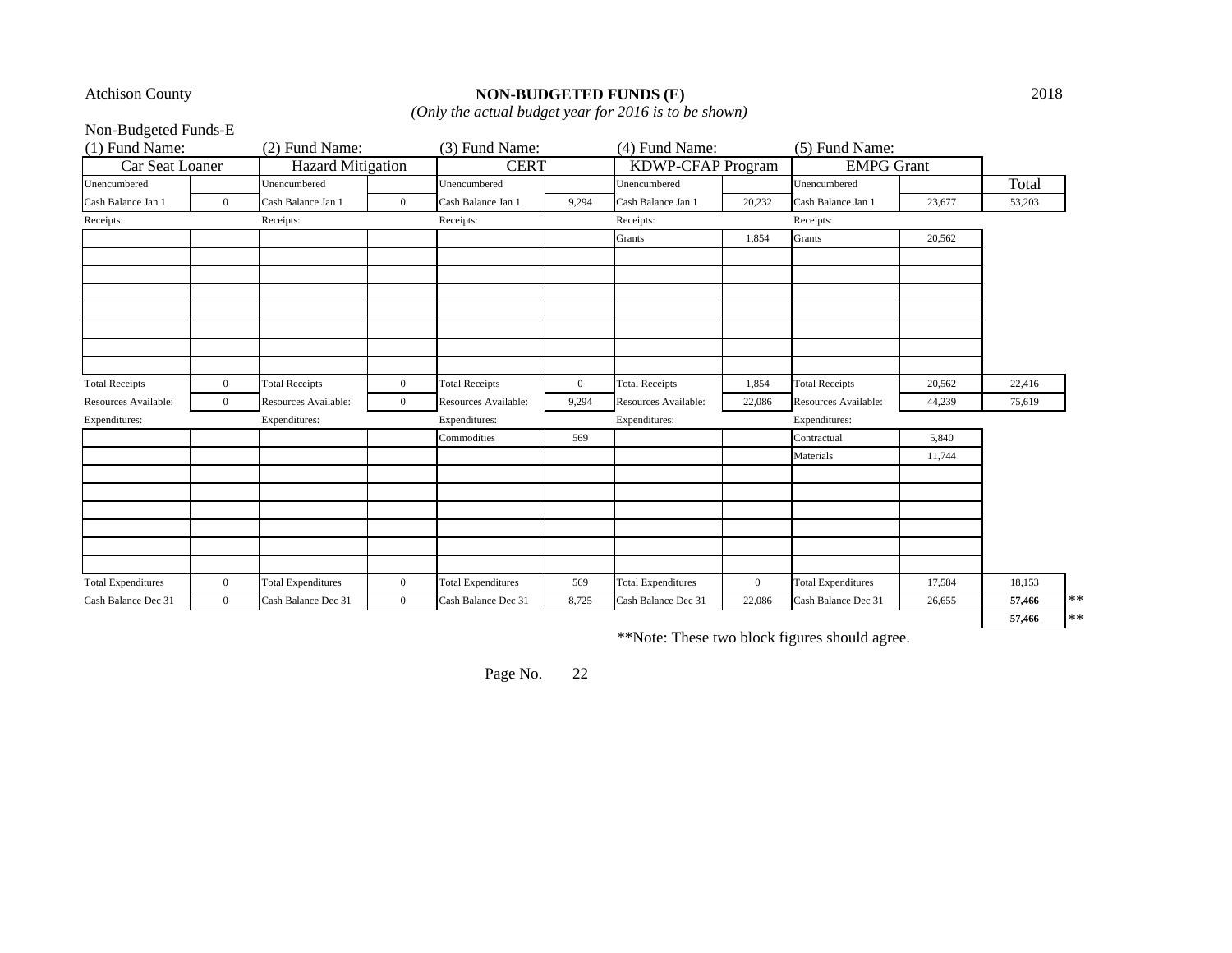# Atchison County **NON-BUDGETED FUNDS (F)** 2018

*(Only the actual budget year for 2016 is to be shown)*

Non-Budgeted Funds-F

| (1) Fund Name:            |         | (2) Fund Name:            |        | (3) Fund Name:            |         | (4) Fund Name:            |                | (5) Fund Name:            |         |           |       |
|---------------------------|---------|---------------------------|--------|---------------------------|---------|---------------------------|----------------|---------------------------|---------|-----------|-------|
| <b>AISP</b>               |         | <b>JISP</b>               |        | <b>CMA</b>                |         | <b>ASV</b> Reserve        |                | Capital Projects Fund     |         |           |       |
| Unencumbered              |         | Unencumbered              |        | Unencumbered              |         | Unencumbered              |                | Unencumbered              |         | Total     |       |
| Cash Balance Jan 1        | 77,796  | Cash Balance Jan 1        | 3,055  | Cash Balance Jan 1        | 10,365  | Cash Balance Jan 1        | 272,448        | Cash Balance Jan 1        | 216,538 | 580,202   |       |
| Receipts:                 |         | Receipts:                 |        | Receipts:                 |         | Receipts:                 |                | Receipts:                 |         |           |       |
| Reimbursements            | 14,598  | Reimbursements            | 1,151  | Reimbursements            | 1,132   |                           |                | Grants                    | 153,789 |           |       |
| Grants                    | 153,484 | Grants                    | 23,917 | Grants                    | 95,016  |                           |                |                           |         |           |       |
|                           |         |                           |        |                           |         |                           |                |                           |         |           |       |
|                           |         |                           |        |                           |         |                           |                |                           |         |           |       |
|                           |         |                           |        |                           |         |                           |                |                           |         |           |       |
| <b>Total Receipts</b>     | 168,082 | <b>Total Receipts</b>     | 25,068 | <b>Total Receipts</b>     | 96,148  | <b>Total Receipts</b>     | $\overline{0}$ | <b>Total Receipts</b>     | 153,789 | 443,087   |       |
| Resources Available:      | 245,878 | Resources Available:      | 28,123 | Resources Available:      | 106,513 | Resources Available:      | 272,448        | Resources Available:      | 370,327 | 1,023,289 |       |
| Expenditures:             |         | Expenditures:             |        | Expenditures:             |         | Expenditures:             |                | Expenditures:             |         |           |       |
| Personnel                 | 101,314 | Personnel                 | 14,785 | Personnel                 | 50,912  |                           |                | Contractual               | 96,000  |           |       |
| Miscellaneous             | 27,918  | Miscellaneous             | 3,535  | Miscellaneous             | 14,860  |                           |                |                           |         |           |       |
| Grants & reimb exp        | 2,000   | Grants & reimb exp        | 2,705  | Grants & reimb exp        | 9,630   |                           |                |                           |         |           |       |
|                           |         |                           |        |                           |         |                           |                |                           |         |           |       |
|                           |         |                           |        |                           |         |                           |                |                           |         |           |       |
| <b>Total Expenditures</b> | 131,232 | <b>Total Expenditures</b> | 21,025 | <b>Total Expenditures</b> | 75,402  | <b>Total Expenditures</b> | $\overline{0}$ | <b>Total Expenditures</b> | 96,000  | 323,659   |       |
| Cash Balance Dec 31       | 114,646 | Cash Balance Dec 31       | 7,098  | Cash Balance Dec 31       | 31,111  | Cash Balance Dec 31       | 272,448        | Cash Balance Dec 31       | 274,327 | 699.630   | $***$ |
|                           |         |                           |        |                           |         |                           |                |                           |         | 699,630   | $**$  |

\*\*Note: These two block figures should agree.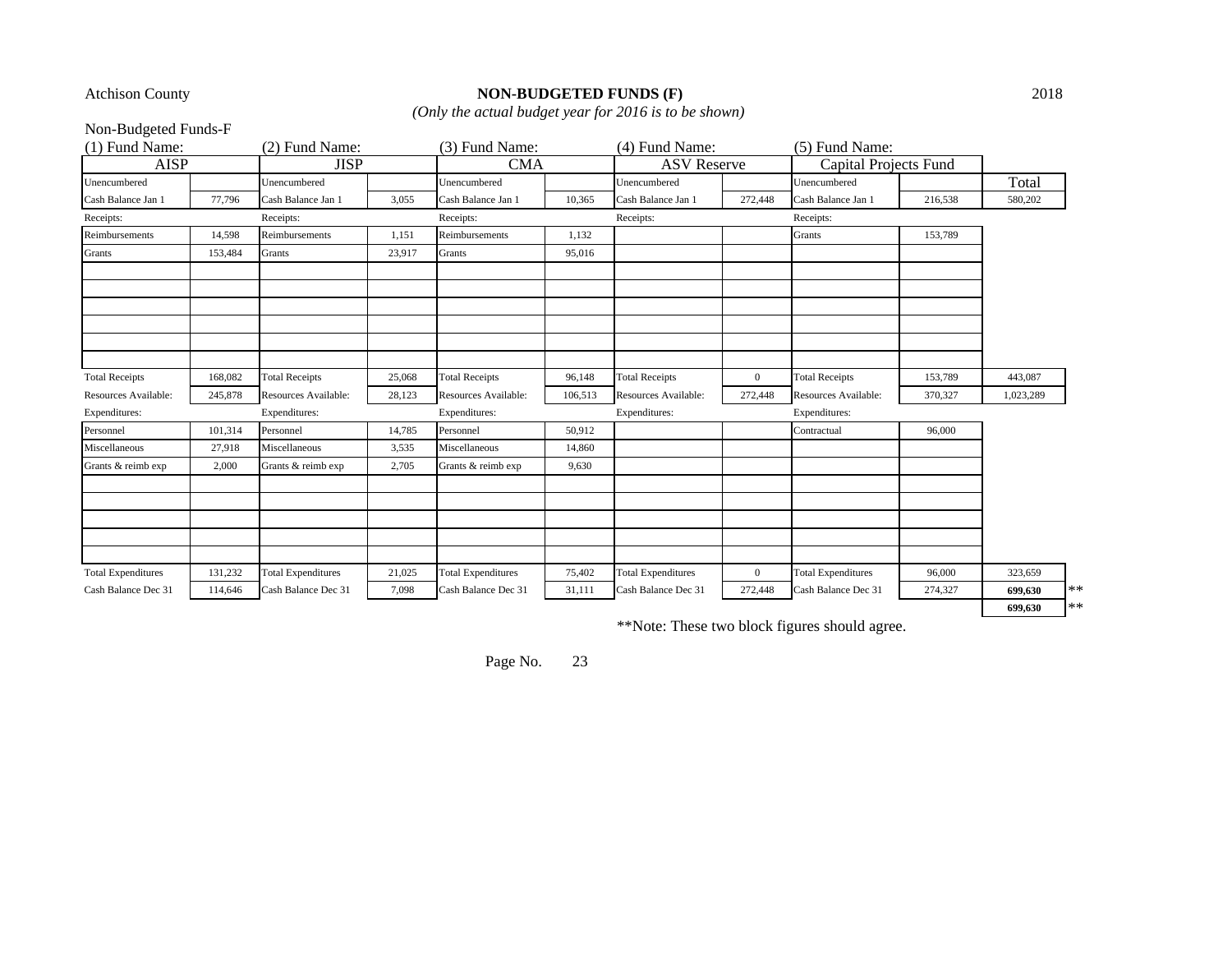# Atchison County **NON-BUDGETED FUNDS (G)** 2018

*(Only the actual budget year for 2016 is to be shown)*

Non-Budgeted Funds-G

| (1) Fund Name:               |         | (2) Fund Name:            |        | (3) Fund Name:                       |                  | (4) Fund Name:                 |        | (5) Fund Name:            |                  |         |      |
|------------------------------|---------|---------------------------|--------|--------------------------------------|------------------|--------------------------------|--------|---------------------------|------------------|---------|------|
| <b>Enhanced Wireless 911</b> |         | Sheriff                   |        | <b>Special Prosecutor Trust Fund</b> |                  | <b>Sheriff VIN Inspections</b> |        | Nursing Home Improvement  |                  |         |      |
| Unencumbered                 |         | Unencumbered              |        | Unencumbered                         |                  | Unencumbered                   |        | Unencumbered              |                  | Total   |      |
| Cash Balance Jan 1           | 203,381 | Cash Balance Jan 1        | 9,335  | Cash Balance Jan 1                   | 1,698            | Cash Balance Jan 1             | 37,750 | Cash Balance Jan 1        | 73,723           | 325,887 |      |
| Receipts:                    |         | Receipts:                 |        | Receipts:                            |                  | Receipts:                      |        | Receipts:                 |                  |         |      |
| Reimbursements               | 960     | Miscellaneous             | 5,894  |                                      |                  | Miscellaneous                  | 25,280 |                           |                  |         |      |
| Grants                       | 101,882 |                           |        |                                      |                  |                                |        |                           |                  |         |      |
|                              |         |                           |        |                                      |                  |                                |        |                           |                  |         |      |
|                              |         |                           |        |                                      |                  |                                |        |                           |                  |         |      |
|                              |         |                           |        |                                      |                  |                                |        |                           |                  |         |      |
|                              |         |                           |        |                                      |                  |                                |        |                           |                  |         |      |
|                              |         |                           |        |                                      |                  |                                |        |                           |                  |         |      |
|                              |         |                           |        |                                      |                  |                                |        |                           |                  |         |      |
| <b>Total Receipts</b>        | 102,842 | <b>Total Receipts</b>     | 5,894  | <b>Total Receipts</b>                | $\overline{0}$   | <b>Total Receipts</b>          | 25,280 | <b>Total Receipts</b>     | $\mathbf{0}$     | 134,016 |      |
| Resources Available:         | 306,223 | Resources Available:      | 15,229 | Resources Available:                 | 1,698            | Resources Available:           | 63,030 | Resources Available:      | 73,723           | 459,903 |      |
| Expenditures:                |         | Expenditures:             |        | Expenditures:                        |                  | Expenditures:                  |        | Expenditures:             |                  |         |      |
| Contractual                  | 102,666 | Miscellaneous             | 5,894  |                                      |                  | Materials                      | 226    |                           |                  |         |      |
| Materials                    | 9,937   |                           |        |                                      |                  |                                |        |                           |                  |         |      |
|                              |         |                           |        |                                      |                  |                                |        |                           |                  |         |      |
|                              |         |                           |        |                                      |                  |                                |        |                           |                  |         |      |
|                              |         |                           |        |                                      |                  |                                |        |                           |                  |         |      |
|                              |         |                           |        |                                      |                  |                                |        |                           |                  |         |      |
|                              |         |                           |        |                                      |                  |                                |        |                           |                  |         |      |
|                              |         |                           |        |                                      |                  |                                |        |                           |                  |         |      |
| <b>Total Expenditures</b>    | 112,603 | <b>Total Expenditures</b> | 5,894  | <b>Total Expenditures</b>            | $\boldsymbol{0}$ | <b>Total Expenditures</b>      | 226    | <b>Total Expenditures</b> | $\boldsymbol{0}$ | 118,723 |      |
| Cash Balance Dec 31          | 193,620 | Cash Balance Dec 31       | 9,335  | Cash Balance Dec 31                  | 1,698            | Cash Balance Dec 31            | 62,804 | Cash Balance Dec 31       | 73,723           | 341,180 | $**$ |
|                              |         |                           |        |                                      |                  |                                |        |                           |                  | 341,180 | $**$ |

\*\*Note: These two block figures should agree.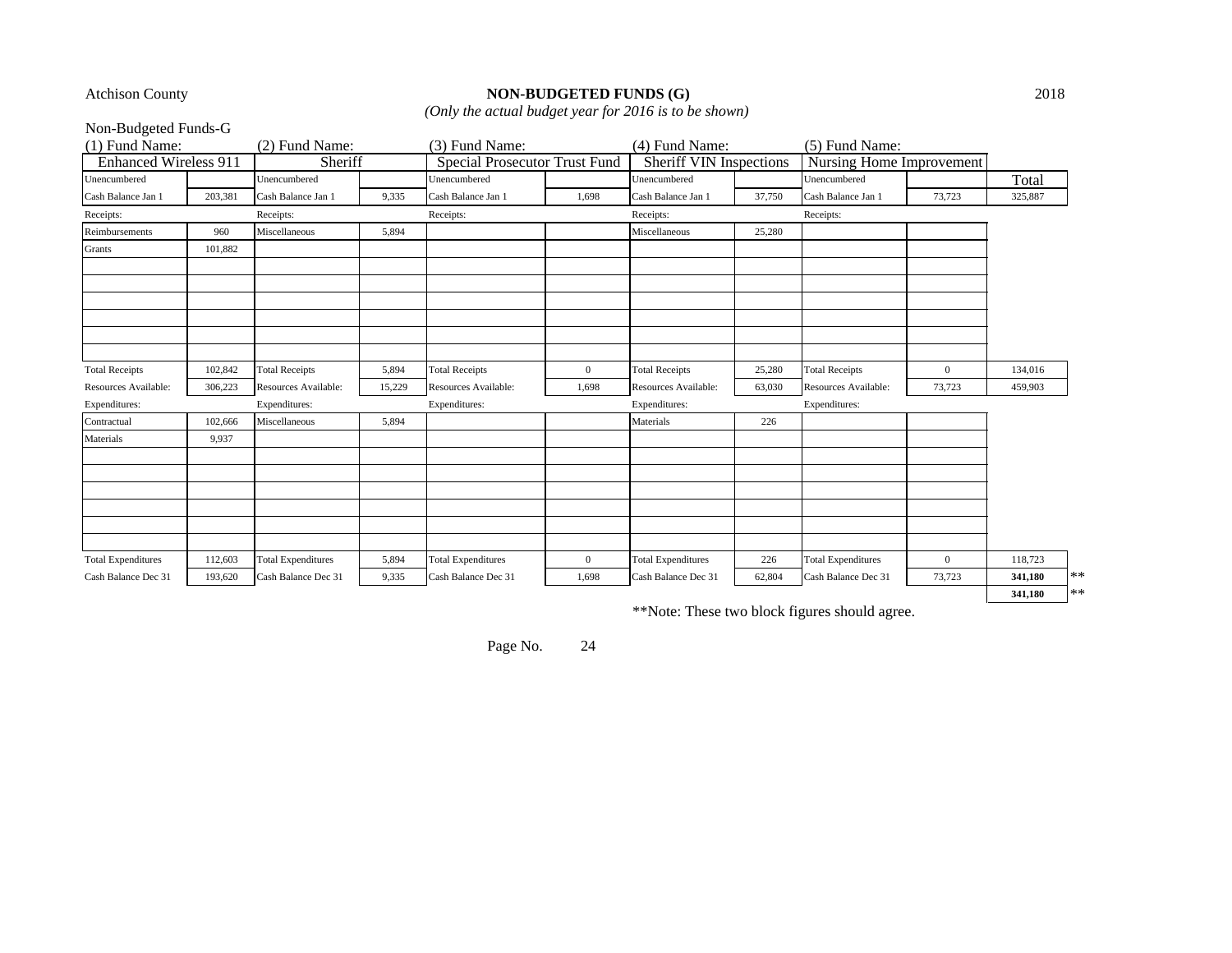#### Atchison County **NON-BUDGETED FUNDS (H)** 2018

*(Only the actual budget year for 2016 is to be shown)*

| Non-Budgeted Funds-H         |                |                           |       |                                                           |                |                           |                                   |                           |                |        |      |
|------------------------------|----------------|---------------------------|-------|-----------------------------------------------------------|----------------|---------------------------|-----------------------------------|---------------------------|----------------|--------|------|
| (1) Fund Name:               |                | (2) Fund Name:            |       | (3) Fund Name:                                            |                | (4) Fund Name:            |                                   | (5) Fund Name:            |                |        |      |
| <b>Clerk Technology Fund</b> |                |                           |       | Treasurer Technology Fund Solid Waste Capital Improvement |                |                           | Communication Capital Improvement | Law Enforcement           |                |        |      |
| Unencumbered                 |                | Unencumbered              |       | Unencumbered                                              |                | Unencumbered              |                                   | Unencumbered              |                | Total  |      |
| Cash Balance Jan 1           | 3,736          | Cash Balance Jan 1        | 3,736 | Cash Balance Jan 1                                        | 38,000         | Cash Balance Jan 1        |                                   | Cash Balance Jan 1        |                | 45,472 |      |
| Receipts:                    |                | Receipts:                 |       | Receipts:                                                 |                | Receipts:                 |                                   | Receipts:                 |                |        |      |
| Miscellaneous                | 3,995          | Miscellaneous             | 3,995 |                                                           |                | Transfers                 | 28,205                            | Taxes and shared rev      | 1,518          |        |      |
|                              |                |                           |       |                                                           |                |                           |                                   | Transfers                 | 3,213          |        |      |
|                              |                |                           |       |                                                           |                |                           |                                   |                           |                |        |      |
|                              |                |                           |       |                                                           |                |                           |                                   |                           |                |        |      |
|                              |                |                           |       |                                                           |                |                           |                                   |                           |                |        |      |
| <b>Total Receipts</b>        | 3,995          | <b>Total Receipts</b>     | 3,995 | <b>Total Receipts</b>                                     | $\overline{0}$ | <b>Total Receipts</b>     | 28,205                            | <b>Total Receipts</b>     | 4,731          | 40,926 |      |
| Resources Available:         | 7,731          | Resources Available:      | 7,731 | Resources Available:                                      | 38,000         | Resources Available:      | 28,205                            | Resources Available:      | 4,731          | 86,398 |      |
| Expenditures:                |                | Expenditures:             |       | Expenditures:                                             |                | Expenditures:             |                                   | Expenditures:             |                |        |      |
|                              |                | Materials                 | 67    |                                                           |                |                           |                                   | Allocations               | 4,731          |        |      |
|                              |                |                           |       |                                                           |                |                           |                                   |                           |                |        |      |
|                              |                |                           |       |                                                           |                |                           |                                   |                           |                |        |      |
|                              |                |                           |       |                                                           |                |                           |                                   |                           |                |        |      |
|                              |                |                           |       |                                                           |                |                           |                                   |                           |                |        |      |
| <b>Total Expenditures</b>    | $\overline{0}$ | <b>Total Expenditures</b> | 67    | <b>Total Expenditures</b>                                 | $\overline{0}$ | <b>Total Expenditures</b> | $\overline{0}$                    | <b>Total Expenditures</b> | 4,731          | 4,798  |      |
| Cash Balance Dec 31          | 7,731          | Cash Balance Dec 31       | 7.664 | Cash Balance Dec 31                                       | 38,000         | Cash Balance Dec 31       | 28,205                            | Cash Balance Dec 31       | $\overline{0}$ | 81,600 | **   |
|                              |                |                           |       |                                                           |                |                           |                                   |                           |                | 81,600 | $**$ |

\*\*Note: These two block figures should agree.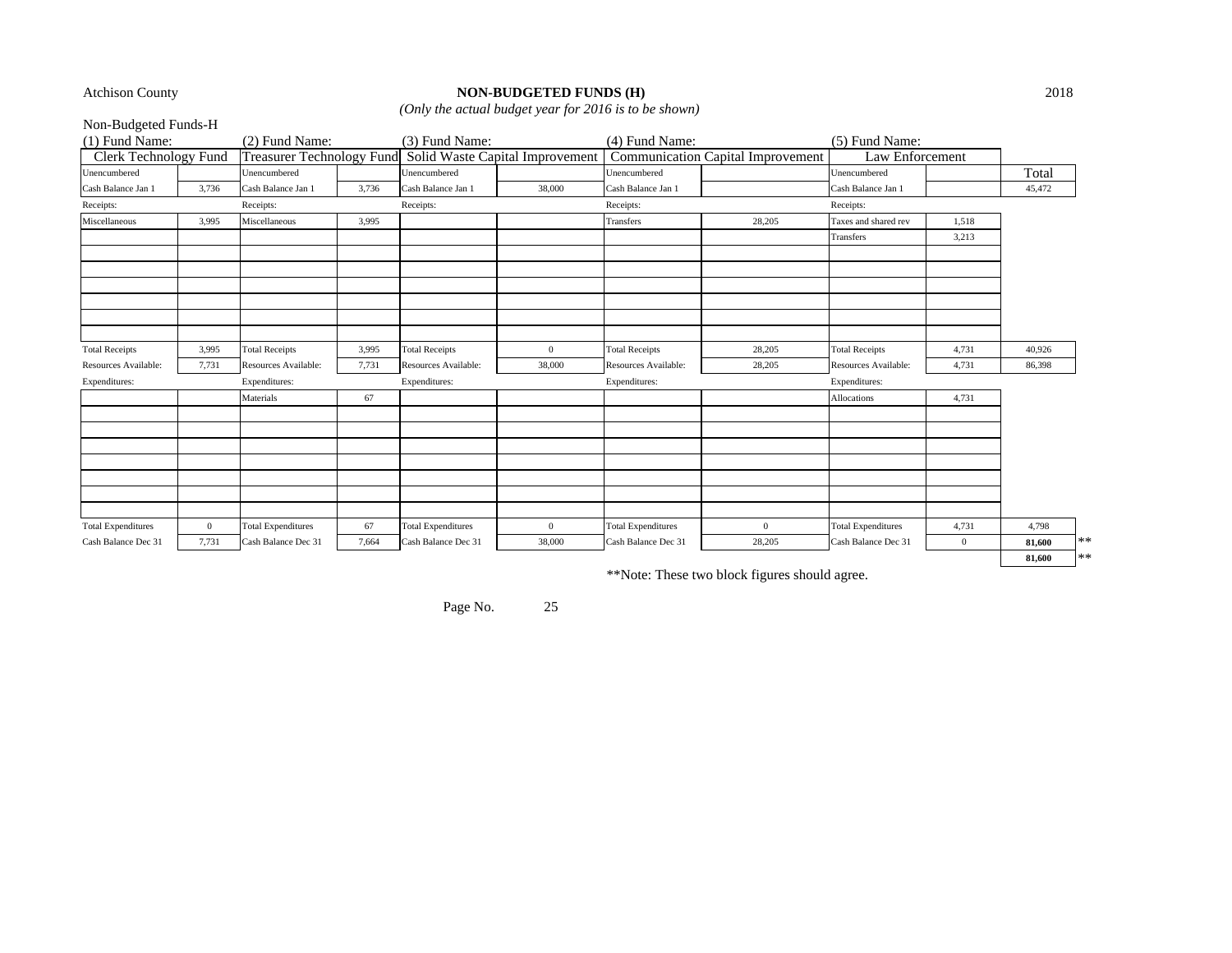# Atchison County **NON-BUDGETED FUNDS (I)** 2018

*(Only the actual budget year for 2016 is to be shown)*

Non-Budgeted Funds-I

| (1) Fund Name:            |              | (2) Fund Name:            |                | (3) Fund Name:            |                | (4) Fund Name:            |                | (5) Fund Name:            |                |              |       |
|---------------------------|--------------|---------------------------|----------------|---------------------------|----------------|---------------------------|----------------|---------------------------|----------------|--------------|-------|
| Election                  |              | Ambulance                 |                | <b>Employee Benefits</b>  |                |                           |                |                           |                |              |       |
| Unencumbered              |              | Unencumbered              |                | Unencumbered              |                | Unencumbered              |                | Unencumbered              |                | Total        |       |
| Cash Balance Jan 1        |              | Cash Balance Jan 1        |                | Cash Balance Jan 1        |                | Cash Balance Jan 1        |                | Cash Balance Jan 1        |                | $\mathbf{0}$ |       |
| Receipts:                 |              | Receipts:                 |                | Receipts:                 |                | Receipts:                 |                | Receipts:                 |                |              |       |
| Taxes and shared rev      | 82           | Taxes and shared rev      | 465            | Taxes and shared rev      | 1,726          |                           |                |                           |                |              |       |
|                           |              |                           |                |                           |                |                           |                |                           |                |              |       |
|                           |              |                           |                |                           |                |                           |                |                           |                |              |       |
|                           |              |                           |                |                           |                |                           |                |                           |                |              |       |
|                           |              |                           |                |                           |                |                           |                |                           |                |              |       |
|                           |              |                           |                |                           |                |                           |                |                           |                |              |       |
|                           |              |                           |                |                           |                |                           |                |                           |                |              |       |
|                           |              |                           |                |                           |                |                           |                |                           |                |              |       |
| <b>Total Receipts</b>     | 82           | <b>Total Receipts</b>     | 465            | <b>Total Receipts</b>     | 1,726          | <b>Total Receipts</b>     | $\overline{0}$ | <b>Total Receipts</b>     | $\overline{0}$ | 2,273        |       |
| Resources Available:      | 82           | Resources Available:      | 465            | Resources Available:      | 1,726          | Resources Available:      | $\mathbf{0}$   | Resources Available:      | $\overline{0}$ | 2,273        |       |
| Expenditures:             |              | Expenditures:             |                | Expenditures:             |                | Expenditures:             |                | Expenditures:             |                |              |       |
| Operating transfers       | 82           | Operating transfers       | 465            | Operating transfers       | 1,726          |                           |                |                           |                |              |       |
|                           |              |                           |                |                           |                |                           |                |                           |                |              |       |
|                           |              |                           |                |                           |                |                           |                |                           |                |              |       |
|                           |              |                           |                |                           |                |                           |                |                           |                |              |       |
|                           |              |                           |                |                           |                |                           |                |                           |                |              |       |
|                           |              |                           |                |                           |                |                           |                |                           |                |              |       |
|                           |              |                           |                |                           |                |                           |                |                           |                |              |       |
|                           |              |                           |                |                           |                |                           |                |                           |                |              |       |
| <b>Total Expenditures</b> | 82           | <b>Total Expenditures</b> | 465            | <b>Total Expenditures</b> | 1,726          | <b>Total Expenditures</b> | $\overline{0}$ | <b>Total Expenditures</b> | $\overline{0}$ | 2,273        |       |
| Cash Balance Dec 31       | $\mathbf{0}$ | Cash Balance Dec 31       | $\overline{0}$ | Cash Balance Dec 31       | $\overline{0}$ | Cash Balance Dec 31       | $\overline{0}$ | Cash Balance Dec 31       | $\overline{0}$ | $\bf{0}$     | $***$ |
|                           |              |                           |                |                           |                |                           |                |                           |                | $\bf{0}$     | $**$  |

\*\*Note: These two block figures should agree.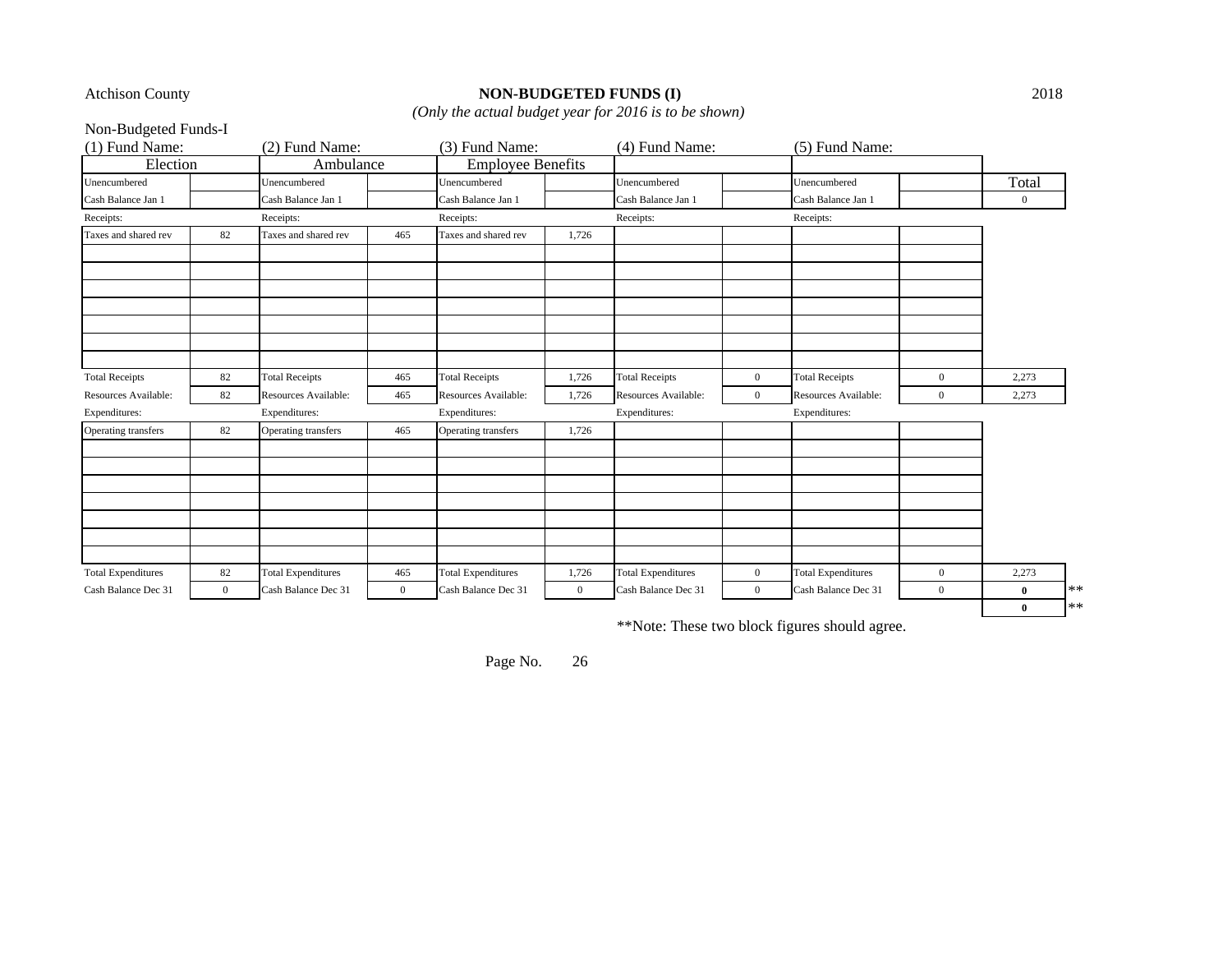#### **NOTICE OF BUDGET HEARING**

The governing body of

**Atchison County**

will meet on at at for the purpose of hearing and

answering objections of taxpayers relating to the proposed use of all funds and the amount of ad valorem tax.

Detailed budget information is available at and will be available at this hearing.

**BUDGET SUMMARY**

Proposed Budget 2018 Expenditures and Amount of 2017 Ad Valorem Tax establish the maximum limits of the 2018 budget.

Estimated Tax Rate is subject to change depending on the final assessed valuation.

|                                           | Prior Year Actual for 2016 |                | Current Year Estimate for 2017 |                | Proposed Budget Year for 2018 |                  |                |  |
|-------------------------------------------|----------------------------|----------------|--------------------------------|----------------|-------------------------------|------------------|----------------|--|
|                                           |                            | Actual         |                                | Actual         | <b>Budget Authority</b>       | Amount of 2017   | Est.           |  |
| <b>FUND</b>                               | Expenditures               | Tax Rate*      | Expenditures                   | Tax Rate*      | for Expenditures              | Ad Valorem Tax   | Tax Rate*      |  |
| General                                   | 8,181,373                  | 49.009         | 8,816,850                      | 47.100         | 9,374,294                     | 7,604,039        | 48.042         |  |
| Debt Service                              | 251,172                    | 2.030          | 387,921                        | 2.468          | 431,956                       | 390,248          | 2.466          |  |
| Road & Bridge                             |                            |                |                                |                |                               |                  |                |  |
| <b>Memorial Hall</b>                      | 30,000                     | 0.218          | 30,000                         | 0.174          | 30,000                        | 29,383           | 0.186          |  |
| Fair                                      | 7,427                      | 0.048          | 7,500                          | 0.046          | 7,500                         | 7,453            | 0.047          |  |
| Fair Maintenance                          | 7,419                      | 0.048          | 7,500                          | 0.046          | 7,500                         | 7,460            | 0.047          |  |
| <b>County Health</b>                      | 77,003                     | 0.499          | 80,000                         | 0.489          | 80,000                        | 79,766           | 0.504          |  |
| Historical                                | 9,998                      | 0.079          | 10,000                         | 0.045          | 10,000                        | 10,262           | 0.065          |  |
| <b>Conservation District</b>              | 29,138                     | 0.193          | 29,139                         | 0.177          | 29,139                        | 29,109           | 0.184          |  |
| <b>Extension Council</b>                  | 136,000                    | 0.887          | 145,000                        | 0.889          | 145,000                       | 144,614          | 0.914          |  |
| <b>Noxious Weed</b>                       | 131,721                    | 0.478          | 179,825                        | 0.718          | 175,000                       | 51,489           | 0.325          |  |
| Council on Aging                          | 125,000                    | 0.821          | 125,000                        | 0.757          | 125,000                       | 124,775          | 0.788          |  |
| Mental Health Retardation                 | 45,000                     | 0.294<br>0.065 | 45,000<br>10,000               | 0.273<br>0.049 | 48,000<br>10,000              | 48,162<br>12,074 | 0.304<br>0.076 |  |
| Home for the Aged<br>Mental Health Clinic | 10,379<br>60,000           | 0.391          | 70,000                         | 0.435          | 73,000                        | 72,784           | 0.460          |  |
|                                           |                            |                |                                |                |                               |                  |                |  |
|                                           |                            |                |                                |                |                               |                  |                |  |
|                                           |                            |                |                                |                |                               |                  |                |  |
|                                           |                            |                |                                |                |                               |                  |                |  |
| <b>Atchison Senior Village</b>            | 3,626,192                  |                | 3,563,712                      |                | 3,803,306                     |                  |                |  |
| Solid Waste                               | 782,131                    |                | 779,500                        |                | 779,200                       |                  |                |  |
| Joint Communication<br>Special Highway    | 760,465<br>192,569         |                | 796,000<br>700,000             |                | 936,400<br>800,000            |                  |                |  |
|                                           |                            |                |                                |                |                               |                  |                |  |
|                                           |                            |                |                                |                |                               |                  |                |  |
|                                           |                            |                |                                |                |                               |                  |                |  |
|                                           |                            |                |                                |                |                               |                  |                |  |
| Non-Budgeted Funds-A                      | 47,336                     |                |                                |                |                               |                  |                |  |
| Non-Budgeted Funds-B                      | 135,627                    |                |                                |                |                               |                  |                |  |
| Non-Budgeted Funds-C                      | 110,177                    |                |                                |                |                               |                  |                |  |
| Non-Budgeted Funds-D                      | 177,465                    |                |                                |                |                               |                  |                |  |
| Non-Budgeted Funds-E                      | 18,153                     |                |                                |                |                               |                  |                |  |
| Non-Budgeted Funds-F                      | 323,659                    |                |                                |                |                               |                  |                |  |
|                                           | 118,723                    |                |                                |                |                               |                  |                |  |
|                                           | 4,798                      |                |                                |                |                               |                  |                |  |
|                                           |                            |                |                                |                |                               |                  |                |  |
| Totals                                    | 15,398,925                 | 55.060         | 15,782,947                     | 53.666         | 16,865,295                    | 8,611,618        | 54.408         |  |
| Less: Transfers                           | $\Omega$                   |                | $\Omega$                       |                | 0                             |                  |                |  |
| Net Expenditure                           | 15,398,925                 |                | 15,782,947                     |                | 16,865,295                    |                  |                |  |
| <b>Total Tax Levied</b>                   | 8,096,298                  |                | 8,126,908                      |                | xxxxxxxxxxxxxxxxxx            |                  |                |  |
| <b>Assessed Valuation</b>                 | 147,089,967                |                | 151,434,289                    |                | 158,278,209                   |                  |                |  |
| Outstanding Indebtedness,                 |                            |                |                                |                |                               |                  |                |  |
| January 1,<br>G.O. Bonds                  | 2015<br>$\overline{0}$     |                | 2016<br>$\Omega$               |                | 2017<br>$\overline{0}$        |                  |                |  |
| Revenue Bonds                             | 4,126,513                  |                | 3,844,425                      |                | 3,513,127                     |                  |                |  |
| Other                                     | $\overline{0}$             |                | $\overline{0}$                 |                | $\Omega$                      |                  |                |  |
| Lease Pur. Princ.                         | 1,167,746                  |                | 1,211,343                      |                | 1,381,382                     |                  |                |  |
| Total                                     | 5.294.259                  |                | 5,055,768                      |                | 4.894.509                     |                  |                |  |
| <i>*Tax rates are expressed in mills</i>  |                            |                |                                |                |                               |                  |                |  |
| MICHELLE PHILLIPS                         |                            |                |                                |                |                               |                  |                |  |